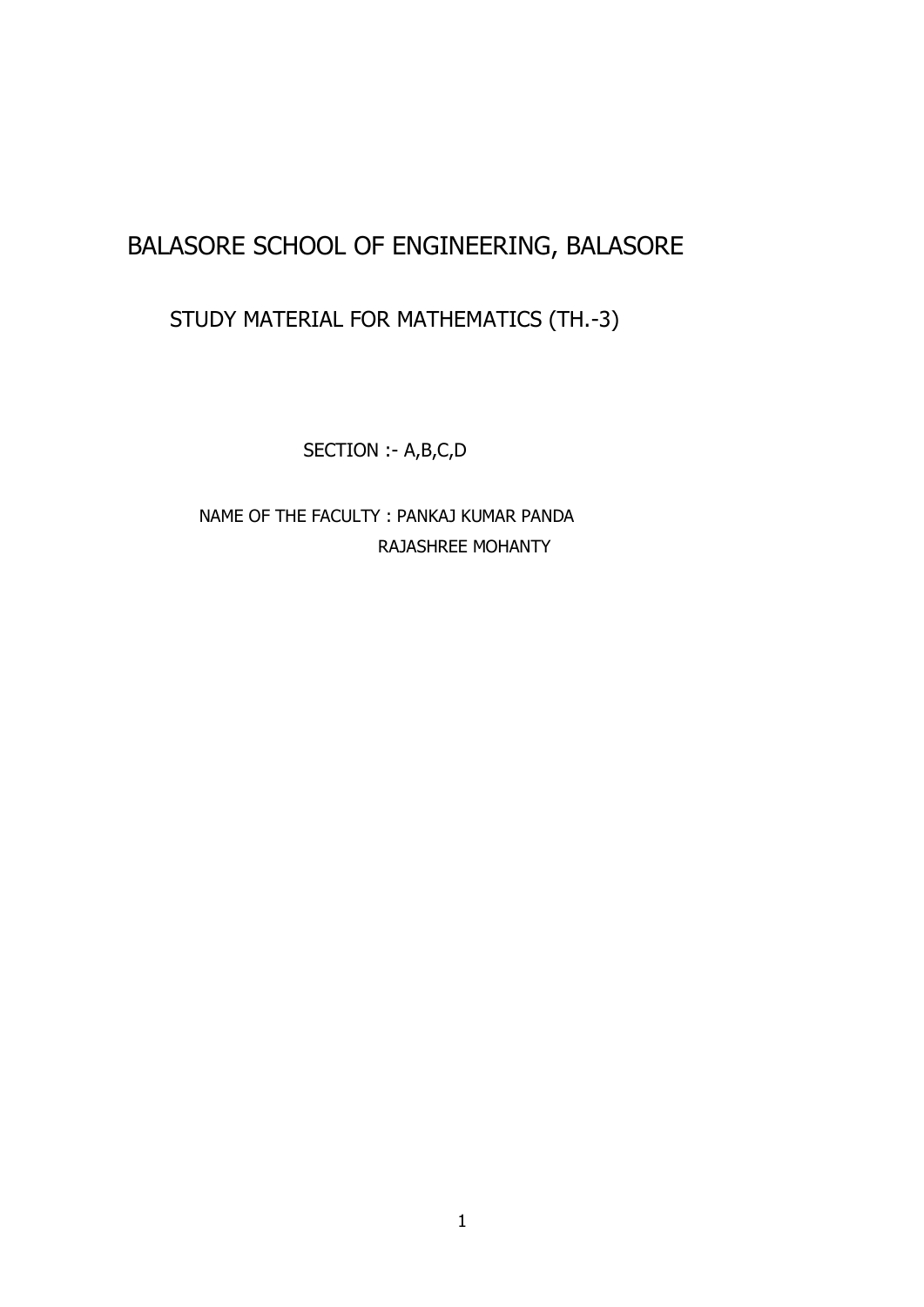## **CHAPTER – 1 (VECTOR ALGEBRA)**

 $\rightarrow$   $\rightarrow$  [2016,Q1(IV)] 01.(a) Find the value of  $\lambda$  if  $a = (2, -2, 1)$  and  $b = (0, 2\lambda, 1)$  are perpendicular Soln. We know that it two vectors are  $\perp$  then  $a, b = 0$  $\Rightarrow$ 2.0 + (-2) .2 $\lambda$  + 1.1 = 0  $\Rightarrow$  0-4  $\lambda$  + 1 = 0  $\Rightarrow$  -4 $\lambda$  = -1  $\Rightarrow$   $\lambda$  = 1/4

(b) Find the unit vectors  $\hat{\perp}$  x to the vectors  $\hat{i} + \hat{j}$  and  $\hat{i} - \hat{k}$  [2019(w)Q1.(H)N]

Let 
$$
\vec{a} = \hat{i} + \hat{j}
$$
 and  $\vec{b} = \hat{i} - \hat{k}$   
\n
$$
\therefore \vec{n} = \frac{\vec{a} \times \vec{b}}{|\vec{a} \times \vec{b}|}
$$
\nNow  $\vec{a} \times \vec{b} = \begin{vmatrix} \hat{i} & \hat{j} & \hat{k} \\ 1 & 1 & 0 \\ 1 & 0 & -1 \end{vmatrix}$   
\n
$$
= \hat{i}(-1-0) - \hat{j}(-1,0) + \hat{k}(0-1)
$$
\n
$$
= -\hat{i} + \hat{j} - \hat{k}
$$
\nand  $\vec{a} \times \vec{b} = \sqrt{(-1)^2 + 1^2 + (-1)^2}$   $\sqrt{1 + 1 + 1} = \sqrt{3}$   
\nso  $\hat{n} = \frac{\hat{i} + \hat{j} - \hat{k}}{\sqrt{3}}$  (Ans).

(d) If the position vector  $\overrightarrow{a}$  of a point (12, n) is such that  $\overrightarrow{a}$  at 13. Find the value of n. Soln. Here = [ 2015(w)Q.1(iii)]  $\stackrel{\rightarrow}{\mathtt{a}}$  12  $\stackrel{\leftarrow}{\mathsf{i}}$  + n  $\stackrel{\leftarrow}{\mathtt{j}}$  a Here  $\vec{a} = 12 \hat{i} + n \hat{j}$  $\left|\vec{a}\right| = \sqrt{(12)^2 + n^2} = \sqrt{144 + n^2}$  $\Rightarrow 13 = \sqrt{144 + n^2}$  $\Rightarrow$  15 =  $\sqrt{111 + n}$ <br> $\Rightarrow$  169 = 144 + n<sup>2</sup> ⇒  $109 - 144 = 25$ <br>⇒  $n^2 = 169 - 144 = 25$  $\Rightarrow$  n =  $\sqrt{25}$  =  $\pm$ 5 (Ans) 2 2 2  $13 = \sqrt{144 + n}$  $15 - \sqrt{1 + 1 + \dots}$ <br> $169 = 144 + n$  $n^2 = 169 - 144 = 25$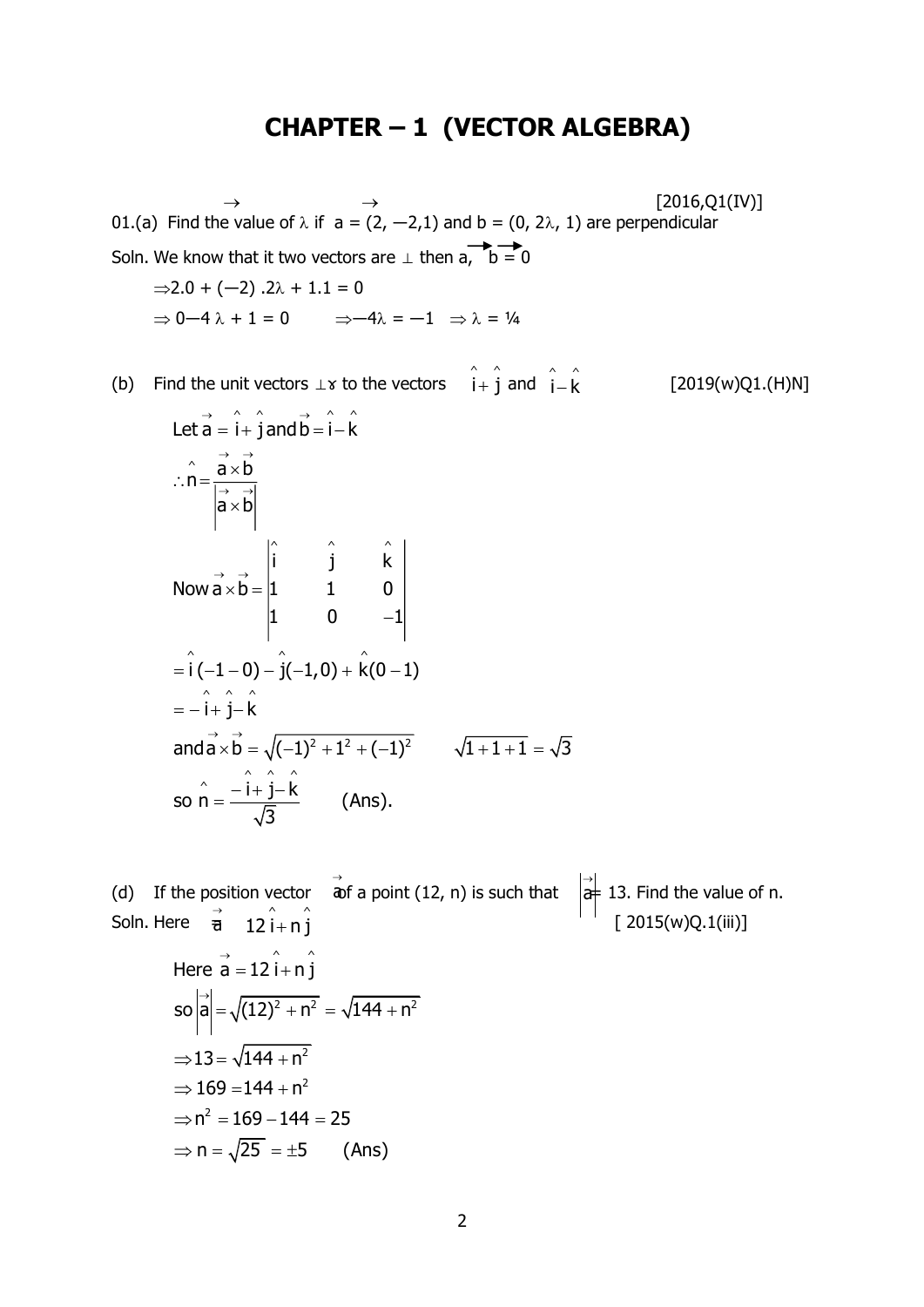2(a) Find the value of 
$$
\lambda
$$
, so that the three vectors [2014(w)Q.5(b)]  
\n $\hat{i}+2\hat{j}+3\hat{k}$ ,  $4\hat{i}+\hat{j}+\lambda\hat{k}$  and  $\lambda\hat{i}-4\hat{j}+\hat{k}$  are co-planar.  
\nSoln. Given  $\vec{a} = \hat{i}+2\hat{j}+3\hat{k}$   
\n $\vec{b} = 4\hat{i}+\hat{j}+\lambda\hat{k}$   
\n $\vec{c} = \lambda \hat{i}-4\hat{j}+\hat{k}$   
\nIf  $\vec{a}, \vec{b}, \vec{c}$  are co-planar then  $\begin{bmatrix} \vec{a}, \vec{b}, \vec{c} \end{bmatrix} = 0$   
\n $\begin{vmatrix} 1 & 2 & 3 \\ 4 & 1 & \lambda \\ \lambda & -4 & 1 \end{vmatrix} = 0$   
\n $\Rightarrow 1(1+4\lambda) - 2(4-\lambda^2) + 3(-16-\lambda) = 0$   
\n $\Rightarrow 1 + 4\lambda - 8 + 2\lambda^2 - 48 - 3\lambda = 0$   
\n $\Rightarrow 2\lambda^2 + \lambda - 55 = 0$   
\n $\Rightarrow 2\lambda^2 + 11\lambda - 10\lambda - 55 = 0$   
\n $\Rightarrow (2\lambda+11)(\lambda-5) = 0$   
\n $\Rightarrow 2\lambda + 11 = 0$  or  $\lambda - 5 = 0$   
\n $\Rightarrow \lambda = -11/2$  or  $\lambda = 5$   
\nThus  $\lambda = 5$ ; the vectors are co-planar

(b) Find the area of the triangle whose two adjacent sides are determined by the vectors

**[**2015 (w) Q.5(b)] Soln. We know the area of the triangle whose two adjacent sides are determined by the vectors  $\rightarrow$   $\rightarrow$   $\rightarrow$   $\rightarrow$   $\overrightarrow{a} = \hat{i} + 2 \hat{j} + 3\hat{k}$ , and  $\overrightarrow{b} = 3 \hat{i} - 2 \hat{j} + \hat{k}$ 

$$
\vec{a} = \hat{i} + 2\hat{j} + 3\hat{k}, \text{ and } \vec{b} = 3\hat{i} - 2\hat{j} + \hat{k} \text{ is}
$$
\n
$$
\frac{1}{2} \begin{vmatrix} \vec{a} & \vec{b} \\ \vec{a} & \vec{b} \end{vmatrix}
$$
\n
$$
\vec{a} \times \vec{b} = \begin{vmatrix} \hat{i} & \hat{j} & \hat{k} \\ 1 & 2 & 3 \\ 1 & -2 & 1 \end{vmatrix}
$$
\n
$$
\hat{i}(2+6) - \hat{j}(1+9) + \hat{k}(-2+6)
$$
\n
$$
= 8\hat{i} + 10\hat{j} + 4\hat{k}
$$
\n
$$
\therefore \begin{vmatrix} \vec{a} & \vec{b} \\ \vec{a} & \vec{b} \end{vmatrix} = \sqrt{8^2 + (-10)^2 + 4^2} = \sqrt{64 + 100 + 16} = \sqrt{180}
$$
\n
$$
\Rightarrow \begin{vmatrix} \vec{a} & \vec{b} \\ \vec{a} & \vec{b} \end{vmatrix} = 6\sqrt{5}
$$
\nBut the areas is  $\frac{1}{2} \begin{vmatrix} \vec{a} & \vec{b} \\ \vec{a} & \vec{b} \end{vmatrix} = \frac{1}{2}.6\sqrt{5} = 3\sqrt{5}$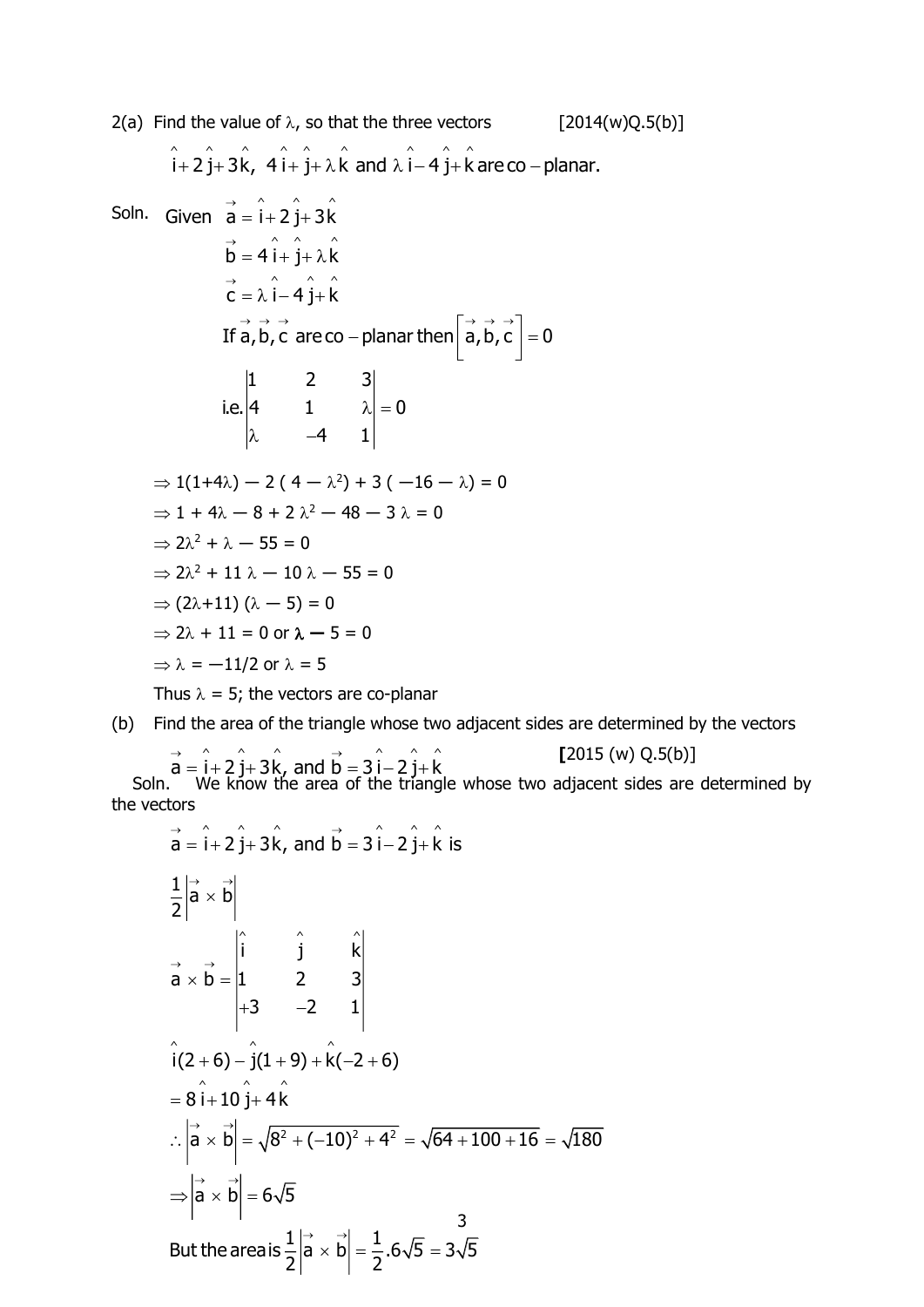(c) Find the angle between the vectors  $\hat{i}$   $\hat{j}$  +  $\hat{i}$   $\hat{k}$  and  $\hat{i}$   $\hat{i}$   $\hat{k}$   $\hat{k}$   $\hat{i}$   $\hat{k}$   $\hat{k}$   $\hat{k}$   $\hat{k}$   $\hat{k}$   $\hat{k}$   $\hat{k}$   $\hat{k}$   $\hat{k}$   $\hat{k}$   $\hat{k}$   $\hat{k}$   $\hat{k}$   $\hat{k}$   $\hat{k}$   $\hat{k}$   ${\bf 5} \hat {\bf i} + {\bf 3} \hat {\bf j} + {\bf 4} \hat {\bf k}$  and 6  $\hat {\bf i} - {\bf 8} \hat {\bf j} - \hat {\bf k}$ 

Soln.

Let 
$$
\overrightarrow{a} = 5\hat{i} + 3\hat{j} + 4\hat{k}
$$
  
and  $\overrightarrow{b} = 6\hat{i} - 8\hat{j} - \hat{k}$ 

 $\rightarrow$ 

Let  $\theta$  be the angle between the no.

$$
so \theta = cos^{-1} \left[ \frac{\vec{a} \cdot \vec{b}}{|\vec{a}| |\vec{b}|} \right]
$$
  
\n
$$
\Rightarrow \theta = cos^{-1} \left[ \frac{(5\hat{i} + 3\hat{j} + 4\hat{k}) \cdot (6\hat{i} - 8\hat{j} - \hat{k})}{\sqrt{5^2 + 3^2 + 4^2} \cdot \sqrt{6^2(-8)^2(-1)^2}} \right]
$$
  
\n
$$
= cos^{-1} \left[ \frac{(5\hat{i} + 3\hat{j} + 4\hat{k}) \cdot (6\hat{i} - 8\hat{j} - \hat{k})}{\sqrt{50} \cdot \sqrt{101}} \right]
$$
  
\n
$$
= cos^{-1} \left[ \frac{30(\hat{i}, \hat{i}) + (-24)(\hat{j} \cdot \hat{j}) + (-4)(\hat{k} \cdot \hat{k})}{\sqrt{50} \cdot \sqrt{101}} \right]
$$
  
\n
$$
= cos^{-1} \left( \frac{30 - 24 - 4}{\sqrt{50} \cdot \sqrt{101}} \right) = cos^{-1} \left( \frac{2}{\sqrt{50} \cdot \sqrt{101}} \right)
$$
  
\n
$$
= cos^{-1} \left( \frac{2}{5\sqrt{2} \cdot \sqrt{101}} \right) = cos^{-1} \left( \frac{\sqrt{2}}{5\sqrt{101}} \right)
$$
 (Ans).

 $(3)$   $[2016 (1.b)]$ 

Find the scalar value of  $\lambda$  if  $\overrightarrow{a} = (2, -2, 1)$  $\stackrel{\rightarrow}{\text{b}}$  = (0, 2 $\lambda$ , 1) are perpendicular

so In. Let 
$$
\vec{a} \perp \vec{b} = \vec{a} \cdot \vec{b} = 0
$$
  
\n $\Rightarrow a_1 a_2 + b_1 b_2 + c_1 c_2 = 0$   
\n $\Rightarrow 2 \times 0 + (-2) \cdot 2\lambda + 1 \cdot 1 = 0$   
\n $\Rightarrow -4\lambda = -1 \Rightarrow \lambda = \frac{1}{4}$  (Ans).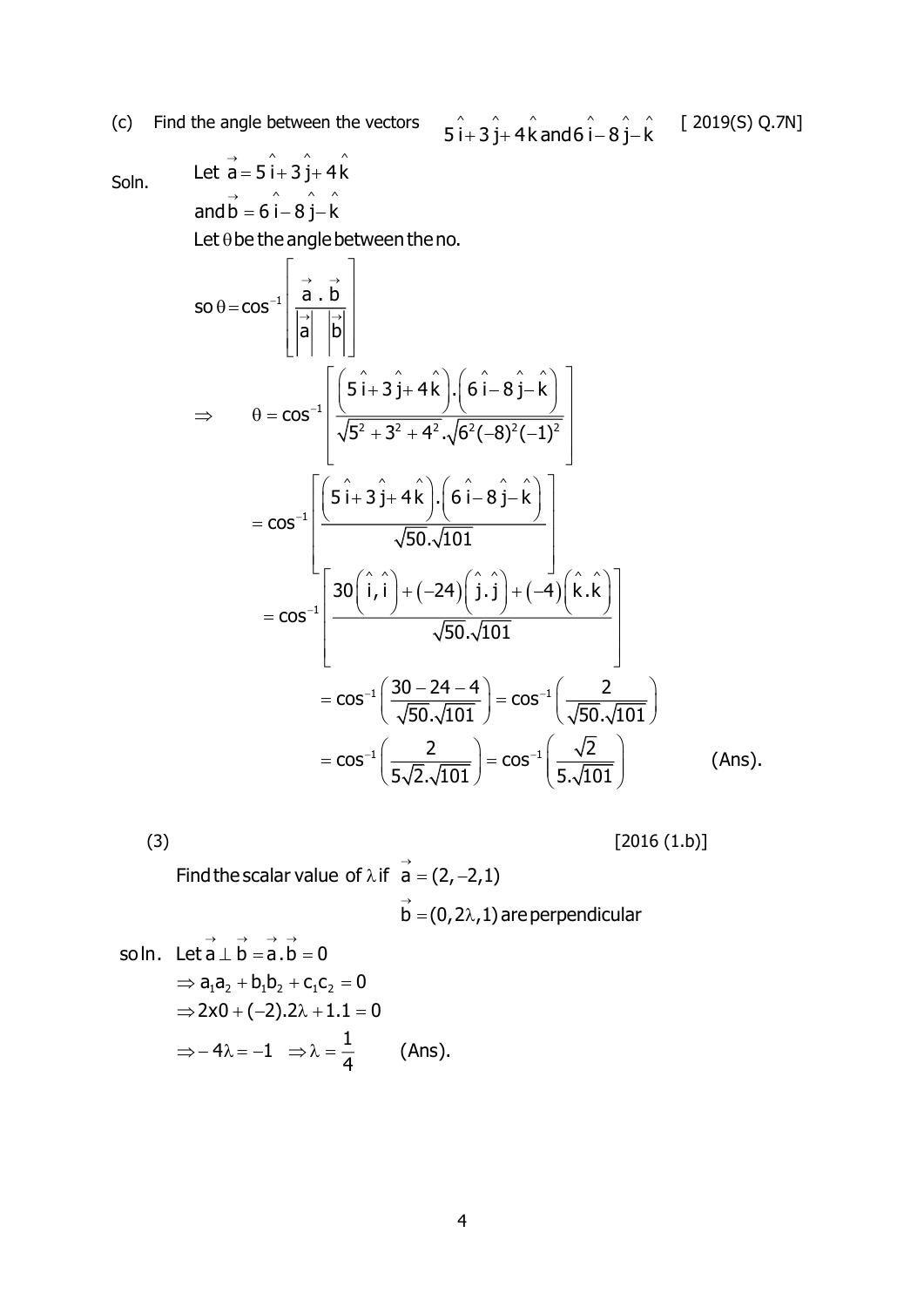Q: soln. Let  $\vec{a} = \hat{i} - \hat{j} - \hat{k}$  and  $[2019W, 2F(N)]$ (5) Determine the sine angle between the vectors [2019,Q- 6(N)] Find the scalar and vector projections of  $\hat{\rm i} - \hat{\rm j} - \hat{\rm k}$  on 3  $\hat{\rm i} + \hat{\rm j}$  + 3  $\hat{\rm k}$  .  $\vec{b} = 3 \hat{i} - \hat{j} - 3\hat{k}$ ^ ^ ^ ^ ^ ^ ^ ^ ^ 2.12.<del>0</del>2 scalar Pr ojection of  $\vec{a}$  on  $\vec{b} = \left| \begin{array}{c} a.b \ \hline \end{array} \right|$ |b| i – j – k |.| 3 i – j – 3k  $3^2 + 1^2 + 3$ 3 -1-3 -1 19 19 vector projection of  $\vec{a}$  on  $\vec{b} = \left| \frac{\vec{a} \cdot \vec{b}}{\rightarrow} \right| \frac{\vec{b}}{\rightarrow}$  $\rightarrow$   $\rightarrow$   $\rightarrow$   $\rightarrow$  $\rightarrow$ = 1 - 1 -=ו –וכ−  $(\rightarrow \rightarrow)$  $= |$   $\frac{\mathsf{a.b}}{\cdots} |$  $\left(\overline{\overrightarrow{b}}\right)$  $=\frac{(\hat{i}-\hat{j}-\hat{k})\cdot(3\hat{i}-\hat{j}-3\hat{k})}{\sqrt{3^2+1^2+3^2}}$  ^ ^ ^ ^ ^ ^ 2.12.<del>0</del>2  $\hat{\mathsf{3}}$   $\hat{\mathsf{i}}$   $\hat{\mathsf{-}}$   $\hat{\mathsf{j}}$   $\hat{\mathsf{-}}$   $\hat{\mathsf{3}}$   $\hat{\mathsf{k}}$  $\frac{3}{19} \hat{i} + \frac{1}{19} \hat{j} + \frac{3}{19} \hat{k}$  (Ans). | b | | b |  $\frac{-1}{19}$   $\frac{3i - j - 3k}{\sqrt{3^2 + 1^2 + 3^2}} = \frac{-1}{\sqrt{19}} \cdot \frac{3i - j - 3k}{\sqrt{19}}$ 19  $\rightarrow$   $\rightarrow$   $\left(\begin{array}{cc} \rightarrow & \rightarrow \\ \rightarrow & h \end{array}\right)$   $\rightarrow$  $\rightarrow$  1  $\rightarrow$  $(\rightarrow \rightarrow)$  $= |$   $\overline{a}$ .b  $\left(\overline{\overrightarrow{b}}\right)$ = \_\_\_ , \_\_\_\_\_\_\_\_\_ = \_\_\_ , \_\_\_\_  $+$  1-  $+$  $=-\left(\hat{3i}-\hat{j}-3\hat{k}\right)$  $\begin{pmatrix} 19 \end{pmatrix}$  $\left(3\begin{array}{cc} 3 & 1 & 3 \\ 0 & 1 & 3 \end{array}\right)$  $=-\left(\frac{1}{19}i+\frac{1}{19}j+\frac{1}{19}k\right)$  $\vec{a} = \hat{i} - 3 \hat{j} + \hat{k}$  $\vec{b} = \hat{i} + \hat{j} + \hat{k}$ +ا ک – ا =  $=$  I+ I+  $\wedge$   $\wedge$   $\wedge$ 

so In. 
$$
\vec{a} \times \vec{b} = \begin{vmatrix} \hat{i} & \hat{j} & \hat{k} \\ 1 & -3 & 1 \\ 1 & 1 & 1 \end{vmatrix}
$$
  
\n
$$
= \hat{i}(-3-1) - \hat{j}(1-1) + \hat{k}(1+3)
$$
\n
$$
= -4\hat{i} + 4\hat{k}
$$
\n
$$
|\vec{a} \times \vec{b}| = \sqrt{(-4)^2 + 4^2} = \sqrt{32}
$$
\n
$$
\sin \theta = \frac{|\vec{a} \times \vec{b}|}{|\vec{a}| |\vec{b}|} = \frac{\sqrt{32}}{\sqrt{1^2 + (-3)^2 + 1^2} \sqrt{1^2 + 1^2 + 1^2}}
$$
\n
$$
= \frac{\sqrt{32}}{\sqrt{11}\sqrt{3}} = \sqrt{\frac{32}{33}} \qquad \text{(Ans.)}
$$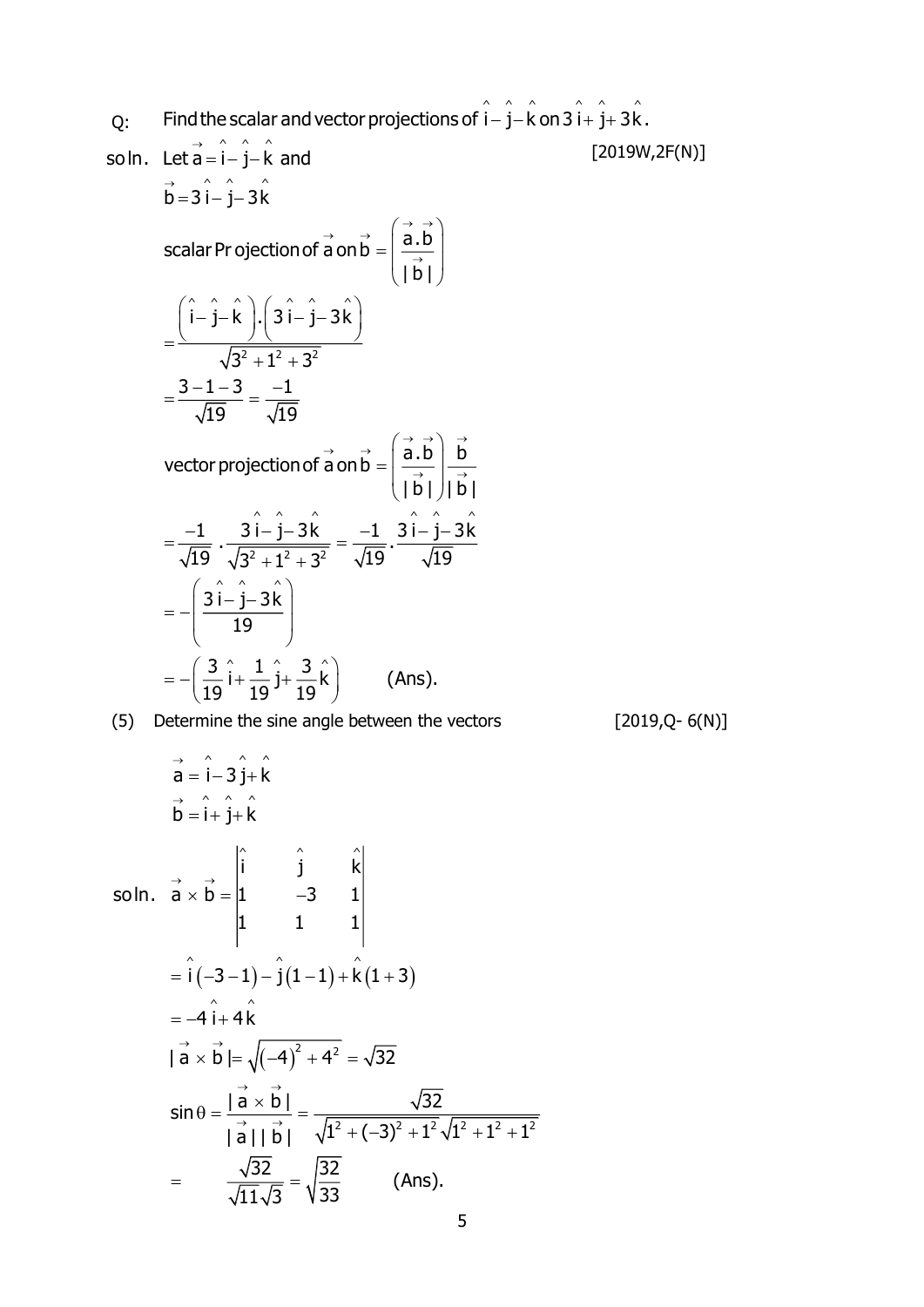Q: Find the vector parallel to the sum of vectors  
\n
$$
\vec{a} = 2\vec{i} + 4\vec{j} - 5\vec{k}
$$
 (2015 3(a)]  
\nso ln.  $\vec{r} = \vec{a} + \vec{b} = 3\hat{i} + 6\hat{j} - 2\hat{k}$   
\n $|\vec{r}| = \sqrt{3^2 + 6^2 + (-2)^2} = 7$   
\nA unit vector parallel to  $\vec{r}$   
\n $\vec{a} = 3\hat{i} + 6\hat{j} - 2\hat{k}$ .  
\nQ: Find a unit vector perpendicular to both the vectors  
\n $\vec{a} = 2\hat{i} + \hat{j} - \hat{k}$  (2017(w) Q.2(b))  
\n $\vec{a} = 2\hat{i} + \hat{j} - \hat{k}$  (3017(w) Q.2(b))  
\n $\vec{a} = 2\hat{i} + \hat{j} - \hat{k}$  (412017(w) Q.2(b))  
\n $\vec{a} = 2\hat{i} + \hat{j} - \hat{k}$  (52017(w) Q.2(b))  
\n $\vec{a} = 2\hat{i} + \hat{j} - \hat{k}$   
\nSo ln.  $\vec{a} = 2\hat{i} + \hat{j} - \hat{k}$   
\n $\vec{b} = 3\hat{i} - \hat{j} + 3\hat{k}$   
\nNow  $\vec{a} \times \vec{b} = \begin{vmatrix} \hat{i} & \hat{j} & \hat{k} \\ 2 & 1 & -1 \\ 3 & -1 & 3 \end{vmatrix}$   
\n $= \hat{i}(3-1) - \hat{j}(6+3) + \hat{k}(-2-3)$   
\n $\Rightarrow \vec{a} \times \vec{b} = 2\hat{i} - 9\hat{j} - 5\hat{k}$   
\nand  $|\vec{a} \times \vec{b}| = \sqrt{2^2 + (-9)^2 + (-5)^2} = \sqrt{4 + 81 + 25} = \sqrt{110}$   
\nHence the unit vector perpendicular both  $\vec{a}$  & 0 is given by  
\n $\hat{n} = \frac{2\hat{i} - 9\hat{j} - 5\hat{k}}{\sqrt{110}}$  (Ans).  
\nShow that the vector  $\hat{i} - 3\hat{j} + 4\hat{k}$ 

 $5(b)]$ are coplanar Show that the vector  $\hat{i} - 3\hat{j} + 4\hat{k}$ ,  $2\hat{i} - \hat{j} + 2$ <br>are coplanar<br>so ln. we know that , if three vectors are coplanar

are coplanar  
\nwe know that , if three vectors are coplanar  
\nthen [a b c] = 0  
\ni.e. 
$$
\begin{bmatrix} \vec{a} & \vec{b} & \vec{c} \\ \vec{a} & \vec{b} & \vec{c} \end{bmatrix} = 0
$$
  
\nLet  $\vec{a} = \hat{i} - 3\hat{j} + 4\hat{k}$  and  
\n $\vec{b} = 2\hat{i} - \hat{j} + 2\hat{k}$   
\n $\vec{c} = 4\hat{i} - 7\hat{j} + 10\hat{k}$   
\nNow  $\begin{bmatrix} \vec{a} & \vec{b} & \vec{c} \\ \vec{a} & \vec{b} & \vec{c} \end{bmatrix} = \begin{bmatrix} 1 & -3 & 4 \\ 2 & -1 & 2 \\ 4 & -7 & 10 \end{bmatrix}$   
\n $= 1(-10 + 14) + 3(20 - 8) + 4(-14 + 4)$   
\n $= 4 + 36 - 40 = 40 - 40 = 0$   
\n $\therefore \begin{bmatrix} \vec{a} & \vec{b} & \vec{c} \\ \vec{a} & \vec{b} & \vec{c} \end{bmatrix} = 0$   
\nHence, the given vectors are coplanar (Proved)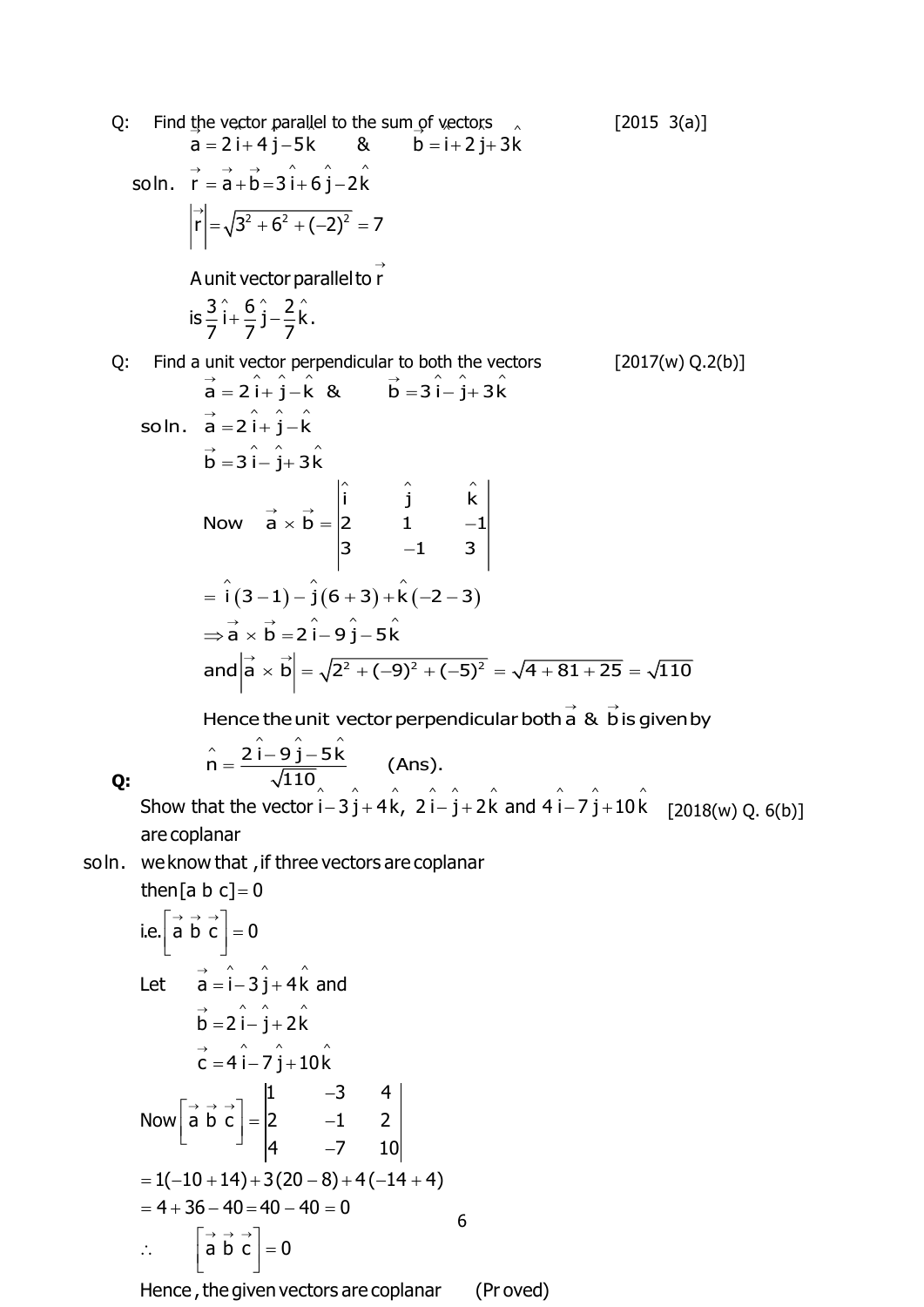## **LIMITS AND CONTINUITY**

## **CHAPTER – 2**

01 [2016,2b]

01  
Find 
$$
\lim_{x\to 1} \frac{x^2 - 2x + 1}{x^2 - x}
$$
  
Ans:  $\lim_{x\to 1} \frac{x^2 - 2x + 1}{x^2 - x} (+form)$ 

$$
\lim_{x \to 1} \frac{x^2 - 2x + 1}{x^2 - x} \left( \div \text{form} \right)
$$
\n
$$
= \lim_{x \to 1} \frac{(x - 1)}{x \left( +1 \right)} = \lim_{x \to 1} \frac{x - 1}{x} = \frac{1 - 1}{1} = \frac{0}{1} = 0.
$$

( ÷form )

**Q.**

Find 
$$
\lim_{x\to0} \frac{a^x - b^x}{c^x - d^x}
$$
 [2018,2b(s)]  
\nAns:  $\lim_{x\to0} \frac{a^x - b^x}{c^x - d^x} = \lim_{x\to0} \frac{\frac{a^x - b^x}{x}}{\frac{x^x}{x}}$   
\n $= \lim_{\begin{subarray}{l} \frac{x}{x\to0} \\ \frac{x}{x\to0} \end{subarray}} \frac{\frac{a^x - b^x}{x}}{\frac{x}{x}} = \frac{\lim_{x\to0} \frac{b^x \left[\frac{a^x}{b^x} - 1\right]}{x}}{\lim_{x\to0} \frac{a^x \left[\frac{c^x}{d^x} - 1\right]}{x}}$   
\n $= \lim_{\begin{subarray}{l} \frac{x}{x\to0} \\ \frac{x^x}{d^x} \end{subarray}} \frac{\left(\frac{a}{b}\right)^x - 1}{x} = \frac{b^0 \times \log \frac{a}{b}}{\log \frac{b}{c}}$   
\n $= \lim_{x\to0} d^x \times \lim_{x\to0} \frac{\left(\frac{c}{d}\right)^x - 1}{x} = \frac{b^0 \times \log \frac{a}{b}}{d^0 \times \log \frac{c}{d}}$   
\n $= \frac{\log a - \log b}{\log c - \log d}$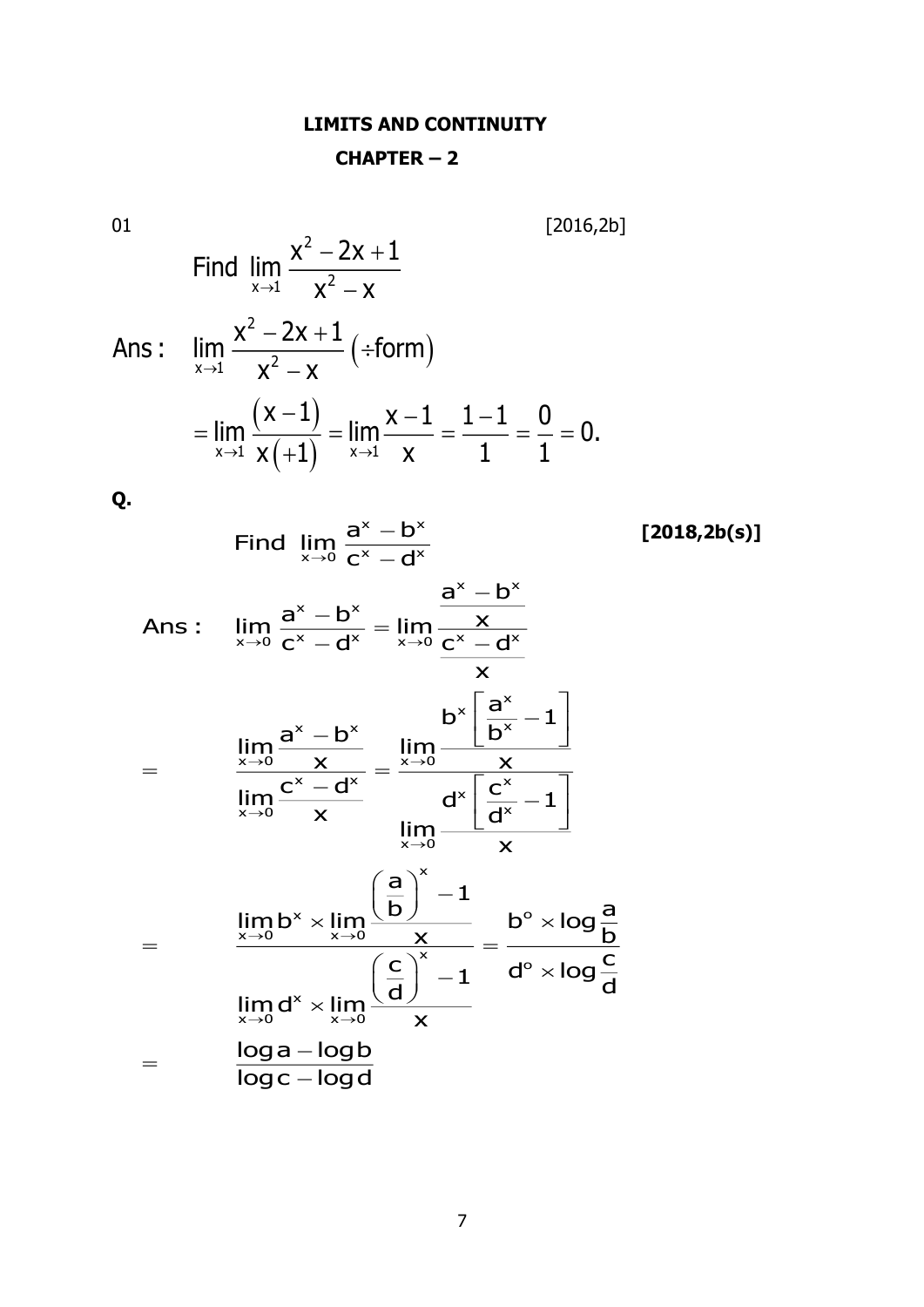1.c Find thevalue of K such that  $f(x) = \sqrt{2-x^2}$ ,  $x + 0$  [2017,1c(w)] x ax אר 2  $8^\mathsf{x}$  –  $4^\mathsf{x}$  –  $2^\mathsf{x}$  + 1  $f(x) = \frac{y^2 + 2y + 6}{x^2}$ , x + 0 K, if  $\mathsf{x} \neq \mathsf{0}$ is contineous at  $\mathsf{x} = \mathsf{0}$  $=\left\{\frac{8^{x}-4^{x}-2^{x}+1}{x^{2}},x+\right\}$ I  $\mathsf{\mathsf{K}}$ , if  $\mathsf{x} \neq$ 

Ans: x ax אר 2  $8^\mathsf{x}$  – 4 $^\mathsf{x}$  – 2 $^\mathsf{x}$  + 1  $f(x) = \begin{cases} \frac{x^2 + 2x + 1}{x^2}, & \text{if } x \neq 0 \end{cases}$ K, if  $x = 0$ Given f(x) is contineous at  $x = 0$  $=\begin{cases} \frac{8^{x}-4^{x}-2^{x}+1}{x^{2}}, \end{cases}$  If x ≠  $\begin{cases} \mathsf{K}, & \mathsf{if} \ \mathsf{X} = \end{cases}$ 

 $\Rightarrow$  Llimiting value = functional value at  $x = 0$ For limiting value of  $f(x)$  at  $x = 0$ 

$$
\lim_{x \to 0} f(x), \quad x \to 0, \quad x \neq 0, f(x) = \frac{8^x - 4^x - 2^x + 1}{x^2}
$$
\n
$$
\lim_{x \to 0} \frac{8^x - 4^x - 2^x + 1}{x^2} \lim_{x \to 0} \frac{4^x (2^x - 1) - 1(2^x - 1)}{x^2}
$$
\n
$$
\lim_{x \to 0} \frac{(2^x - 1)(4^x - 1)}{x^2} = \lim_{x \to 0} \left(\frac{2^x - 1}{x}\right) \times \left(\frac{4^x - 1}{x}\right)
$$
\n
$$
\lim \frac{4^x - 1}{x} \times \lim \frac{2^x - 1}{x^2}
$$

**= log 4 × log 2 = 2 log 2 × log 2=2(log2)<sup>2</sup> ------------ (1) Functional value of**  $f(x)$  **at**  $x = 0$ **F(0) = k - -------------------------- (2) From (1) and (2)**  $K = 2$   $(log)^2$   $(Ans)$ **Q. [2016(s0, 1-I,2019w,s,1a(O,N)]** Evaluate Lim  $\frac{\sin x}{\sin bx}$  $\lim_{x\to 0} \frac{\sin x}{\sin bx}$ 

8

**Ans:**

$$
\lim_{x \to 0} \frac{\sin x}{\sin bx}
$$
\n
$$
= \lim_{x \to 0} \frac{\sin x}{\sin x} \cdot \frac{bx}{\sin bx} \cdot \frac{ax}{bx}
$$
\n
$$
= \frac{a}{b} \lim_{x \to 0} \frac{\sin x}{ax} \cdot \lim_{x \to 0} \frac{bx}{\sin bx}
$$
\n
$$
= \frac{a}{b} \times 1 \times 1
$$
\n
$$
= \frac{a}{b}
$$

 $\mathsf{x} \rightarrow \mathsf{0}$   $\mathsf{X}$   $\mathsf{x} \rightarrow \mathsf{0}$   $\mathsf{X}$ 

 $+1$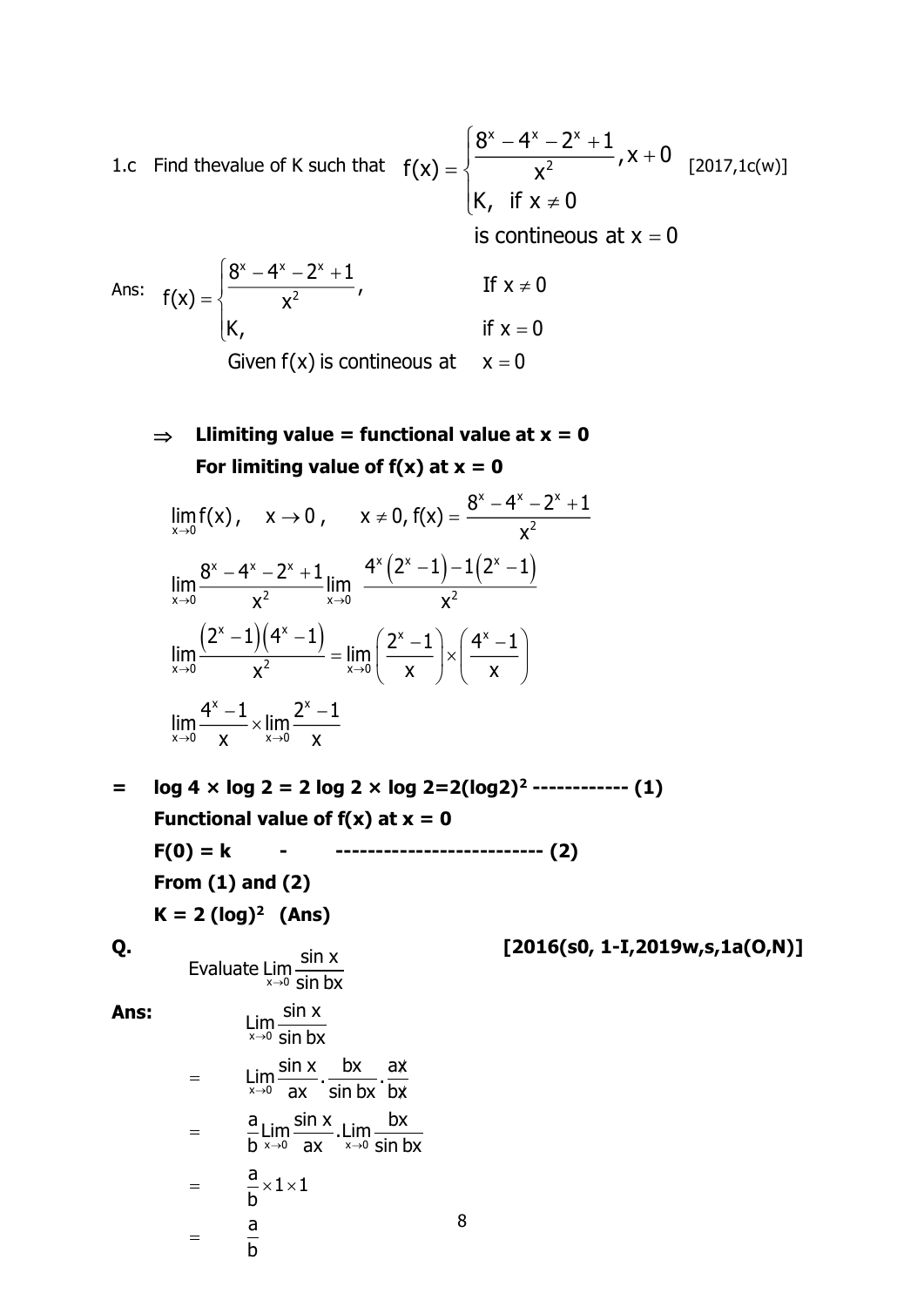**Q.** Evaluate 
$$
\lim_{x \to \frac{\pi}{2}} \frac{\cos^2 x}{1 - \sin x}
$$
 [2017, 1 - i]  
\n**Ans:** 
$$
\lim_{x \to \frac{\pi}{2}} \frac{\cos^2 x}{1 - \sin x}
$$
  
\n
$$
= \lim_{x \to \frac{\pi}{2}} \frac{1 - \sin^2 x}{1 - \sin x}
$$
  
\n
$$
= \lim_{x \to \frac{\pi}{2}} \frac{(1 + \sin x)(1 - \sin x)}{1 - \sin x}
$$
  
\n
$$
= \lim_{x \to \frac{\pi}{2}} (1 + \sin x)
$$
  
\n
$$
= 1 + \sin \frac{\pi}{2}
$$
  
\n
$$
= 1 + 1
$$
  
\n
$$
= 2
$$

**Q. [[2016, 1 –i i] Ans:** 1 Evaluate Lim $\frac{\sin^{-1} x}{x}$ 1  $x{\rightarrow} 0$ y→0 x Let  ${\mathsf x} = {\mathsf y}$  $\lim_{x\to 0} \frac{\sin^{-1} x}{x} \quad \bigg|\n\implies x = \sin y$ <br>  $\bigg| \implies x \to 0 \text{ as } y \to 0$ Lim $\frac{y}{-} = 1$  $=$   $\lim_{y\to 0} \frac{1}{\sin y} =$ т,  $\rightarrow$ т,  $\rightarrow$  $\lceil$ Let x =  $\Rightarrow$  x =  $\big\lfloor\mathsf{x}\mathbin{\rightarrow} 0$  as y $\mathbin{\rightarrow}$ 

**Q.** Evaluate 
$$
\lim_{n \to \infty} \frac{\ln - 1}{\ln + 1}
$$
 [2015 (s) 1-a,2019W-1b(N)]  
\n**Ans:** =  $\lim_{n \to \infty} \left( \frac{\frac{\ln - 1}{\ln + 1}}{\frac{\ln + 1}{\ln}}$   
\n=  $\lim_{n \to \infty} \frac{1 - \frac{1}{\ln}}{1 + \frac{1}{\ln}}$   
\n=  $\frac{1 - 0}{1 + 0}$   
\n=  $\frac{1}{1}$   
\n= 1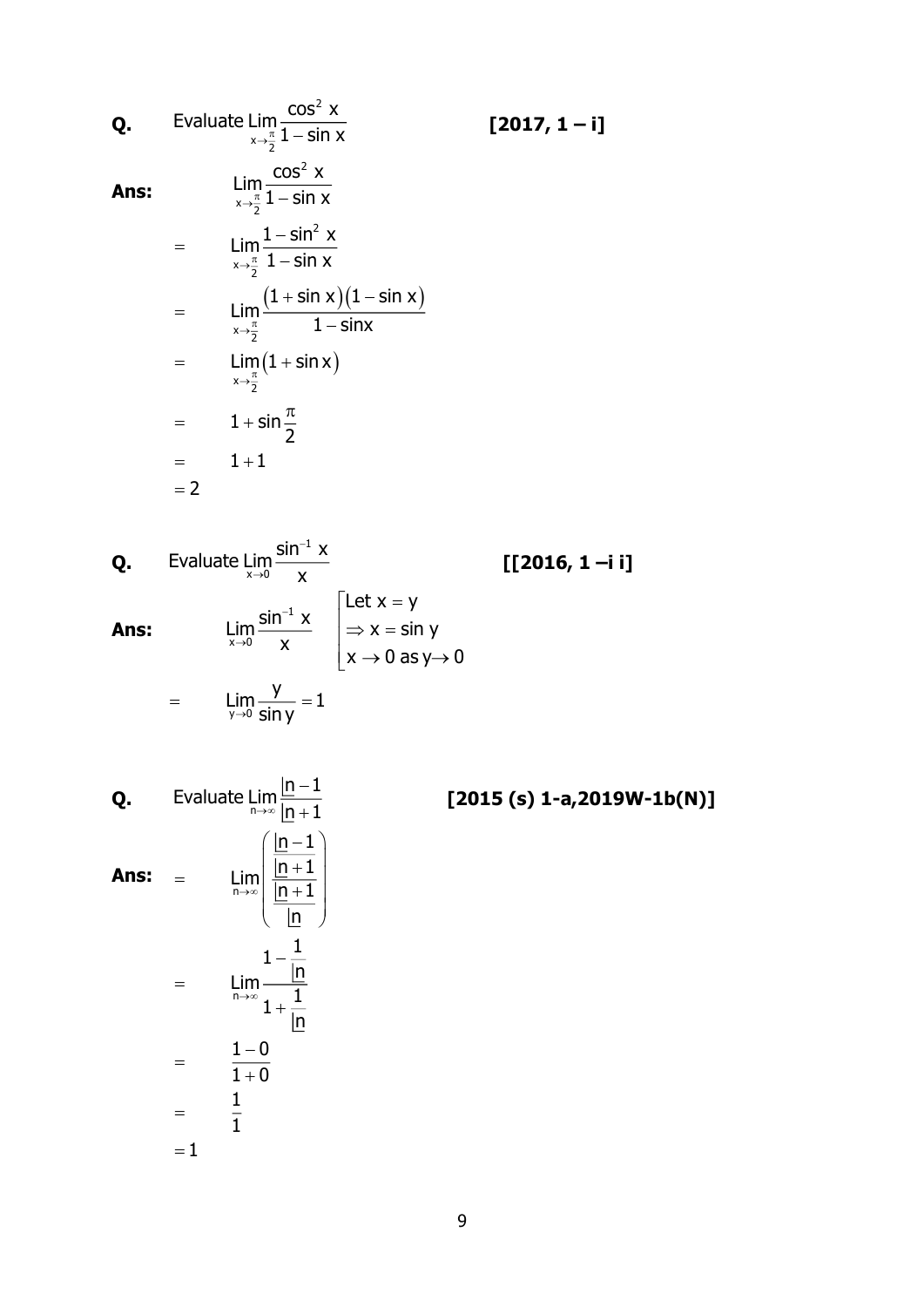| Q.   |     |                                                                                                                 | [2018(s), 2b] |
|------|-----|-----------------------------------------------------------------------------------------------------------------|---------------|
|      |     | Evaluate $\lim_{x\to 0} \frac{1-\cos x}{x^2}$                                                                   |               |
| Ans: |     | $\lim_{x\to 0}\frac{(1-\cos x)+(1+\cos x)}{x^2(1+\cos x)}$                                                      |               |
|      |     | $\lim_{x\to 0}\frac{1-\cos^2 x}{x^2(1+\cos x)}$                                                                 |               |
|      | $=$ | $\lim_{x\to 0}\frac{\sin^2 x}{x^2}\cdot\frac{1}{1+\cos x}$                                                      |               |
|      | $=$ | $\lim_{x\to 0} \left(\frac{\sin x}{x}\right)^2 \lim_{x\to 0} \frac{1}{1+\cos x}$                                |               |
|      | $=$ | $1.\frac{1}{1+\cos x}$                                                                                          |               |
|      | $=$ | $\frac{1}{1+1}$                                                                                                 |               |
|      |     | $\frac{1}{2}$                                                                                                   | [2017, 2b(s)] |
| Q.   |     | Evaluate $\lim_{x\to 0} \frac{\log_e(x+1)}{\sqrt{x+1}-1}$                                                       |               |
| Ans: |     | $\lim_{x\to 0} \frac{\log_e(x+1)\left(\sqrt{x+1}+1\right)}{\left(\sqrt{x+1}-1\right)\left(\sqrt{x+1}+1\right)}$ |               |
|      | =   | $\lim_{x\to 0}\frac{\log_e(x+1)\left(\sqrt{x+1}+1\right)}{x+1-1}$                                               |               |
|      | $=$ | $\lim_{x\to 0} \frac{\log_e(x+1)}{x} \cdot \lim_{x\to 0} (\sqrt{x+1} + 1)$                                      |               |
|      |     | $\lim_{x\to 0}\frac{\log_e(x+1)}{x}\cdot\lim_{x\to 0}(\sqrt{x+1}+1)$                                            |               |
|      | $=$ | $1.\left(\sqrt{0+1}+1\right)$                                                                                   |               |
|      | $=$ | $\overline{2}$                                                                                                  |               |

# **Q. Examine the continuity of the function f(x) given by [2016,Q-5(c)]**

$$
f(x) = \begin{cases} \frac{e^{1/x} - 1}{e^{1/x} + 1}, & \text{where } x \neq 0 \\ 0 & \text{at } x = 0 \end{cases}
$$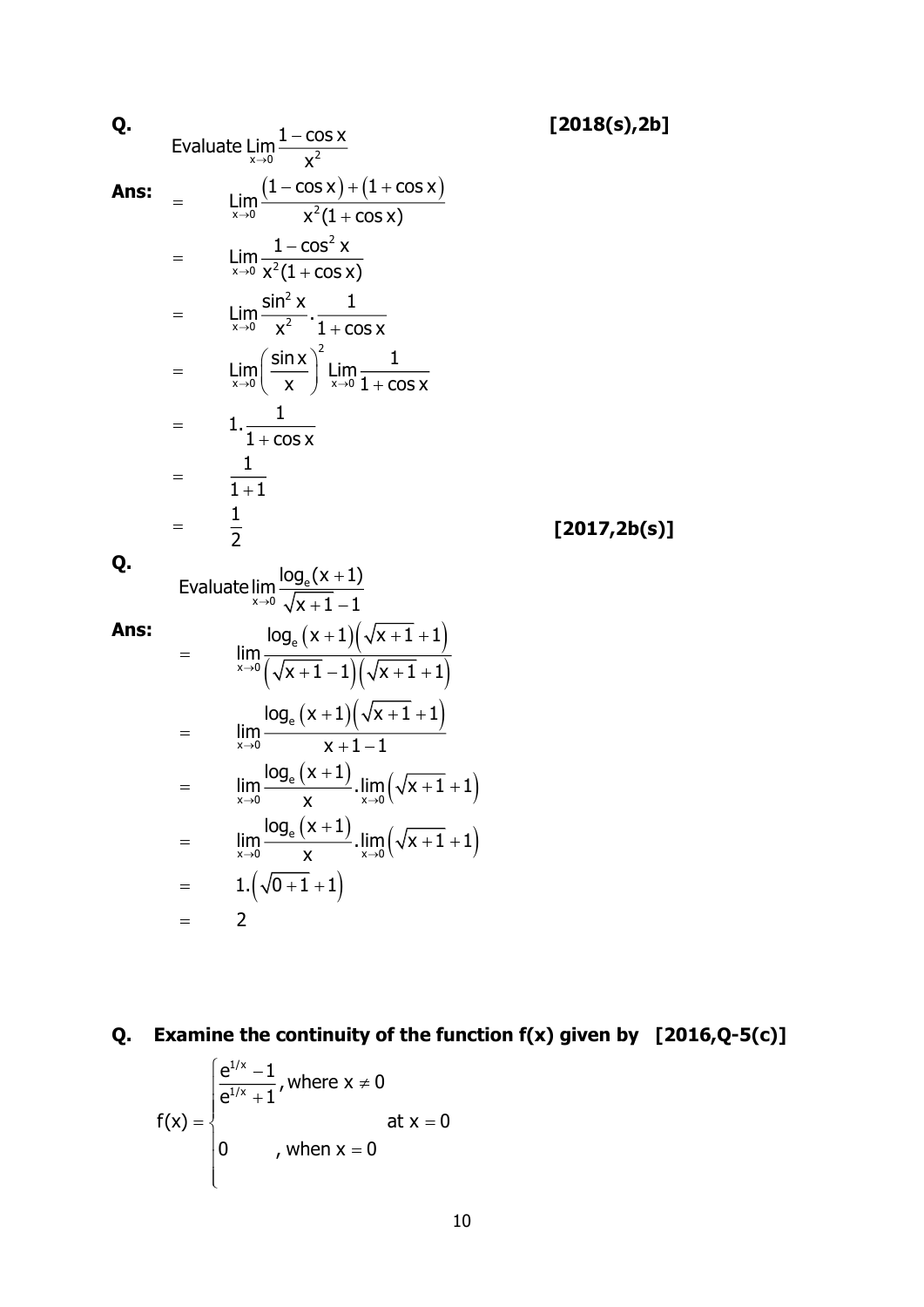Ans: 
$$
f(0) = 0
$$
  
\n
$$
\lim_{x \to 0} f(x)
$$
\n
$$
LHL = \lim_{x \to 0} \frac{e^{\frac{1}{x}} - 1}{e^{\frac{1}{x}} + 1}
$$
\n
$$
\lim_{x \to 0} \frac{e^{\frac{1}{x}} - 1}{e^{\frac{1}{x}} + 1}
$$
\n
$$
\lim_{h \to 0} \frac{e^{\frac{1}{0-h}} - 1}{e^{\frac{1}{0-h}} + 1}
$$
\n
$$
\lim_{h \to 0} \frac{e^{-\frac{1}{h}} - 1}{e^{-\frac{1}{h}} + 1}
$$
\n
$$
\lim_{h \to 0} \frac{e^{\frac{1}{1/h}} - 1}{e^{\frac{1}{1/h}} + 1}
$$
\n
$$
= \frac{0 - 1}{0 + 1}
$$
\nRHL

$$
\lim_{x \to 0^{+}} \frac{e^{\frac{1}{x}} - 1}{e^{\frac{1}{x}} + 1}
$$
\n
$$
= \lim_{x \to 0^{+}} \frac{e^{\frac{1}{x}} - 1}{e^{\frac{1}{x}} - 1}
$$

$$
= \lim_{h\to 0} \frac{e^h - 1}{e^h + 1}
$$

$$
= -1
$$

$$
= LHL = RHL
$$

1 x 1

┿

x 1 h

**Q.** Test the continuity of given function at  $x = 1$  [2016,1(c)W]  $2x - 1$  **if**  $x \ge 1$ Where  $f(x) = \begin{cases} x & \text{if } x < 1 \end{cases}$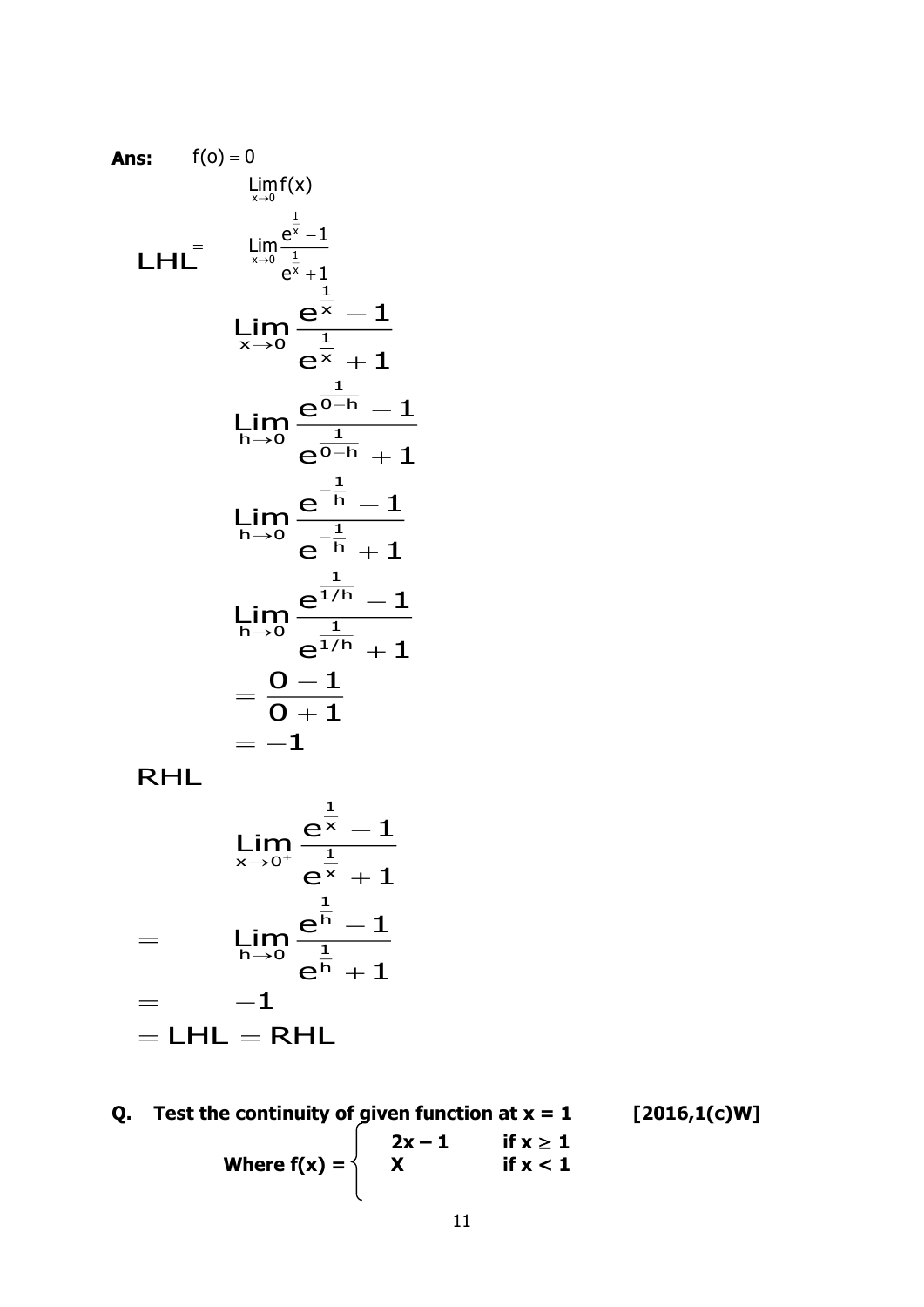Ans: 
$$
f(1) = 2 \times 1 - 1 = 1
$$
  
\nLHL  
\n
$$
\lim_{x \to 1^{-1}} x
$$
\n
$$
= \lim_{h \to -} 1 - h
$$
\n
$$
= 1 - 0
$$
\nRHL  
\n
$$
\lim_{x \to 1^{+}} 2x - 1
$$
\n
$$
= \lim_{h \to 0} [2(1 + h) - 1]
$$
\n
$$
= \lim_{h \to 0} 2 + 2h - 1
$$
\n
$$
= \lim_{h \to 0} 1 + 2h
$$
\n
$$
= 1 \times 2 \times 0
$$
\n
$$
= 1
$$

 $LHL = RHL$  $\lim_{x \to 1} f(x) = f(1)$ Hence  $f(x)$  is continuous at  $x = 1$ 

Q. Find the value of 'K' such that  $[2019W, 2b]$  $f(x)$   $\begin{cases} (1+3x)^{\frac{1}{x}} & , & x \neq 0 \\ e^{k} & , & x=0 \end{cases}$ is contineous at  $x = 0$  $f(0) = e^{k}$ Ans:  $\lim_{x\to 0} f(x)$  $=$ =  $\lim_{x\to 0} (1+3x)^{\frac{3}{3x}}$ <br>
=  $\lim_{x\to 0} [ (1+3x)^{\frac{1}{3x}} ]^3$ <br>
=  $\left[ \lim_{x\to 0} (1+3x)^{\frac{1}{3x}} \right]^3$  $e^3$  $=$ 12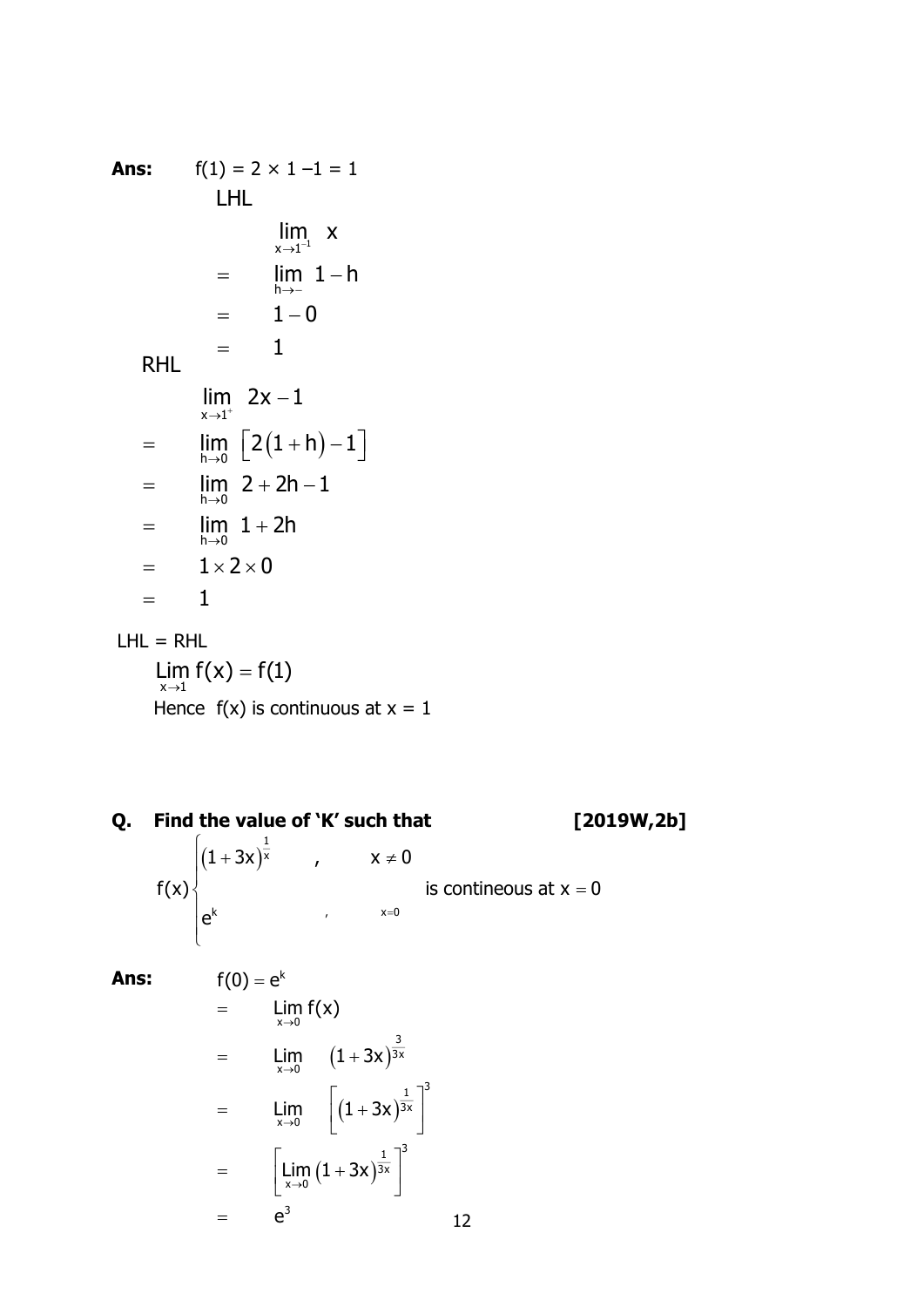Given  $f(x)$  is continuous at  $x = 0$ Lim  $f(x) = f(0)$  $\Rightarrow$  e<sup>3</sup> = e<sup>k</sup>  $\Rightarrow$  k = 3

**Q. [2018w,1b]**

If 
$$
f(x) = \begin{cases} \frac{x}{|x|} & , \text{ when } x \neq 0 \\ \frac{1}{|x|} & , \text{ when } x = 0 \end{cases}
$$
  
\n
$$
\lim_{x \to 0} f(x) = \lim_{x \to 0^+} (0 + h)
$$
\n
$$
= \lim_{h \to 0} \frac{h}{|h|}
$$
\n
$$
= \lim_{h \to 0} \frac{h}{h} = 1
$$
\n
$$
\lim_{x \to 0^-} f(x) = \lim_{h \to 0} f(0 - h) = \lim_{h \to 0} \frac{-h}{|h|}
$$
\n
$$
= \lim_{h \to 0} \frac{-h}{h} = -1
$$
\n
$$
\lim_{x \to 0^+} f(x) \neq \lim_{x \to 0^-} f(x)
$$
\nso,  $\lim_{x \to 0^+} f(x)$  does not exist  
\nHence,  $f(x)$  is discontinuous at  $x = 0$ 

**Q. Evaluate** Lim $\frac{(x+9)^{\frac{3}{2}}}{x+9}$ 2  $x{\rightarrow} 0$  $(x + 9)$ 2 – 27 Lim  $\rightarrow$  0  $\times$ + 914 –

**Ans:**

 **[2015s,2c]**

$$
\lim_{x \to 0} \frac{(x + 9)^{\frac{3}{2}} - 27}{x}
$$
\n
$$
\Rightarrow \lim_{x \to 0} \frac{(\sqrt{x + 9})^3 - (3)^3}{x}
$$
\n
$$
\Rightarrow \lim_{x \to 3} \frac{z}{\sqrt{x + 9}} = \frac{z - 3}{(z)^2 - (3)^2}
$$
\n
$$
\Rightarrow \lim_{x \to 3} \frac{(z)^3 - (3)^3}{z - 3}
$$
\n
$$
\Rightarrow \lim_{x \to 0} \frac{(z)^3 - (3)^3}{z - 3}
$$
\n
$$
= \frac{3(3)^{3-1}}{2(3)^{2-1}} = \frac{3 \times 3^{2^3}}{2 \times 3} = \frac{9}{2}
$$

put 
$$
x + 9 = z^2
$$
  
\n $\Rightarrow x = z^2 - 9$   
\nwhen  $x \rightarrow 0$   
\n $z^2 \rightarrow 3$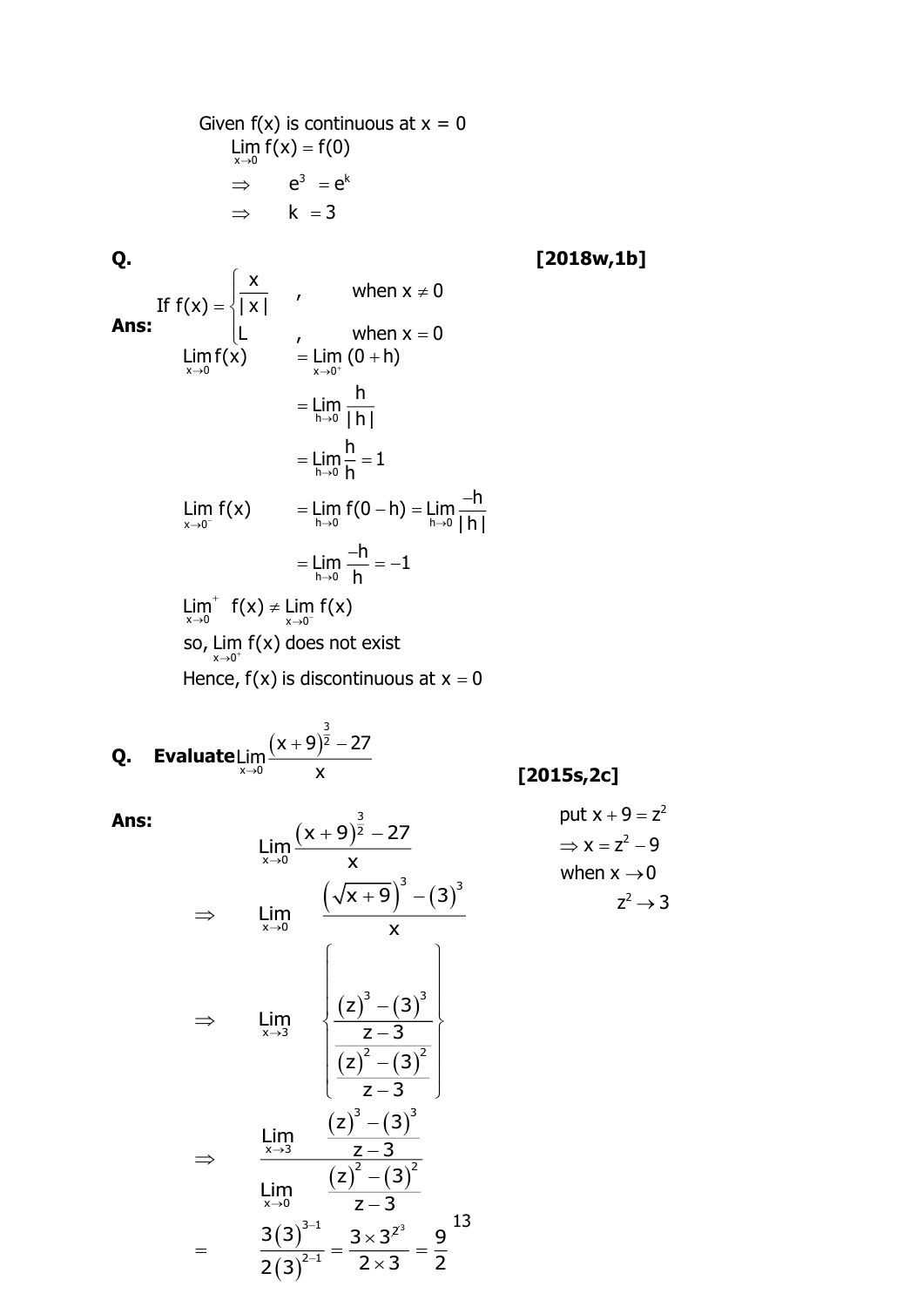Q. Examine the continuity of the function f(x) at x = 0 defined by  
\n
$$
f(x)
$$
  
\n $f(x)$   
\n $f(x)$   
\n $\frac{\sin 2x}{x}$  if x = 0\n  
\n  
\nAns:  
\n
$$
\lim_{x\to 0} \frac{\sin 2x}{x}
$$
  
\n $=\lim_{x\to 0} \frac{\sin 2x}{x}$   
\n $= 2$   
\n $\frac{\text{Given } f(0) = 2}{x}$   
\n $= 2$   
\n $\frac{\text{Given } f(0) = 2}{x}$   
\n $= \lim_{x\to 0} f(x) = 2 = f(0)$   
\nSo the function is continuous at x = 0.  
\nQ. Evaluate  $\lim_{x\to 0} \frac{x-x \cos e x}{\sin^3 2x}$   
\n $\Rightarrow \lim_{x\to 0} \frac{x(1-\cos e x)}{\sin^3 2x}$   
\n $\Rightarrow \lim_{x\to 0} \frac{1-\cos e x}{x^2} \cdot \frac{x^3}{\sin^3 2x}$   
\n $\Rightarrow \lim_{x\to 0} \frac{2 \sin^2 x}{x^2} \cdot \frac{x^3}{\sin^3 2x}$   
\n $\Rightarrow 2(\lim_{x\to 0} \frac{\sin x}{x})^2 \times \left(\frac{1}{\lim_{x\to 0} \frac{\sin^2 2x}{x^3}}\right)$   
\n $\Rightarrow 2(1)^2 \times \frac{1}{\lim_{x\to 0} \frac{\sin^2 2x}{8x^3}} = \frac{2}{\frac{1}{x}} \times \frac{\frac{1}{x}}{\frac{\sin^2 2x}{8x}}$   
\n $\Rightarrow \frac{2}{8} \times \frac{1}{\frac{\sin 2x}{x}} \times \frac{\sin 2x}{8x^3}$   
\n $\Rightarrow \frac{1}{x} \times \frac{\sin x}{x}$   
\n $\Rightarrow \frac{1}{4} \times \frac{1}{1}$ 

14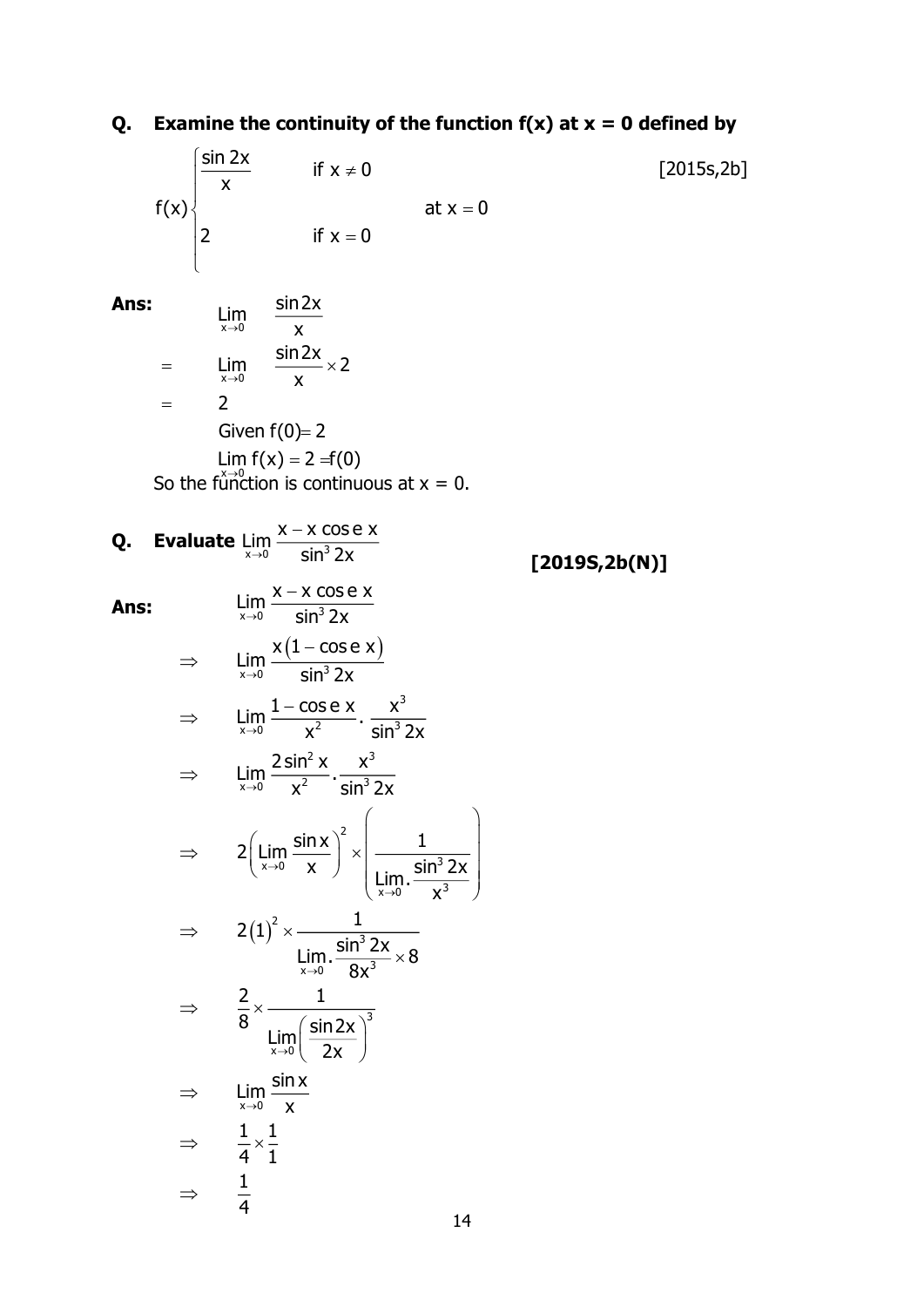**Q. Evaluate** 
$$
\lim_{x \to 1} \frac{\log(2x - 1)}{x - 1}
$$
 [2018s,2b(n)]  
\n**Ans:**  $\Rightarrow \lim_{x \to 1} \frac{\log(2x - 1)}{x - 1}$  [2018s,2b(n)]  
\n $\Rightarrow \lim_{x \to 1} \frac{\log(2x - 2 + 1)}{x - 1}$   
\nLet  $y = x - 1$   
\nwhen  $x \to 1$   
\n $y \to 1$   
\n $\Rightarrow \lim_{y \to 0} \frac{\log(2y + 1)}{y}$   
\n $\Rightarrow 2 \log e \left[ \lim_{y \to 0} (1 + 2y)^{\frac{1}{2y}} \right]$   
\n $\Rightarrow 2 \log e^e = 2.1 = 2$   
\n**Q:** If  $x < 1$  [2019W,2e(0)]  
\nIf  $x < 1$   
\n2ax - b if  $x < 1$ 

 **Is continuous at**  $x = 1$ **, then find a & b** 

**Ans:** 

$$
\lim_{x \to 1} f(x) = f(1) = 1
$$
\ni.e.  $\lim_{x \to 1^{-}} f(x) = \lim_{x \to 1^{+}} f(x)$ 

\nNow  $\lim_{x \to 1^{-}} f(x) = \lim_{x \to 1^{-}} (ax^{2} + b)$ 

\n $\Rightarrow a + b = 1, \text{ clearly } f(1) = 1$ 

\n $\lim_{x \to 1^{+}} f(x) = \lim_{x \to 1^{+}} (2ax - b)$ 

\n $\Rightarrow 2a - b = 1 \quad a + b = 2a - b$ 

\n $a = 2b$ 

\nAgain  $a + b = 1 \quad \Rightarrow 3b = 1 \quad \Rightarrow \quad b = \frac{1}{3}$ 

\nand  $a = 2b = 2, \frac{1}{3} = \frac{2}{3}$ 

\n $\therefore a = \frac{2}{3} \& b = \frac{1}{3}$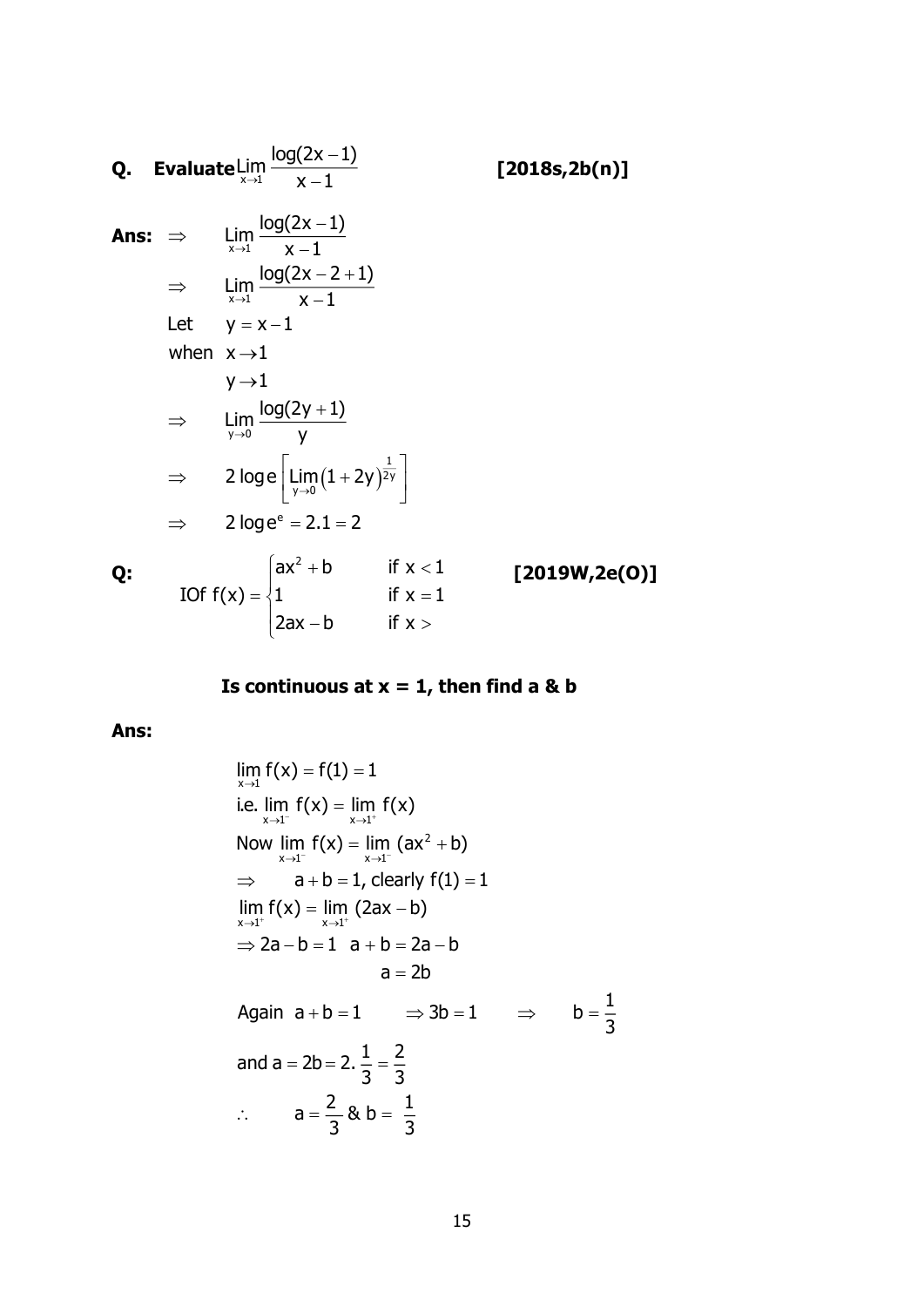# **DERIVATIVES CHAPTER:3**

**Q.** Find  $\frac{dy}{dx}$  if y = tan<sup>-1</sup>  $\left[\frac{\sqrt{1+x^2-1}}{x}\right]$  [2017w,5b] **Ans:** let y =  $\tan^{-1}\left(\frac{\sqrt{1+x^2}-1}{x}\right)$  (putting x = tan  $y = tan^{-1} \left( \frac{sec \theta - 1}{tan \theta} \right)$  $\tan^{-1}\left( \frac{1-\cos}{2}\right)$ we get  $=$  tan $^{-1}$  $\left( \frac{1-\cos\,\theta}{\sin\,\theta}\right)$ Ξ,  $=$  tan<sup>-1</sup> $\left( \frac{\sec \theta -1}{\tan \theta}\right)$  $\begin{bmatrix} & & x & \end{bmatrix}$ =  $\tan^{-1}\left(\frac{\sqrt{1+x^2}-1}{x}\right)$  (putting x =  $\tan \theta$  $(1 + x^2)$ 2 1 tan $^{-1}\!\nmid$ tan  $\frac{1}{1}-\theta=\frac{1}{\pi}$ tan $^{-1}$  x 2 Hence,  $\frac{dy}{dx} \left\{ \tan^{-1} \left( \frac{\sqrt{1 + x^2} - 1}{x} \right) \right\}$ 2 sin 2 tan 2 sin  $\mid \stackrel{\scriptscriptstyle\backsim}{-}\mid$  . cos 2 / 2  $=$  tan $^{-1}\left\{\tan\left(\frac{\theta}{2}\right)\right\}$  $=\frac{1}{2}\theta=\frac{1}{2}$ tan<sup>-1</sup> dy 1  $\frac{1}{dx} = \frac{1}{2(1 + x^2)}$ 1  $=\frac{2(1+x)}{2}$ Ξ.  $\begin{pmatrix} 0 & 1 \\ 0 & 0 \end{pmatrix}$  $=$  tan<sup>-1</sup> $\left\{\frac{2 \sin^2\left(\frac{1}{2}\right)}{2 \sin\left(\frac{\theta}{2}\right) \cdot \cos\left(\frac{\theta}{2}\right)}\right\}$  $\begin{pmatrix} x \\ y \end{pmatrix}$ 

**2b. Differentiate sin x from first principle. [2017 (2(b)] Ans:let f(x)y = sin x -------------------------------------(1)** Then  $f(x + \delta x) = \sin (x + \delta x)$  $f(x + \delta x) - F(x) = \sin (x + \delta x) - \sin x$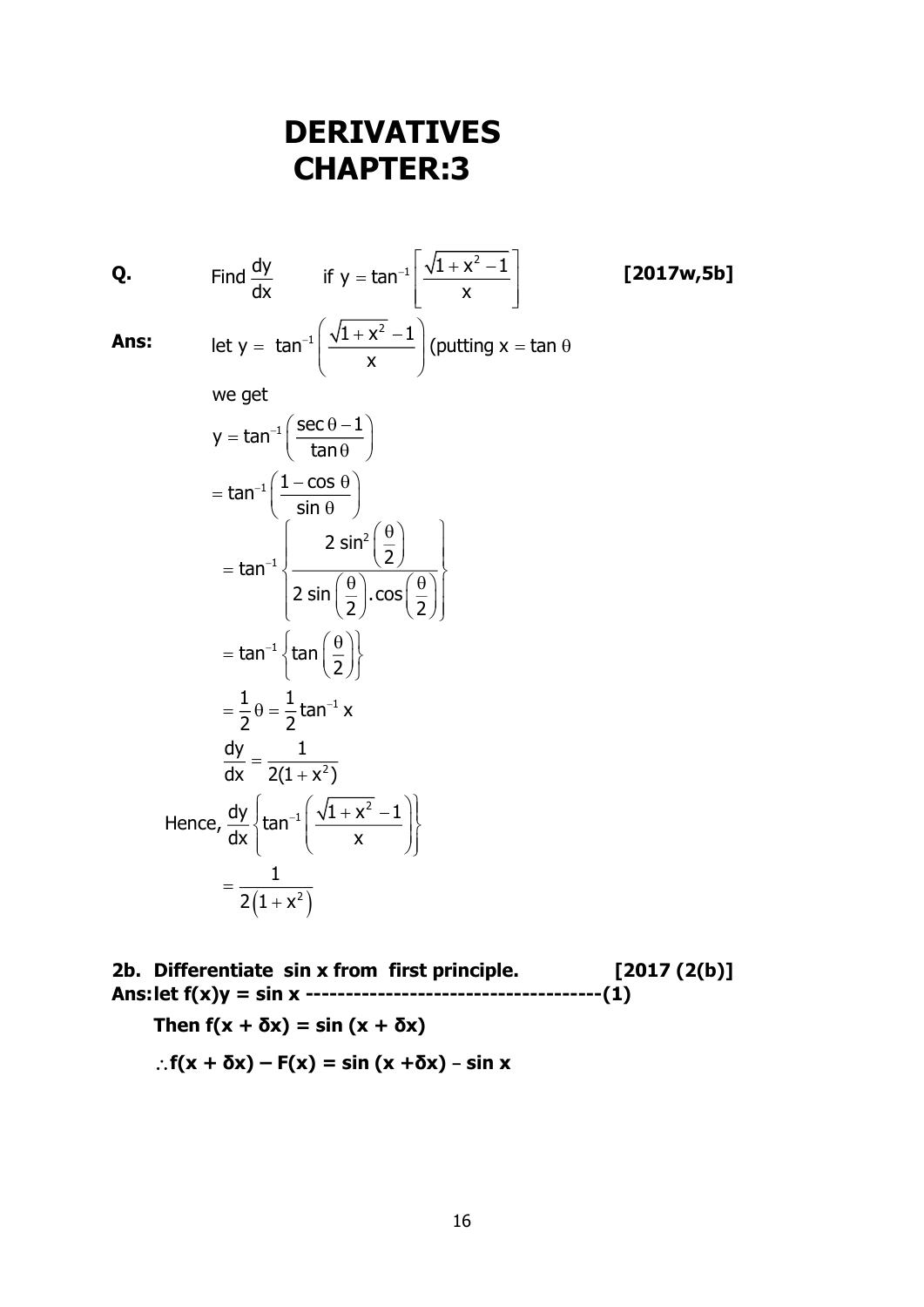$$
\lim_{\delta x \to 0} \frac{F(x + \delta x) - f(x)}{\delta x} = \lim_{\delta x \to 0} \frac{\sin(x + \delta x) - \sin x}{\delta x}
$$
\n
$$
\Rightarrow F'x = \lim_{\delta x \to 0} \frac{2 \cos \frac{x + \delta x + x}{2} \cdot \sin \frac{x + \delta x + x}{2}}{\delta x}
$$
\n
$$
= \lim_{\delta x \to 0} \frac{2 \cos \frac{2x + \delta x}{2} \cdot \sin \frac{\delta x}{2}}{\delta x}
$$
\n
$$
= \lim_{\delta x \to 0} \cos \left(x + \frac{\delta x}{2}\right) \times \lim_{\delta x \to 0} \frac{\sin \frac{\delta x}{2}}{\frac{\delta x}{2}}
$$
\n
$$
= \cos(x) \times \lim_{\delta x \to 0} \frac{\sin \frac{\delta x}{2}}{\frac{\delta x}{2}}
$$
\n
$$
= \cos x \times 1 = \cos x
$$
\n
$$
\therefore \frac{d}{dx}(\sin x) = \cos x. \quad \text{(Ans)}
$$

Q. If 
$$
x = a \cos \theta
$$
 and  $y = a \sin^3 \theta$  then find  $\frac{d^2y}{dx^2}$ 

**Ans: Given that** 

 $[2019w, 2d]$ 

$$
x = a \cos^{3}\theta, y = a \sin^{3} \theta
$$
\n
$$
\frac{dx}{d\theta} = -3a \cos^{2} \theta, \sin \theta, \frac{dy}{d\theta} = 3 a \sin^{2} \theta, \cos \theta
$$
\n
$$
\frac{dy}{dx} = \frac{dy}{d\theta} \cdot \frac{d\theta}{dx} = \frac{3a \sin^{2} \theta \cdot \cos \theta}{-3a \cos^{2} \theta \cdot \sin \theta} = -\tan \theta
$$
\n
$$
\frac{d^{2}y}{dx^{2}} = \frac{d}{dx} \left(\frac{dy}{dx}\right) = \frac{d}{d\theta} \left(-\tan \theta\right) \cdot \frac{d\theta}{dx} = -\sec^{2} \theta \cdot \frac{d\theta}{dx}
$$
\n
$$
= \left(-\sec^{2} \theta \cdot \frac{1}{-3a \cos^{2} \theta} \cdot \sin \theta\right) = \frac{1}{3a} \sec^{2} \theta \cdot \cos \theta
$$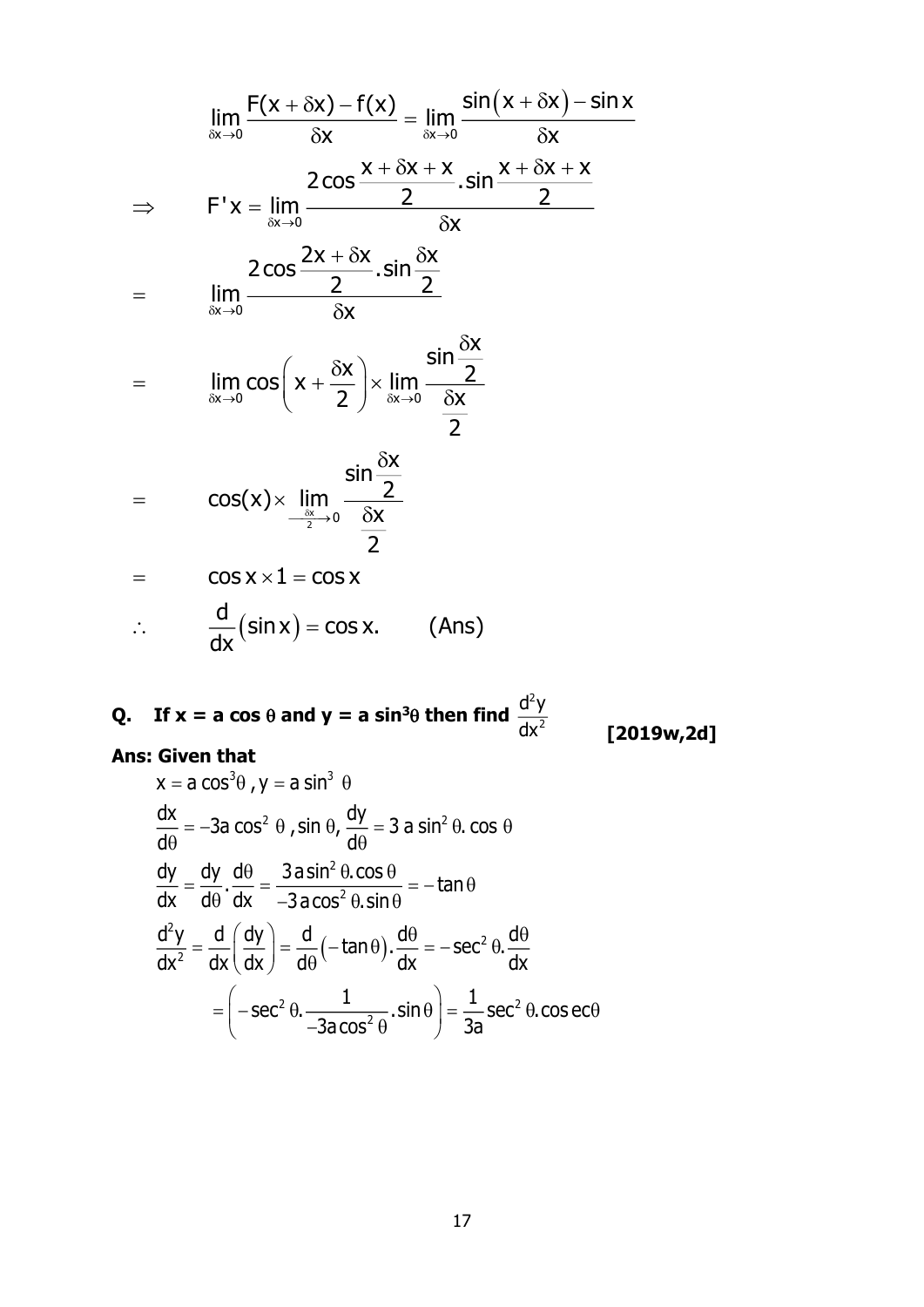**Q. find the points of local maximum and local minimum, if any of the**  function  $f(x) = (x-1)(x+2)^2$ . Also find maximum and minimum value **of f(x). [2016,4b]**

### **Ans:We have**

$$
f(x) = (x - 1) (x + 2)^2
$$
  
\n
$$
f'(x) = (x + 2)^2 \times 1 + (x - 1) \times 2 (x + 2)
$$
  
\n
$$
= (x^2 = 4x + 4) + 2 (x^2 + x - 2)
$$
  
\n
$$
= 3x^2 + 6x
$$
  
\nFor maximum or minimum  $f'(x) = 0$   
\n
$$
\Rightarrow 3x^2 + 6x = 0
$$
  
\nOr 3x (x + 2) = 0  
\n
$$
\Rightarrow x = 0, -2
$$
  
\nAgain  $f''(x) = 6x + 6$   
\nAt x = 0,  $f''(x) = 6(0) + 6 = 6 > 0$   
\nAt x = -2,  $f''(x) = 6(-2) + 6 = -6 < 0$   
\n∴  $f(x)$  has local minimum value at x = 0  
\nValue  $f(0) = (0-1) (0 + 2)^2 = -4$   
\nAnd  $f(x)$  has local maximum value at x = -2  
\nLocal maximum value,  $f(-2) = (-2-1) (-2+2)^2$   
\n
$$
= (-3) (0) = 0
$$

**03.cFind the extreme points of the function , y = x + 1/x [2017,5c] Ans:y = x + 1/x ------------------------(1)**

**Diff. with respect to x**

$$
\Rightarrow \frac{y}{dx} = 1 - \frac{1}{x^2}
$$
\n
$$
\text{let } \frac{dy}{dx} = 0
$$
\n
$$
\Rightarrow \quad 1 - \frac{1}{x^2 = 0} \quad \Rightarrow 1 = \frac{1}{x^2}
$$
\n
$$
\Rightarrow \quad x^2 = 1
$$
\n
$$
\Rightarrow \quad x = \pm 1
$$
\n
$$
\text{Again differentiate } , \frac{d^2y}{dx^2} = \frac{2x}{x^4} = \frac{2}{x^3}
$$
\n
$$
\therefore \quad \frac{d^2y}{dx^2} = \frac{2}{x^3}
$$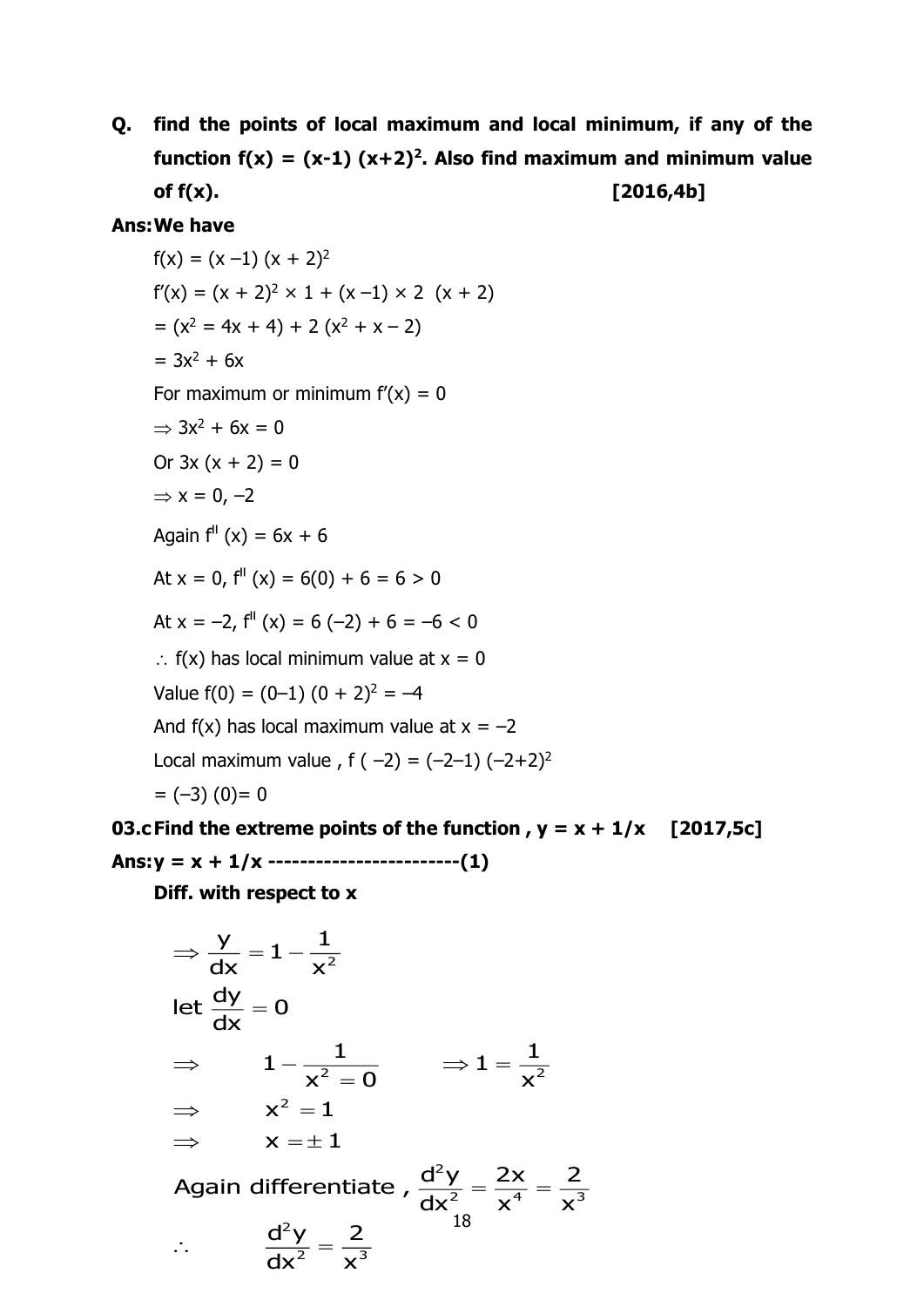$\left( -1\right)$ 2 2 3  $x = 1$ 2 2 (  $\rightarrow$  3  $x = -1$ Now  $\frac{d^2y}{dx^2} = \frac{2}{x^2} = 2 > 0$  $\left.\mathsf{dx}^{\mathsf{2}}\right|_{\mathsf{x}=\mathsf{1}} \quad 1$  $\therefore$   $\mathsf{x} = \mathsf{1}$  is aminimum point  $\frac{d^2y}{dx^2} = \frac{2}{x^2} = -2 < 0$  $\left. \mathsf{dx}^{\mathsf{2}}\right\vert _{\mathsf{x}=-1} \quad (-1)$  $\therefore$  x =  $-1$  is a maximum  $\,$  point. Hence x =1  $\,$  &  $\,$  -1  $\,$  are extreme  $\,$  point s  $\,$  $= -\frac{1}{2} = 2 >$ = ——\_\_ = -2 < Ξ

**Q.** Find the points of local maximum and minimum if any of  $f(x) = x^3 -$ **6x<sup>2</sup> + 9x + 7. Also find maximum and minimum value of x.**

Ans: 
$$
f(x) = x^3 - 6x^2 + 9x + 7
$$
 [2015w,4b]

\n∴  $f'(x) = 3x^2 - 12x + 9$ 

\nFor maximum, or minimum  $f'(x) = 0$ 

\n⇒  $3x^2 - 12x + 9 = 0$ 

\nOr  $3(x^2 - 4x - 3) = 0$ 

\nOr,  $x^2 - 3x - x - 3 = 0$ 

\nOr,  $x(x-3) - 1(x-3)$ 

\nOr,  $(x-1)(x-3) = 0$ 

\n× = 1, 3

\nFunction  $f''(x) = 6x - 12$ 

\nAt  $x = 1$ ,  $f''(x) = 6 \times 1 - 12 = -6 < 0$ 

\nAt  $x = 3$ ,  $f''(x) = 6 \times 3 - 12 = 6 > 0$ 

\n∴  $f(x)$  has local maximum at  $x = 1$  and local maximum value  $f(1) = 1 - 6 + 9 + 7 = 1$ 

\n $f(x)$  has local minimum at  $x = 3$  and local minimum value  $f(3) = 27 - 54 + 27 + 7 = 7$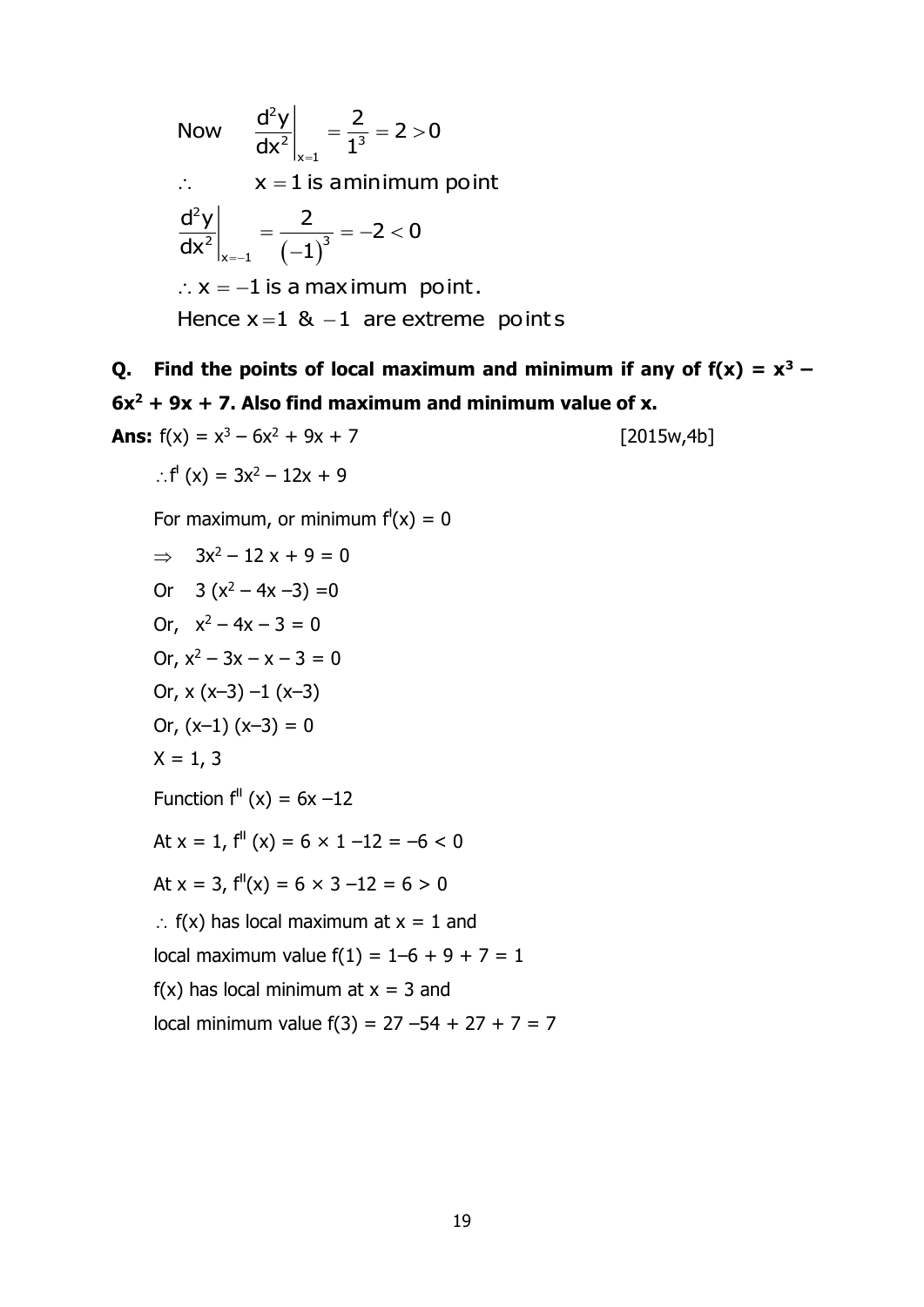## **Q. Differentiate sin–<sup>1</sup>x w.r.t x [ 2015(s),2a]**

**Ans:** let  $y = sin^{-1} x$  and  $z = x$ 

$$
\frac{dy}{dx} = \frac{1}{\sqrt{1 - x^2}}
$$
\n
$$
\frac{dy}{dz} = \frac{dy / dx}{dz / dx}
$$
\n
$$
= \frac{1}{\frac{\sqrt{1 - x^2}}{1}} = \frac{1}{\sqrt{1 - x^2}}
$$

**Q. Find the derivative of log(log(Logx)) w.r.t. 'x' [2018s,1-ii]**

**Ans:**

$$
\frac{d}{dx} Log[Log(logx)]
$$
\n
$$
= \frac{1}{Log(logx)} \frac{d}{dx} [Log(logx)]
$$
\n
$$
= \frac{1}{Log(logx)} \frac{1}{Logx} \frac{d}{dx} (logx)
$$
\n
$$
= \frac{1}{Log(logx)} \frac{1}{Logx} \cdot \frac{1}{x}
$$
\n
$$
= \frac{1}{x LogxLog(logx)}
$$

 **[2017s,2IV]**

**Q.** Determine the slope of the curve  $y = \tan x$  at  $x = \pi/4$ 

**Ans: 
$$
y = \tan x
$$**  
\nSlope  $\frac{dy}{dx} = \sec^2 x$   
\n
$$
\frac{dy}{dx}\bigg|_{x = \frac{\pi}{4}} = \sec^2 \frac{\pi}{4} = (\sqrt{2})^2 = 2
$$

## **Q. Differentiate a<sup>x</sup> w.r.t. x<sup>a</sup>**

 $y = a^x$ 

**Ans:**

$$
\frac{dy}{dx} = a^{x} \log a
$$
  
\n
$$
z = x^{a}
$$
  
\n
$$
\Rightarrow \quad \frac{dz}{dx} = a x^{a-1}
$$
  
\n
$$
\frac{dy}{dz} = \frac{dy}{dx} / \frac{dz}{dx}
$$
  
\n
$$
= \frac{a^{x} \log a}{a x^{a-1}}
$$
  
\n
$$
= \frac{a^{x-1}}{x^{a-1}} \log a
$$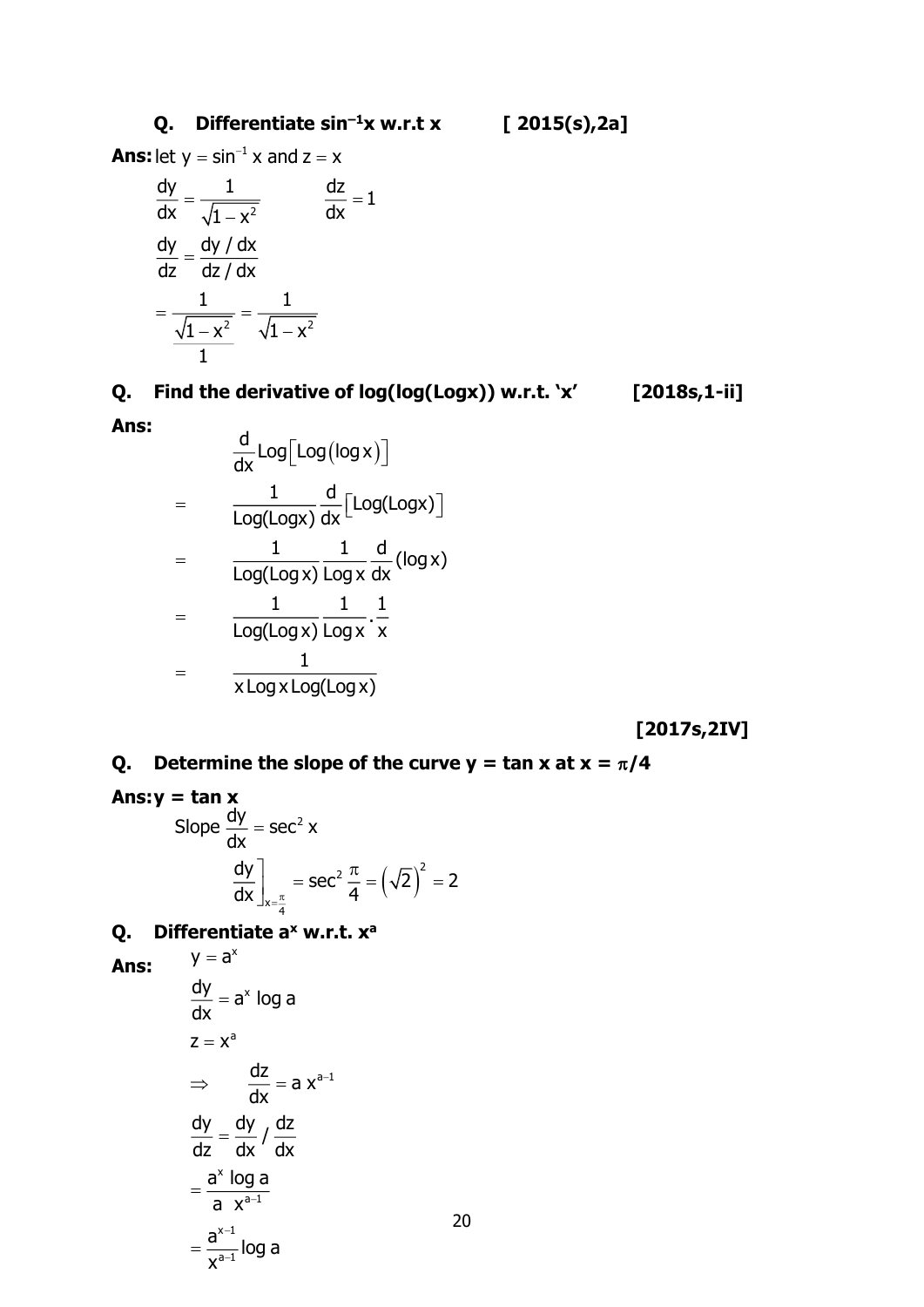### **[2018S,1vii]**

**Q.** Find the slope of the tangent to the curve  $y = x^2$  at  $x = -\frac{1}{2}$ 

**Ans:**

$$
y = x^2 \implies \frac{dy}{dx} = 2x
$$
  

$$
\implies \frac{dy}{dx}\bigg|_{at \ x = \frac{-1}{2}} = 2x \frac{-1}{2} = -1
$$

**Slope of the tangent of the curve is –1**

Q. 
$$
f(x) = x \tan^{-1} x
$$
, find  $f'(\sqrt{3})$ 

Ans: 
$$
f(x) = x \tan^{-1} x
$$
  
\n $f'(x) = \frac{dx}{dx} \tan^{-1} x + x \frac{d}{dx} \tan^{-1} x$   
\n $= \tan^{-1} x + \frac{x}{1 + x^2}$   
\n $f'(\sqrt{3}) = \tan^{-1} \sqrt{3} + \frac{\sqrt{3}}{1 + (\sqrt{3})^2}$   
\n $= \frac{\pi}{3} + \frac{\sqrt{3}}{4}$ 

### **Q. Find the derivative of (tanx)lnx with respect to 'x' [2019w,4a]**

**Ans:**  $y = (\tan x)^{\ln x}$ 

Taking log, on both sides

- $\Rightarrow$  log y = log tan x
- $\Rightarrow$  log y = log x log tan x

Differentiate w.r.t. 'x'

$$
\Rightarrow \frac{1}{y} \frac{dy}{dx} = \frac{1}{x} \log \tan x + \log x \times \frac{1}{\tan x} \cdot \sec^2 x
$$
  

$$
\Rightarrow \frac{1}{y} \frac{dy}{dx} = \frac{\log \tan x}{x} + \log x \cdot \frac{\sec^2 x}{\tan x}
$$
  

$$
\Rightarrow \frac{dy}{dx} = y \left[ \frac{1}{x} \log \tan x + \log x \cdot \frac{\sec^2 x}{\tan x} \right]
$$
  

$$
\Rightarrow (\tan x)^{\ln x} \left[ \frac{1}{x} \log \tan x + \log x \cdot \frac{\sec^2 x}{\tan x} \right]
$$

**Q. If**  $y = \sin^{-1}x$ , then s.t. [2019S,6(N)]  $(1 - x^2) y_2 - xy_1 = 0$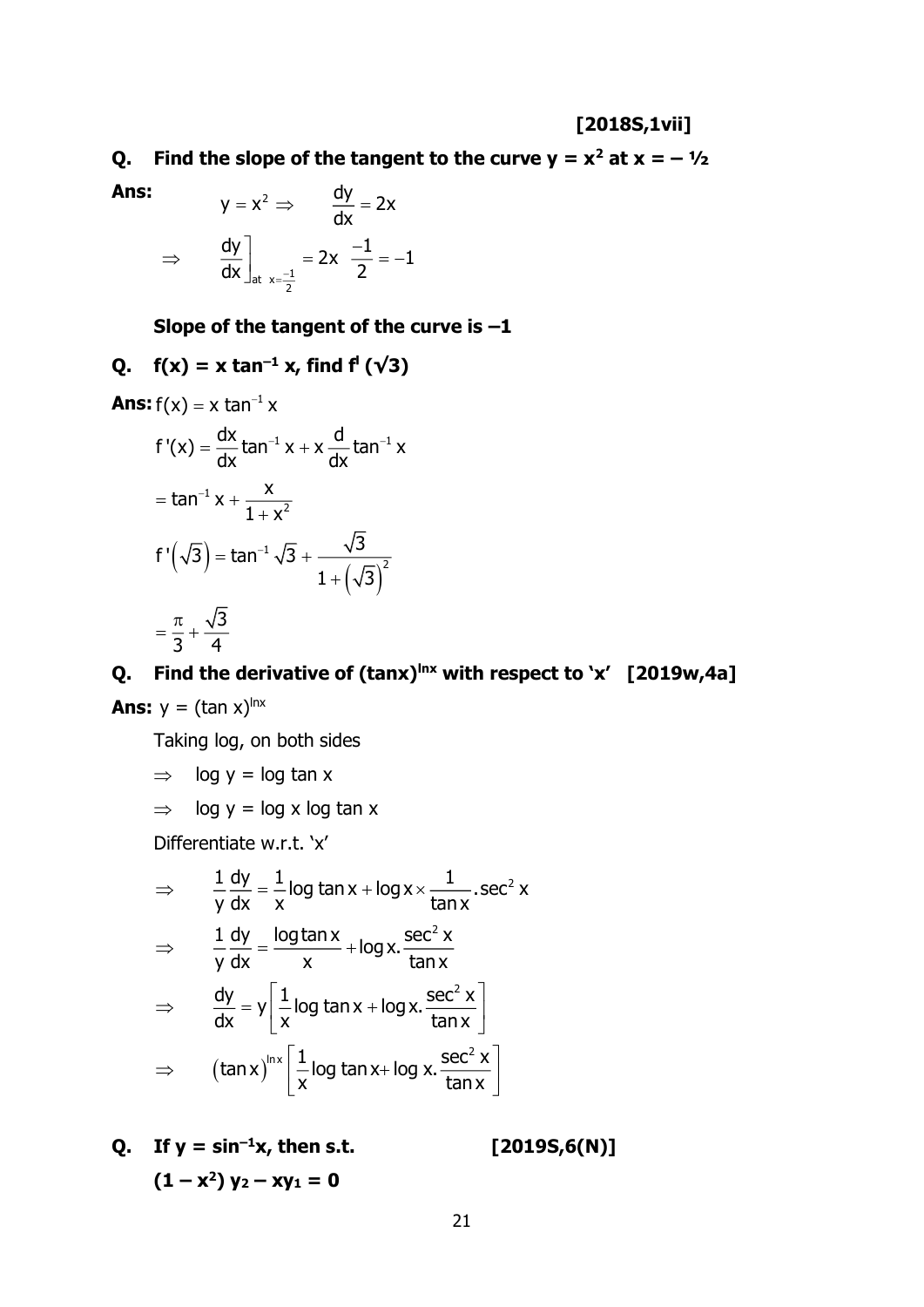## Ans: $y = \sin^{-1} x$

$$
\Rightarrow y_1 = \frac{1}{\sqrt{1 - x^2}} \Rightarrow y_1 \sqrt{1 - x^2} = 1
$$
  
Diff. w.r.t. 'x'  

$$
\Rightarrow y_2 \sqrt{1 - x^2} + y_{1x} \frac{-2x}{2\sqrt{1 - x^2}} = 0
$$

$$
\Rightarrow y_2 \sqrt{1 - x^2} - \frac{xy_1}{\sqrt{1 - x^2}} = 0
$$

$$
\Rightarrow y_2 (1 - x^2) - xy_1 = 0
$$

## Q. find dy/dx, if  $x^y = y^x$  [2017s,3a]

## **Ans:** $x^y = y^x$

Taking log in both sides

$$
\Rightarrow \quad \log x^y = \log y^x
$$

 $\Rightarrow$  y log x = x log y

Differentiating w.r.t. 'x'

$$
\Rightarrow \frac{dy}{dx} \log x + \frac{1}{x} y = \log y + x \frac{1}{y} \times \frac{dy}{dx}
$$
  

$$
\Rightarrow \frac{dy}{dx} \log x - \frac{x}{y} \frac{dy}{dx} = \log y - \frac{y}{x}
$$
  

$$
\Rightarrow \frac{dy}{dx} \left( \log x - \frac{x}{y} \right) = \frac{x \log y - y}{x}
$$
  

$$
\Rightarrow \frac{dy}{dx} = \frac{x \log y - y}{x} / \frac{y \log x - x}{y}
$$

Q. If  $y = m \sin^{-1}x$ , then P.T.

 $y = e^{m sin^{-1} x}$ 

 $[2015s, 5c]$ 

$$
(1-x^2) y_2 - xy_1 - m^2y = 0
$$

⇒ 
$$
y_1 = \frac{m}{\sqrt{1 - x^2}} \times e^{m \sin^{-1} x}
$$
  
\n⇒  $y_1 \sqrt{1 - x^2} = my........(1)$   
\nDiff. w.r.t. 'x'.  
\n⇒  $y_2 \sqrt{1 - x^2} - \frac{2xy_1}{2\sqrt{1 - x^2}} = my_1$   
\n⇒  $y_2(1 - x^2) - xy_1 = m\sqrt{1 - x^2}y_1$   
\n⇒  $(1 - x^2)y_2 - xy_1 = m(my)^{2}(\frac{2}{3} \because my = y\sqrt{1 - x^2})$   
\n⇒  $(1 - x^2)y_2 - xy - m^2y = 0$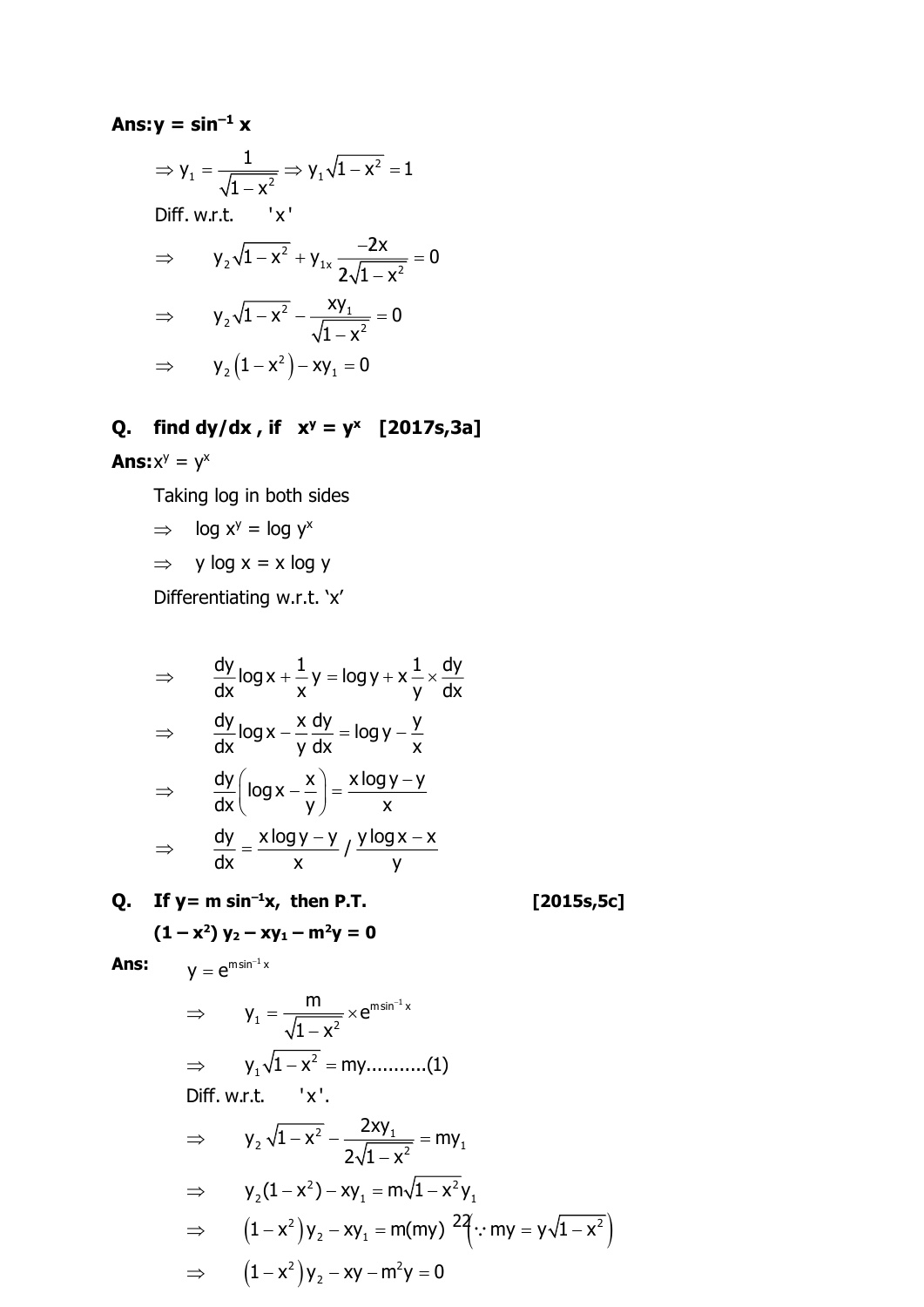# **Q.**

Ans:<br>  $\ln \sqrt{x^2 + y^2} = \tan^{-1} \left( \frac{y}{x} \right)$ Find  $\frac{dy}{dx}$ ,  $\ln \sqrt{x^2 + y^2} = \tan^{-1} \left(\frac{y}{x}\right)$  [2016(s)]  $+y^2 = \tan^{-1}\left(\frac{y}{x}\right)$  $_{-1}(y)$  $+y^2 = \tan^{-1}\left(\frac{y}{x}\right)$ 

Differentiatingw.r.t. ' x ' both sides

$$
\Rightarrow \frac{1}{\sqrt{x^2 + y^2}} \times \frac{1}{2\sqrt{x^2 + y^2}} \times \frac{d}{dx} (x^2 + y^2) = \frac{1}{1 + (\frac{y}{x})^2} \times \frac{d}{dx} (\frac{y}{x})
$$
  
\n
$$
\Rightarrow \frac{1}{2(x^2 + y^2)} \times (2x + 2y \frac{dy}{dx}) = \frac{x^2}{x^2 + y^2} (\frac{dy}{dx} \cdot x - y)
$$
  
\n
$$
\Rightarrow \frac{(x + y \frac{dy}{dx})}{(x^2 + y^2)} = \frac{x^2}{(x^2 + y^2)} \times \frac{dy}{dx} - y
$$
  
\n
$$
\Rightarrow x + y \frac{dy}{dx} = x \frac{dy}{dx} - y
$$
  
\n
$$
\Rightarrow x \frac{dy}{dx} - y \frac{dy}{dx} = x + y
$$
  
\n
$$
\Rightarrow \frac{dy}{dx} = \frac{x + y}{x - y}
$$

**Q.** Find 
$$
\frac{dy}{dx}
$$
, if  $x = 0 + \sin \theta$ ,  $y = 1 + \cos \theta$ ,  
at  $\theta = \frac{\pi}{4}$ 

**Ans:** Here 
$$
x = \theta + \sin \theta
$$
  
\n
$$
\therefore \frac{dx}{d\theta} = 1 + \cos \theta
$$
\nAgain,  $y = 1 + \cos \theta$ ,  $\frac{dy}{d\theta} = -\sin \theta$   
\n
$$
\frac{dy}{dx} = \frac{dy}{d\theta} \cdot \frac{d\theta}{dx} = \frac{-\sin \theta}{1 + \cos \theta}
$$
\n
$$
\frac{dy}{dx}\Big|_{\theta = \frac{\pi}{4}} = \frac{-\sin(\frac{\pi}{4})}{1 + \cos(\frac{\pi}{4})} = \frac{-1/\sqrt{2}}{1 + \sqrt{2}} = \frac{-1}{1 + \sqrt{2}}
$$

**Q. [2016w,3b]**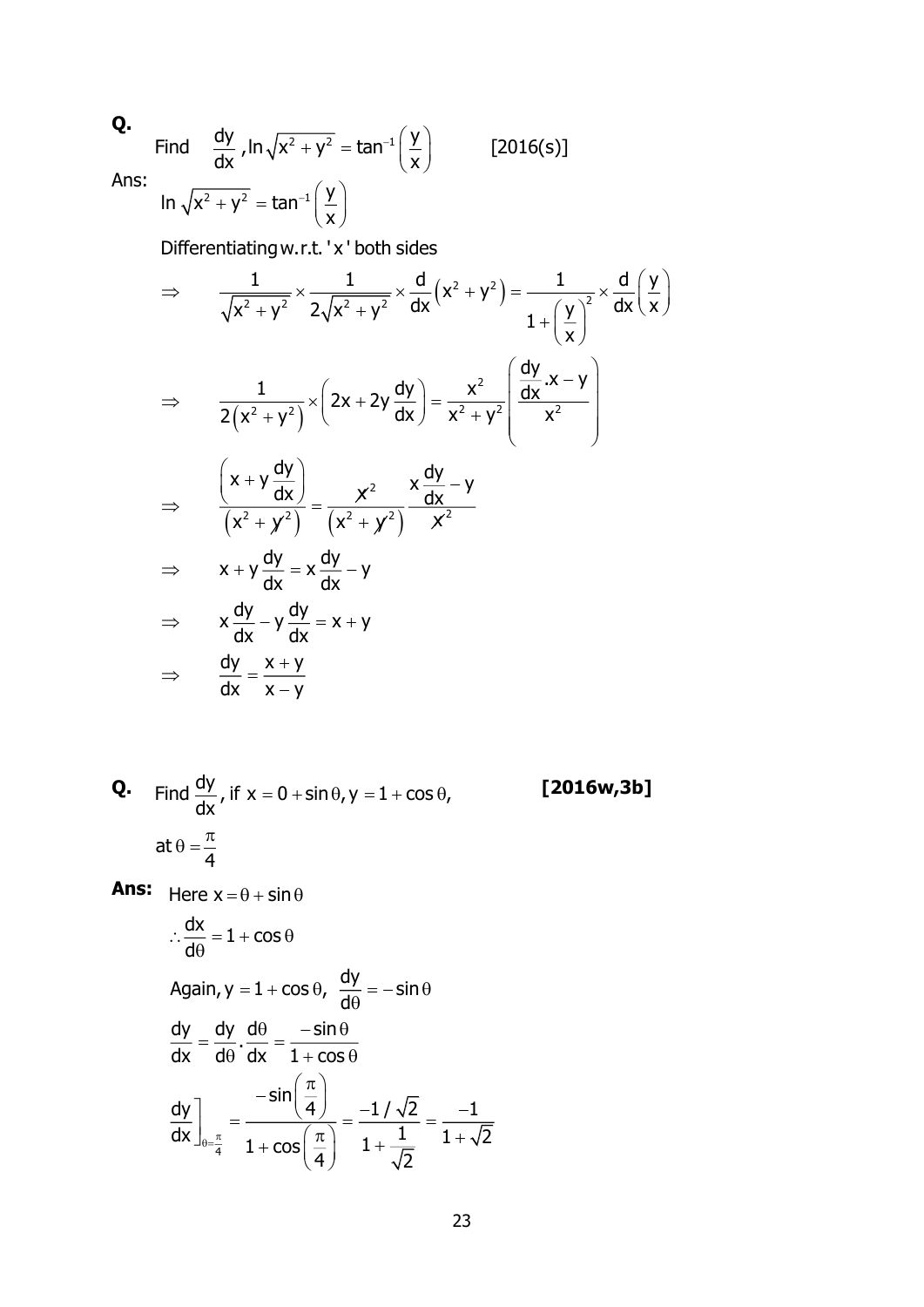## Q. If  $y = \tan^{-1}x$ , show that  $(1+x^2) y_2 + 2xy_1 = 0$  [2019S,2C(N)]

**Ans:** Given,  $y = \tan^{-1} x$ ,  $y_1 = \frac{1}{1 + x^2}$ 

 $\Rightarrow$   $(1+x^2)$  y<sub>1</sub> = 1

Again Differentiating w.r.t. x.

$$
(1 + x2) \cdot d/dx (y1) + y1, d/dx (1+x2) = 0
$$
  
\n
$$
\Rightarrow (1+x2) y2 + y1 \cdot 2xy1 = 0
$$
  
\n
$$
\Rightarrow (1+x2) y2 + 2xy1 = 0
$$

**Q.** Prove that 
$$
z = \sin^{-1} \left( \frac{x^2 + y^2}{x + y} \right)
$$
 then **[2017,w,6b]**  
\n
$$
x = \frac{dz}{dx} + y \frac{dz}{dy} = \tan z
$$
\nGiven  $z = \sin^{-1} \left( \frac{x^2 + y^2}{x + y} \right)$   
\nLet  $u = \frac{x^2 + y^2}{x + y}$   
\nso that  $z = \sin^{-1} y$ , Here  $u = \sin z$ 

so that 
$$
z = \sin^{-1} y
$$
, Here  $u = \sin z$   
Given,  $u = \frac{x^2 + y^2}{x + y}$ , since u is a homogeneous

function of n & y of degree so by Euler's theorm,

$$
x \frac{\partial u}{\partial x} + y \frac{du}{dy} = 1.u = u
$$
  
Given  $u = \sin z$   

$$
\frac{du}{dx} = \cos z. \frac{dz}{dx}. \frac{du}{dy} = \cos z. \frac{dz}{dy}
$$

$$
\therefore \qquad x \frac{du}{dx} + y \frac{du}{dy} = u
$$

$$
\Rightarrow \qquad x \cos z \frac{dz}{dx} + y \cos z \frac{dz}{dy} = \sin z
$$

$$
\Rightarrow \qquad \cos z \left( x \frac{dz}{dx} + y \frac{dz}{dy} \right) = \sin z
$$

$$
\Rightarrow \qquad \left( x \frac{dz}{dx} + y \frac{dz}{dy} \right) = \frac{\sin z}{\cos z} = \tan z
$$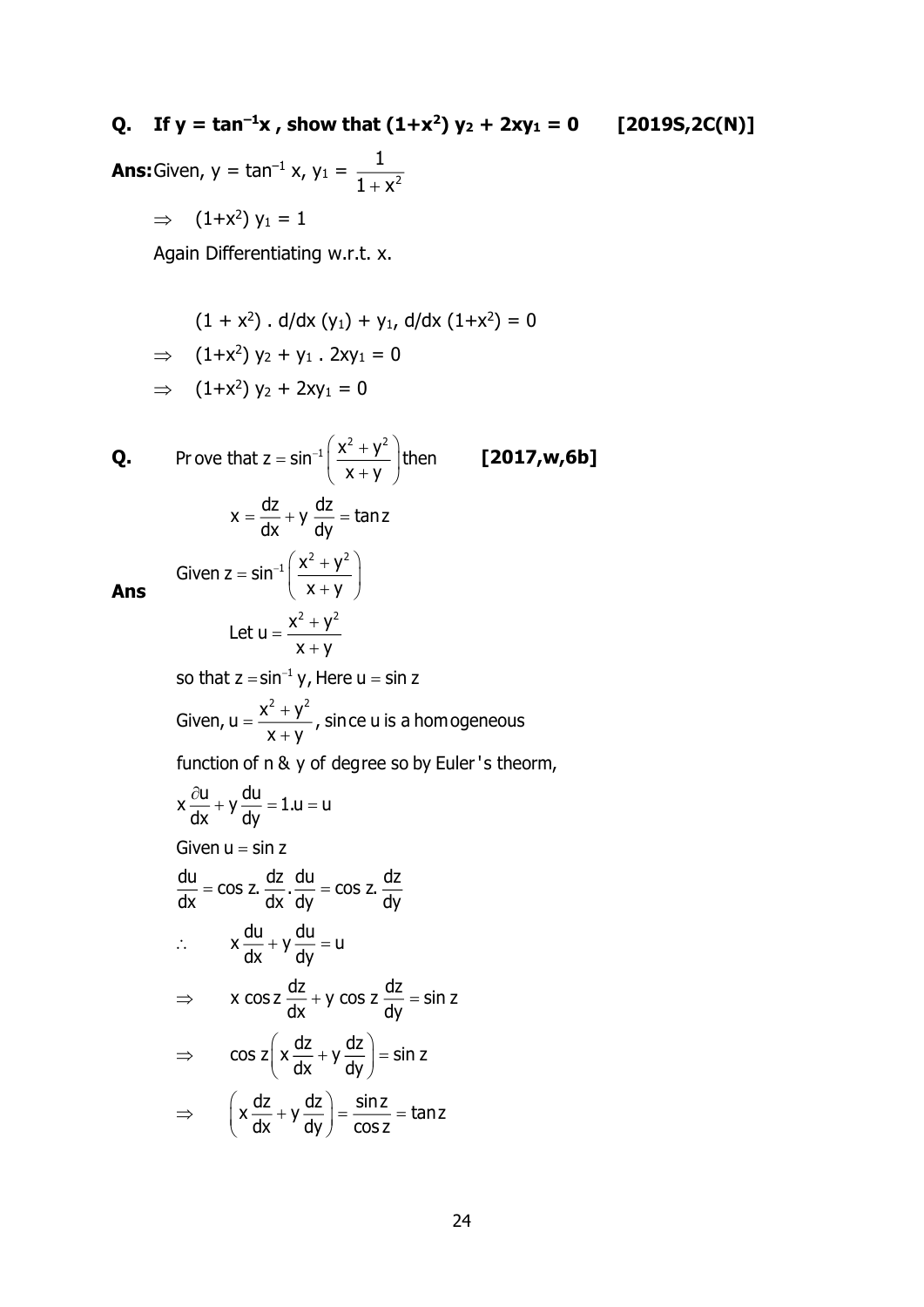**Ans:** 
$$
f(x,y) = \sin^{-1}\left(\frac{x}{y}\right)
$$
  
\n
$$
f_x = \frac{1}{\sqrt{1-\left(\frac{x}{y}\right)^2}} \times \frac{\partial}{\partial x}\left(\frac{x}{y}\right)
$$
\n
$$
= \frac{y}{\sqrt{y^2 - x^2}} \times \frac{1}{y}
$$
\n
$$
= \frac{1}{\sqrt{y^2 - x^2}}
$$
\n
$$
f_y = \frac{1}{\sqrt{1-\left(\frac{x}{y}\right)^2}} \times \frac{\partial}{\partial x}\left(\frac{x}{y}\right)
$$
\n
$$
= \frac{y}{\sqrt{y^2 - x^2}} \times \frac{-x}{y^2}
$$
\n
$$
= \frac{-x}{y\sqrt{y^2 - x^2}}
$$

## Q. Verify Euler's theorem for

$$
Z = y/x
$$

**Ans:** $Z = y/x$ 

By Euler's theorem

$$
x \frac{\partial z}{\partial x} + y \frac{\partial z}{\partial y} = nz = 0.z = 0
$$
  
\nn = 0  
\n
$$
\frac{\partial z}{\partial x} = \frac{-y}{x^2}
$$
  
\n
$$
\frac{\partial z}{\partial y} = \frac{1}{x}
$$
  
\nL.H.S  
\n
$$
x \frac{\partial z}{\partial x} + y \frac{\partial z}{\partial y}
$$
  
\n
$$
= x \times \frac{-y}{x^2} + y \times \frac{1}{x}
$$
  
\n
$$
= \frac{-y}{x} + \frac{y}{x} = 0 = 0.z
$$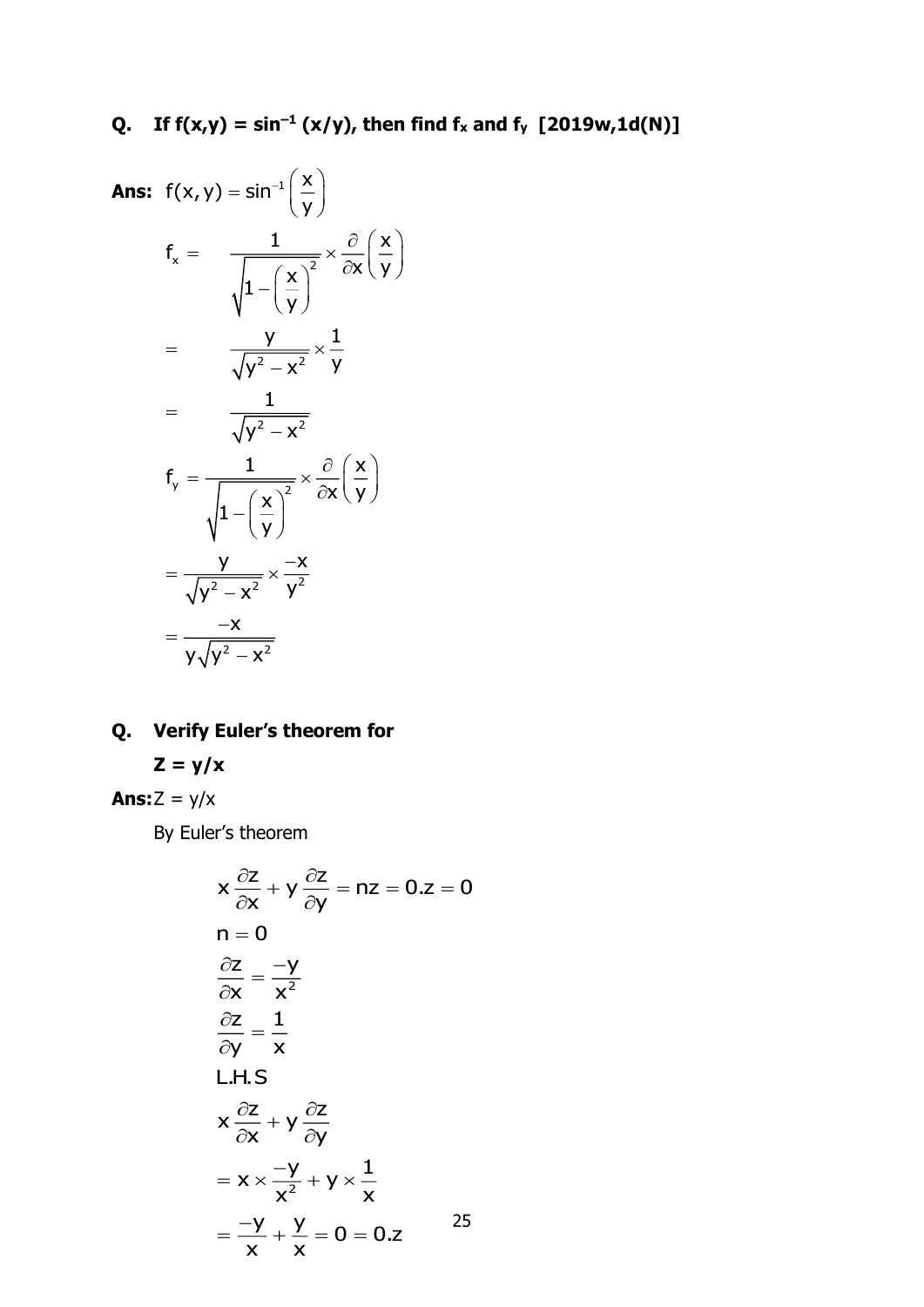# **Q. Find dy/dx if**  $y^3 + 3x^2y - 2x = 10$  **[2014, (s)3a]**

## **Ans:Given data**

$$
y^{3} + 3x^{2}y - 2x = 10
$$
  
\n
$$
\Rightarrow \frac{d}{dx}(y^{3}) + \frac{d}{dx}(3x^{2}y) - \frac{d}{dx}(2x) = \frac{d}{dx}(10)
$$
  
\n
$$
\Rightarrow 3y^{2} \frac{dy}{dx} + 3\left[x^{2} \cdot \frac{d}{dx}(y) + y \cdot \frac{d}{dx}(x)^{2}\right] - 2\frac{d}{dx}(x) = 0
$$
  
\n
$$
\Rightarrow 3y^{2} \frac{dy}{dx} + 3\left[x^{2} \frac{dy}{dx} + y \cdot 2x\right] - 2 = 0
$$
  
\n
$$
\Rightarrow 3y^{2} \frac{dy}{dx} + 3x^{2} \cdot \frac{dy}{dx} + 6xy - 2 = 0
$$
  
\n
$$
\Rightarrow 3(y^{2} + x^{2}) \frac{dy}{dx} = 2 - 6xy
$$
  
\n
$$
\therefore \frac{dy}{dx} = \frac{(2 - 6xy)}{3(y^{2} + x^{2})}
$$

**Q,.** If  $z = f(z)$  show that  $x \frac{dz}{dx} + y \frac{dz}{dx} = 0$  $\frac{1}{\mathrm{dx}} + \mathrm{y} \frac{1}{\mathrm{dy}} =$ 

 **[2014s,3b]**

**Ans:Given z = f(y/x)**

$$
\frac{dz}{dx} = f'\left(\frac{y}{x}\right)\frac{d}{dx}\left(\frac{y}{x}\right) = f'\left(\frac{y}{x}\right)\left(-\frac{y}{x^2}\right)
$$
\n
$$
\frac{dz}{dy} = f'\left(\frac{y}{x}\right)\cdot\frac{d}{dy}\left(\frac{y}{x}\right) = f'\left(\frac{y}{x}\right)\cdot\left(\frac{1}{x}\right)
$$
\n
$$
\therefore x = \frac{dz}{dx} + y\frac{dz}{dy}
$$
\n
$$
\therefore x = f'\left(\frac{y}{x}\right)\cdot\left(\frac{-y}{x^2}\right) + y\cdot\left(\frac{y}{x}\right)\cdot\left(\frac{1}{x}\right)
$$
\n
$$
= \frac{-y}{x}f\left(\frac{y}{x}\right) + \frac{y}{x}f'\left(\frac{y}{x}\right) = 0
$$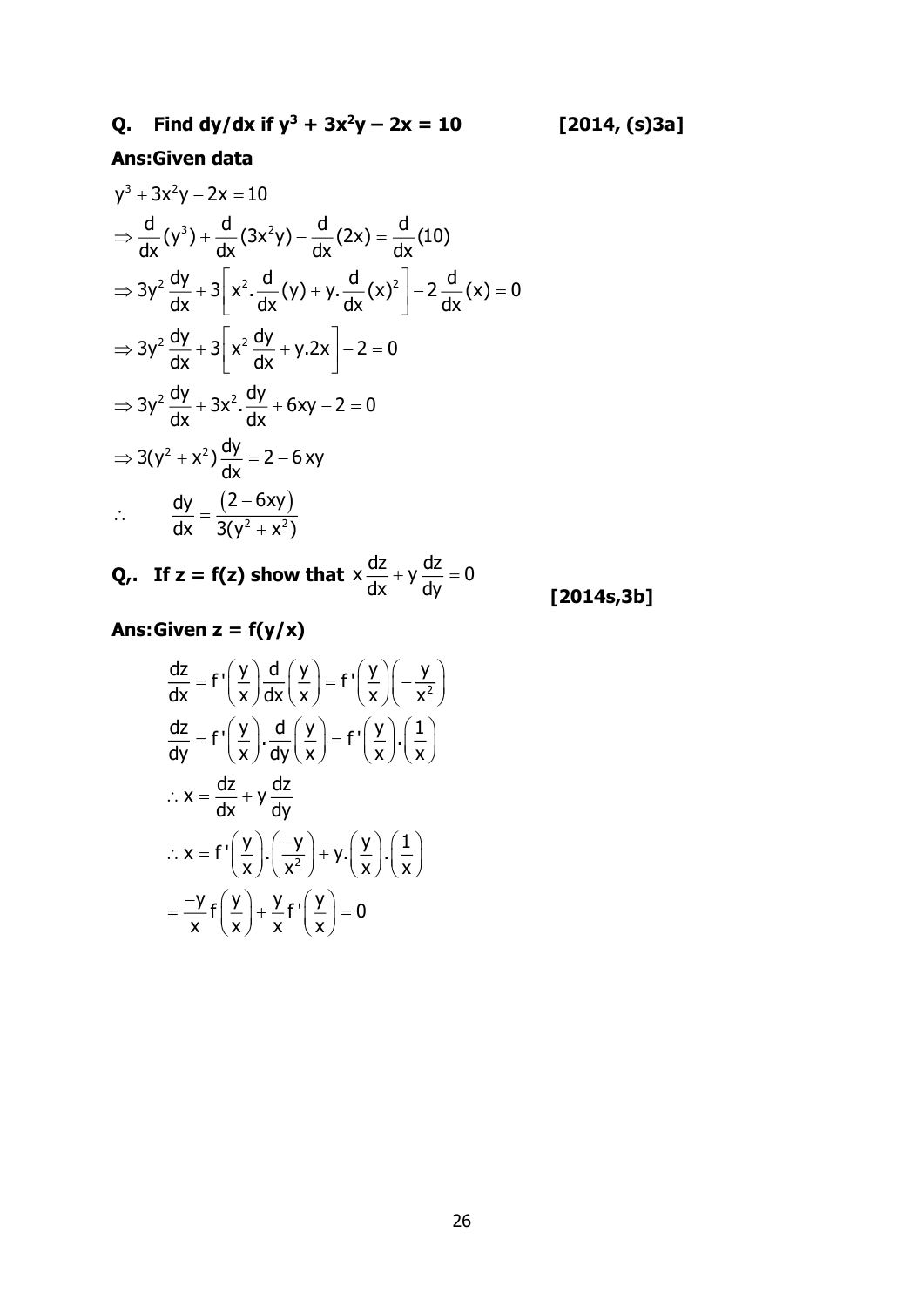## **INTGRATION**

## **CHAPTER-4**

 $Q.$  Evaluate  $\int \sec^3 x \tan x \ dx$  [2015s,4i]  $=\int \sec^2 x \sec \tan x \ dx$  $=\int t^2 dt$  $\frac{t^3}{2} + C$  =  $\frac{\sec^3 x}{2} + C$ Let sec.x = t sec  ${\mathsf x}$  tand ${\mathsf x}$  = dt  $=\frac{1}{3}$  + C  $=\frac{1}{3}$  +  $\lceil$  Let sec x =  $\mathsf{I}$  $\left\lfloor \Rightarrow \right\rceil$  sec x tandx =

**Q:** Find 
$$
\int \frac{e^x}{x} (1 + x \ell nx) dx
$$

Ans: 
$$
\int \frac{e^{x}}{x} (1 + x \ell nx) dx
$$
  
\n
$$
= \int e^{x} \left( \frac{1}{x} + \ell nx \right) dx
$$
  
\nLet  $f(x) = \ell nx$ ,  $f'(x) \frac{1}{x}$   
\nwe know that  $\int e^{x} \{f(x) + f'(x)\} dx$   
\n
$$
= e^{x}f(x) + c
$$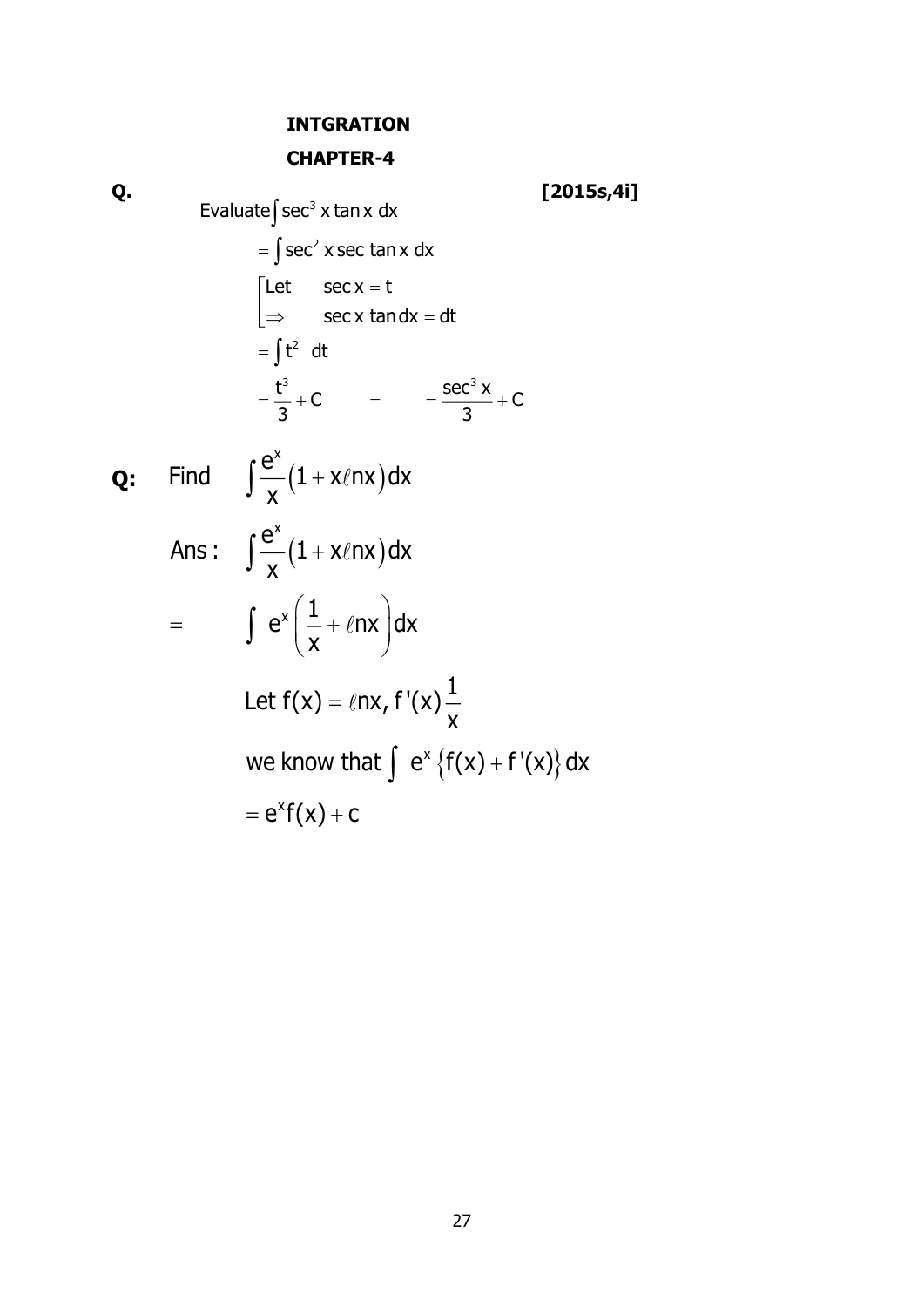**Q.** Integrate

\n
$$
\int \frac{\cos ec^{2}x}{1+cot x} dx
$$
\n
$$
\begin{vmatrix}\n\det 1+cot x = t \\
\Rightarrow -cos ec^{2}x dx = -dt \\
\Rightarrow -cos ec^{2}x dx = -dt\n\end{vmatrix}
$$
\n
$$
= \int \frac{-dt}{t}
$$
\n
$$
= -\ln t + C
$$
\n
$$
= \ln 1 - cot x + C
$$
\n**Q.** Evaluate

\n
$$
\int \frac{e^{t} \tan^{-1}x}{1+x^{2}} dx
$$
\n
$$
= \int e^{t} dt
$$
\n
$$
= e^{t} + C
$$
\n
$$
= e^{t} + C
$$
\n
$$
= e^{t} + C
$$
\n
$$
= e^{t} + C
$$
\n
$$
= e^{t} + C
$$
\n
$$
= e^{t} + C
$$
\n
$$
= e^{t} + C
$$
\n
$$
= e^{t} + C
$$
\n
$$
= e^{t} + C
$$
\n
$$
= e^{t} + C
$$
\n
$$
= e^{t} + C
$$
\n
$$
= e^{t} + C
$$
\n
$$
= e^{t} + C
$$
\n
$$
= e^{t} + C
$$
\n
$$
= e^{t} + C
$$
\n
$$
= e^{t} + C
$$
\n
$$
= e^{t} + C
$$
\n
$$
= e^{t} + C
$$
\n
$$
= e^{t} + C
$$
\n
$$
= e^{t} + C
$$
\n
$$
= e^{t} + C
$$
\n
$$
= e^{t} + C
$$
\n
$$
= e^{t} + C
$$
\n
$$
= e^{t} + C
$$
\n
$$
= e^{t} + C
$$
\n
$$
= e^{t} + C
$$
\n
$$
= e^{t} + C
$$
\n
$$
= e^{t} + C
$$
\n
$$
= e^{t} + C
$$
\n
$$
= e^{t} + C
$$
\n
$$
= e^{t} + C
$$
\n
$$
= e^{t} + C
$$
\n $$ 

2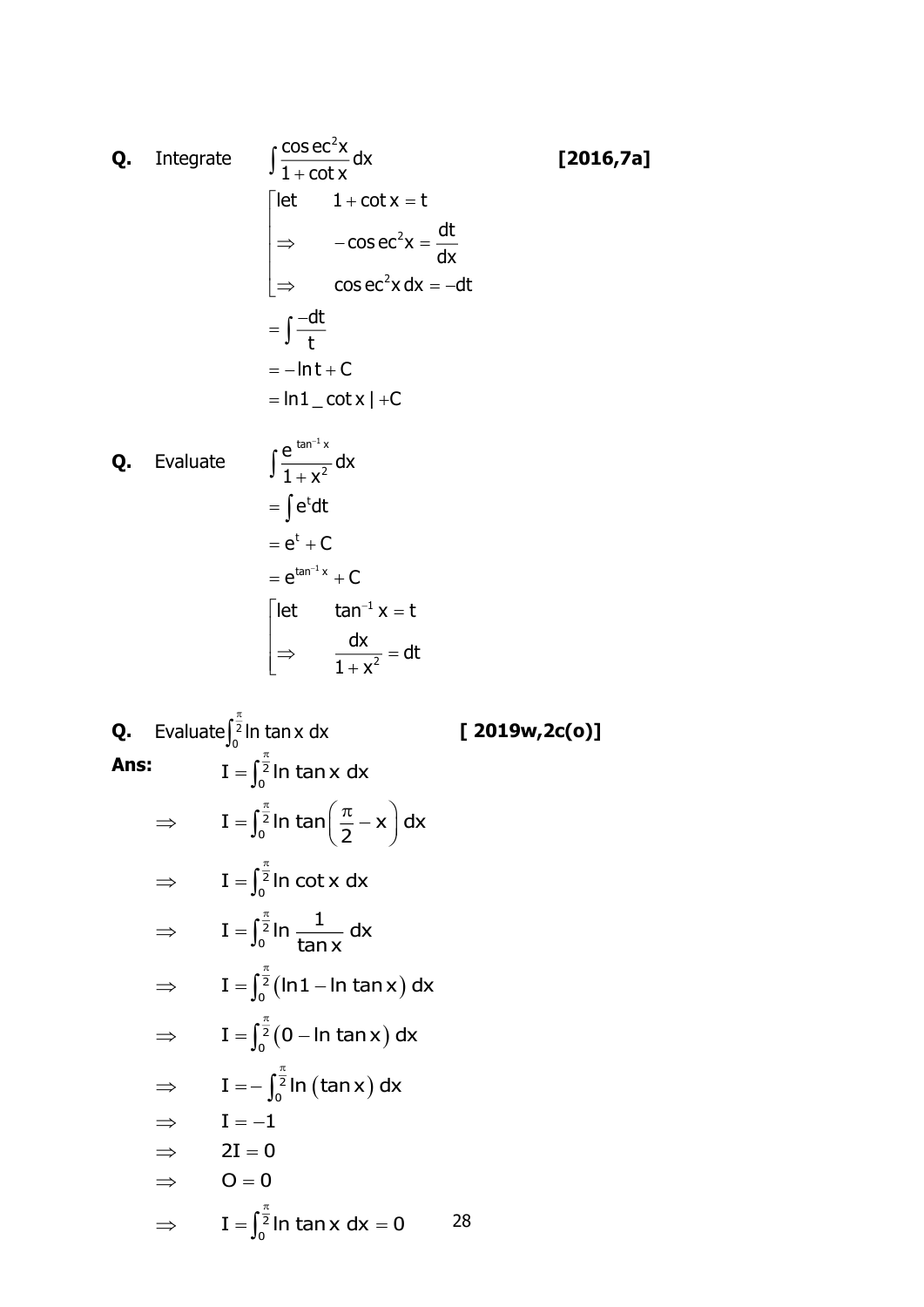## **Q. Integrate log x dx [2017w,6a]**

**Ans:** 1.logx dx

$$
= \log x \int 1 dx - \int \left[ \frac{d}{dx} \log x \int 1 dx \right] dx
$$
  

$$
= \log x \cdot x - \int \frac{1}{x} \cdot x dx
$$
  

$$
= x \log x - \int 1 dx
$$
  

$$
= x \log x - x + C
$$
  

$$
= x (\log x - 1) + C
$$

**Q. Integrate [2019W,1i(O)]** 1  $\int_{-1}^{1} |x| dx$ 

**Ans:**

$$
= \int_{-1}^{0} |x| dx + \int_{-1}^{0} |x| dx
$$
  
\n
$$
= \int_{-1}^{0} -x dx + \int_{0}^{1} x dx
$$
  
\n
$$
= \left[ -\frac{x^{2}}{2} \right]_{-1}^{0} + \left[ \frac{x^{2}}{2} \right]_{0}^{1}
$$
  
\n
$$
= 0 + \frac{1}{2} + \frac{1}{2}
$$
  
\n
$$
= 1
$$
  
\n[2019w,1e(n)]

**Q.** 
$$
\int \sqrt{1 + \sin 2x} \, dx
$$

\n**Ans:** 
$$
= \int \sqrt{(\cos x + \sin x)^2} \, dx
$$

\n
$$
= \int (\cos x + \sin x) \, dx
$$

\n
$$
= \sin x - \cos x + c
$$

\n**Q.** 
$$
\int e^x \{ \cot x + \log(\sin x) \} \, dx
$$

\n**Ans:** 
$$
= \int e^x \cot x \, dx + \int e^x \log(\sin x) \, dx
$$

\n
$$
= \int e^x \cot x \, dx + \int e^x \log(\sin x) \, dx - \int \frac{1}{\sin x} \cos x \, e^x \, dx
$$

\n
$$
= \int e^x \cot x \, dx + e^x \log(\sin x) - \int e^x \cot x \, dx
$$

\n
$$
= e^x \log(\sin x) + c
$$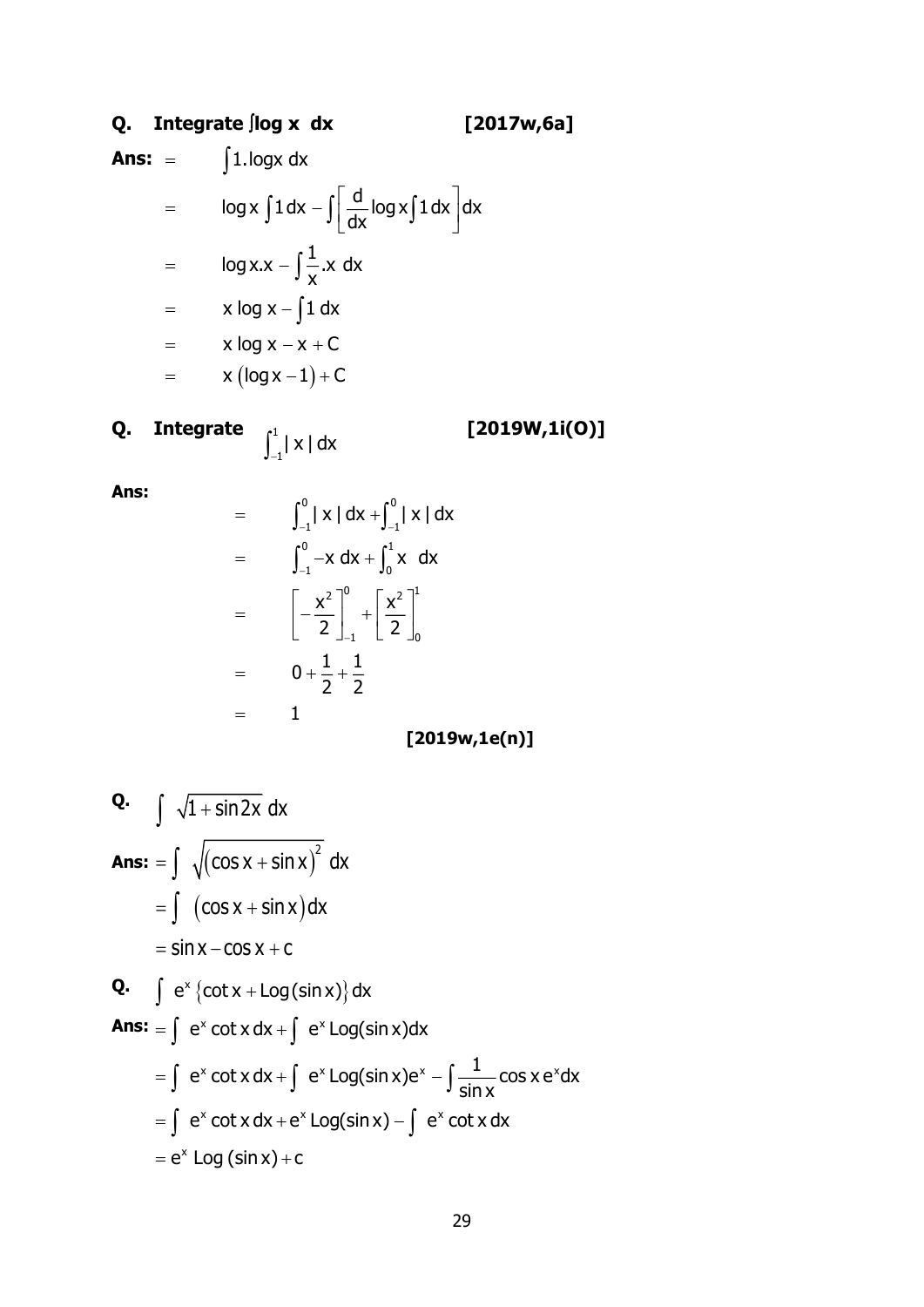# Q. Integrate  $\int e^{2x} \sin x \, dx$

Ans: 
$$
\int e^{2x} \sin x \, dx = I(\text{say})
$$
\n
$$
= \sin x \int e^{2x} dx - \int \left\{ \frac{d}{dx} (\sin x) \int e^{2x} dx \right\} dx
$$
\n
$$
= \sin x \left( \frac{e^{2x}}{2} \right) - \int \cos x \frac{e^{2x}}{2} dx
$$
\n
$$
= \frac{e^{2x}}{2} \sin x - \frac{1}{2} \int e^{2x} \cos x \, dx
$$
\n
$$
= \frac{e^{2x}}{2} \sin x - \frac{1}{2} \left[ \cos x \int e^{2x} dx - \int \left\{ \frac{d}{dx} (\cos x) \int e^{2x} dx \right\} dx \right]
$$
\n
$$
= \frac{e^{2x}}{2} \sin x - \frac{1}{2} \left[ \cos x \int \left( \frac{e^{2x}}{2} \right) - \int (-\sin x) \left( \frac{e^{2x}}{2} \right) dx \right]
$$
\n
$$
= \frac{e^{2x}}{2} \sin x - \frac{1}{2} \left[ \frac{e^{2x}}{2} \cos x + \frac{1}{2} \int e^{2x} \sin x \, dx \right]
$$
\n
$$
I = \frac{e^{2x}}{2} \sin x - \frac{e^{2x}}{4} \cos x - \frac{1}{4} I e^{2x} \sin x \, dx
$$
\n
$$
I = \frac{e^{2x}}{2} \sin x - \frac{e^{2x}}{4} \cos x - \frac{1}{4} I
$$
\n
$$
\Rightarrow I + \frac{1}{4} I = \frac{e^{2x}}{4} \left[ 2 \sin x - \cos x \right] + C
$$
\n
$$
\Rightarrow I = \frac{4}{5} \times \frac{e^{2x}}{4} \left[ 2 \sin x - \cos x \right] + C
$$
\n
$$
\Rightarrow I = \frac{4}{5} \times \frac{e^{2x}}{4} \left[ 2 \sin x - \cos x \right] + C
$$
\n
$$
\Rightarrow I = \frac{e^{2x}}{5} \left[ 2 \sin x - \cos x \right] + C
$$
\n
$$
\Rightarrow I = \frac{e^{2x}}{5} \left[ 2 \sin x - \cos x \right] + C
$$
\n<math display="</p>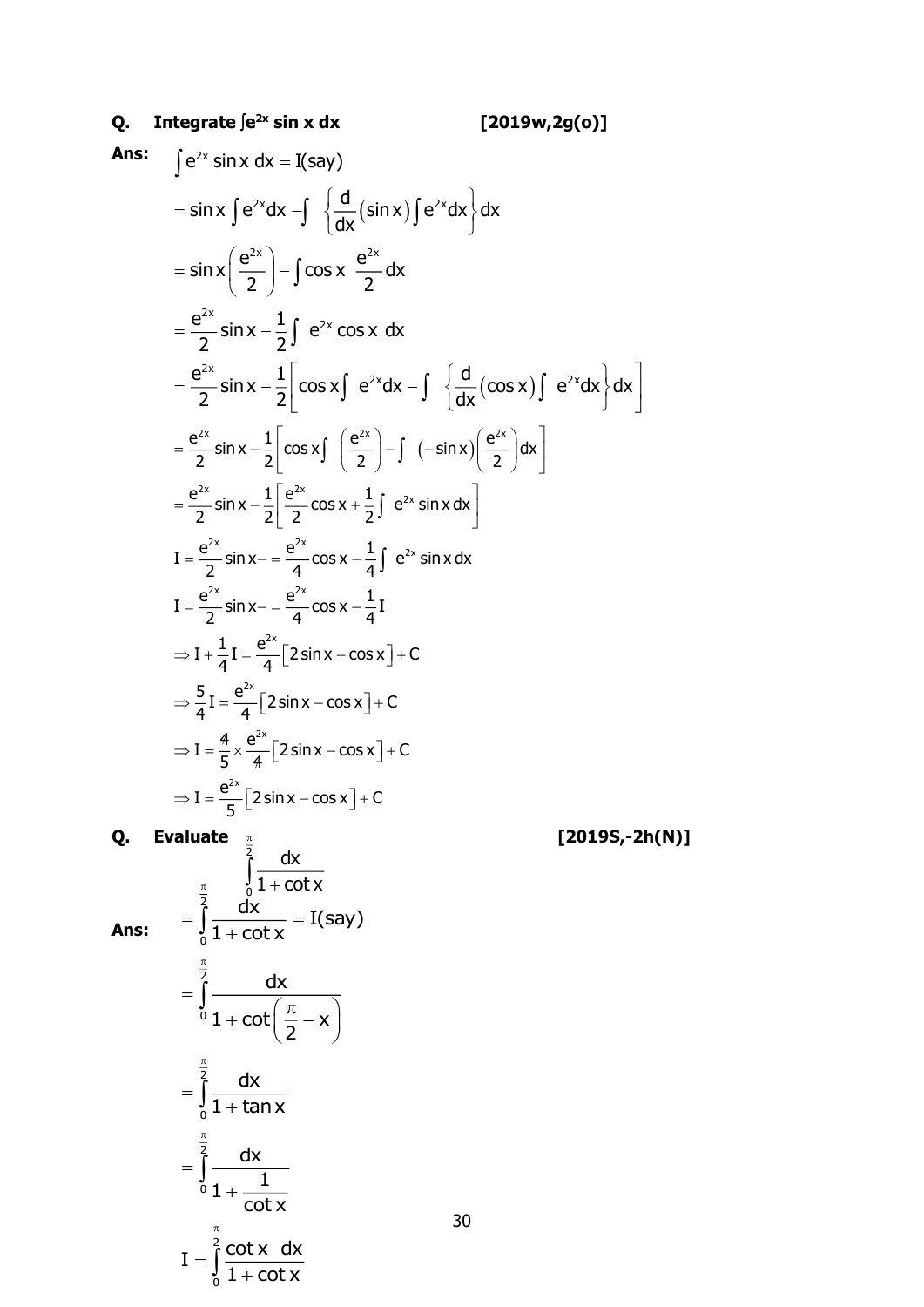Q. Integrate  
\n
$$
\int \frac{\cos \theta}{\sqrt{4 \sin^2 \theta + 1}} d\theta
$$
\nAns:  
\n
$$
\int \frac{\cos \theta d\theta}{\sqrt{4 \sin^2 \theta + 1}}
$$
\nLet  $\sin \theta = t$   
\n
$$
= \int \frac{dt}{\sqrt{4t^2 + 1}}
$$
\n
$$
= \int \frac{dt}{\sqrt{4(t^2 + \frac{1}{4})}}
$$
\n
$$
= \frac{1}{2} \int \frac{dt}{\sqrt{(t)^2 + (\frac{1}{2})^2}} \implies \int \frac{dx}{\sqrt{x^2 + a^2}} = \log x + \sqrt{x^2 + a^2} + c
$$
\n
$$
= \frac{1}{2} \left[ \log \left\{ t + \sqrt{t^2 + \frac{1}{4}} \right\} \right] + c
$$
\n
$$
= \frac{1}{2} \left[ \log \left\{ t + \sqrt{\frac{4t^2 + 1}{4}} \right\} \right] + c
$$
\n
$$
= \frac{1}{2} \log \left\{ 2t + \sqrt{4t^2 + 1} \right\} + c
$$
\n
$$
= \frac{1}{2} \log \left\{ 2 \sin \theta + \sqrt{4 \sin^2 \theta + 1} \right\} + c
$$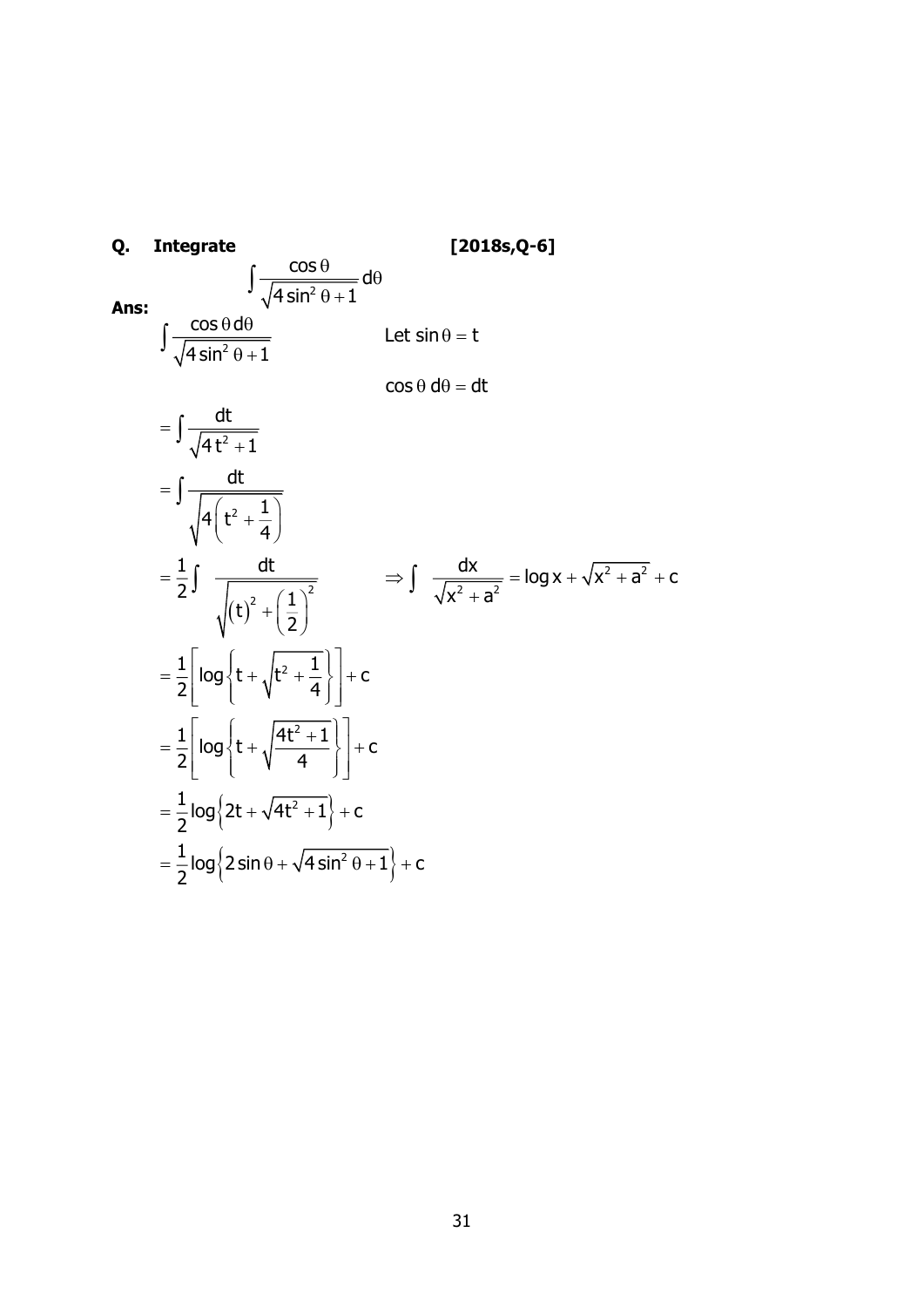**Ans:** ∫log(1+x<sup>2</sup>)dx

$$
\begin{aligned}\n\int 1.\log(1+x^2) \, dx \\
&= \log(1+x^2) \int 1 \, dx - \int \left[ \frac{d}{dx} \{ \log(1+x^2) \int 1 \, dx \} \right] dx \\
&= x \log(1+x^2) - \int \frac{1}{1+x^2} \times 2x \times x \, dx \\
&= x \log(1+x^2) - \int \frac{2x^2}{1+x^2} \, dx \\
&= x \log(1+x^2) - 2 \int \frac{1+x^2-1}{1+x^2} \, dx \\
&= x \log(1+x^2) - 2 \int \left(1 - \frac{1}{1+x^2}\right) dx \\
&= x \log(1+x^2) - 2 \int 1 \, dx + 2 \int \frac{1}{1+x^2} \, dx \\
&= x \log(1+x^2) - 2x + 2 \tan x + c\n\end{aligned}
$$

**Q. Integrate**  $\int x \tan^{-1}x \, dx$  [

$$
[2014W,6b]
$$

**Ans:**

$$
= \tan^{-1} x \int x dx - \int \left\{ \frac{d}{dx} \tan^{-1} x \int x dx \right\} dx
$$
  
\n
$$
= \frac{x^2}{2} \tan^{-1} x - \int \frac{1}{1+x^2} \frac{x^2}{2} dx
$$
  
\n
$$
= \frac{x^2}{2} \tan^{-1} x - \frac{1}{2} \int \frac{x^2}{x^2 + 1} dx
$$
  
\n
$$
= \frac{x^2}{2} \tan^{-1} x - \frac{1}{2} \int \frac{x^2 + 1 - 1}{x^2 + 1} dx
$$
  
\n
$$
= \frac{x^2}{2} \tan^{-1} x - \frac{1}{2} \int \left( 1 - \frac{1}{x^2 + 1} \right) dx
$$
  
\n
$$
= \frac{x^2}{2} \tan^{-1} x - \frac{1}{2} \left( x - \tan^{-1} x \right) + c
$$
  
\n
$$
= \frac{x^2}{2} \tan^{-1} x + \frac{\tan^{-1} x}{2} - \frac{x}{2} + c
$$
  
\n
$$
= \frac{1}{2} (x^2 \tan^{-1} x + \tan^{-1} x - x) + c
$$
 [2019w, 6a(o)]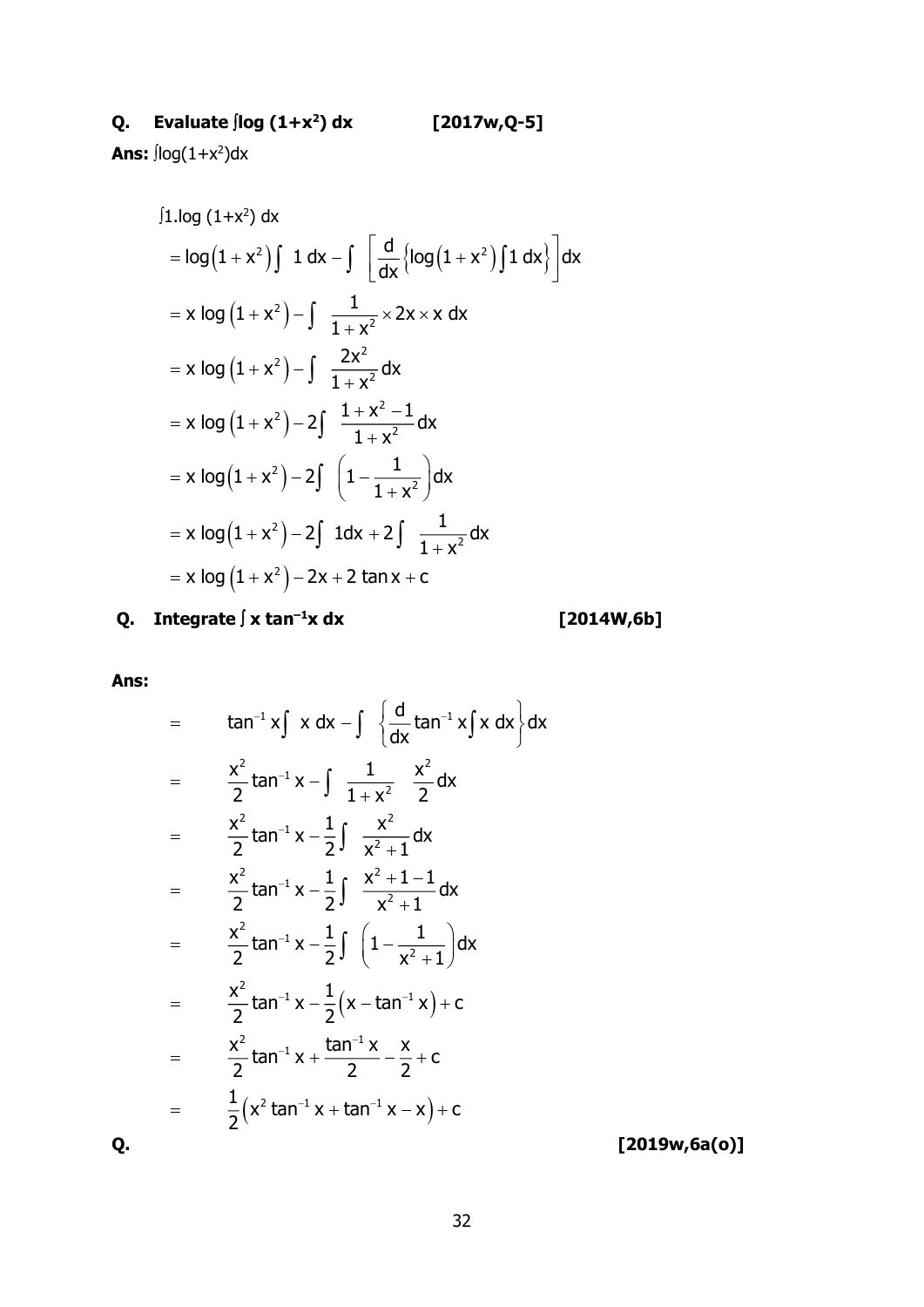Evaluate 
$$
I = \int_{0}^{\frac{\pi}{2}} \frac{\cos x}{\cos x + \sin x} dx
$$
 - - - - - - - - (i)  
\n $\Rightarrow I = \int_{0}^{\frac{\pi}{2}} \frac{\cos(\frac{\pi}{2} - x)}{\cos(\frac{\pi}{2} - x) + \sin(\frac{\pi}{2} - x)} dx$   
\n $\Rightarrow I = \int_{0}^{\frac{\pi}{2}} \frac{\cos x}{\sin x + \cos x} dx$  - - - - - - - - - - - - - (ii)  
\nAdding equation (i) & (ii) we get

Adding equation(i) & (ii) we get  
\n
$$
\Rightarrow \qquad \frac{1}{2} \pm \frac{1}{2} = \left[\frac{1}{2}\right]_{0}^{\frac{\pi}{2}} \frac{\sin x}{\cos x + \sin x} dx + \int_{0}^{\frac{\pi}{2}} \frac{\sin x}{\sin x + \cos x} dx
$$
\n
$$
\Rightarrow \qquad \frac{1}{2} \pm \frac{1}{2} \left[\frac{\pi}{2} \frac{\sin x}{\sin x + \cos x} dx\right]
$$
\n
$$
\Rightarrow \qquad \frac{1}{2} \pm \frac{\pi}{2} \left[\frac{\pi}{2} \frac{\sin x}{\sin x + \cos x} dx\right]
$$
\n
$$
\Rightarrow \qquad \frac{1}{2} \pm \frac{\pi}{2} \frac{\sin x}{\sin x + \cos x} dx = \frac{\pi}{4}
$$
\n
$$
\Rightarrow \qquad \int_{0}^{\frac{\pi}{2}} \frac{\cos x}{\sin x + \cos x} dx = \frac{\pi}{4}
$$

**Q.** Find the area bounded by the curve  $x^2 + y^2 = 4$  [2019w,5(o)] **Ans:** Equation of the circle  $X^2 + y^2 = 4$  $\Rightarrow$   $y^2 = 4 - x^2$  $\Rightarrow$  y =  $\sqrt{4-x^2}$  (0 < x < 2) Radius of the circle  $= 2$ Circle symmetric to both axis  $\frac{1}{2}$ Area of the circle y  $\boldsymbol{\mathsf{y}}^1$  $x^1$   $\frac{1}{2}$   $\frac{1}{2}$   $\frac{1}{2}$   $\frac{1}{2}$   $\frac{1}{2}$   $\frac{1}{2}$   $\frac{1}{2}$   $\frac{1}{2}$   $\frac{1}{2}$   $\frac{1}{2}$   $\frac{1}{2}$   $\frac{1}{2}$   $\frac{1}{2}$   $\frac{1}{2}$   $\frac{1}{2}$   $\frac{1}{2}$   $\frac{1}{2}$   $\frac{1}{2}$   $\frac{1}{2}$   $\frac{1}{2}$   $\frac{1}{2}$   $\frac{1$  $(0, 2)$  $\boxed{0}$   $(0,0)$ 2 2 2 2 2 2  $\ldots$ 2  $\leq$   $\leq$   $\ldots$ -1 0  $4\big|\,$  0  $+$   $\frac{4}{\,}$  sin $^{-1}$   $\frac{1}{\,}-$  0  $-$  2 sin $^{-1}$  0  $= 4 \times \int \sqrt{4-x^2} dx$  $= 4 \times \int \sqrt{2^2 - x^2} dx$  $4 \times \left( \frac{x}{2} \sqrt{2^2 - x^2} + \frac{2}{\sqrt{2}} \sin^{-1} \frac{x}{2} \right)$  $\left[\frac{x}{2}\sqrt{2^2-x^2}+\frac{2}{2}\sin^{-1}\frac{x}{2}\right]$  $\left\lceil 0 + \frac{4}{2} \sin^{-1} \frac{1}{1} - 0 - 2 \sin^{-1} 0 \right\rceil$ 4 2. 0 2  $=4\pi$  $=4\times\left[\frac{1}{2}\sqrt{2} - x^2 + \frac{1}{2}\sin^{-1}\frac{1}{2}\right]$  $= 4\left[0+\frac{1}{2}\sin^{-1}\frac{1}{2}-0-2\sin^{-1}0\right]$  $\left( \cdot \right)$   $\pi$   $\left( \cdot \right)$  $= 4(2.\frac{3}{2}-0)$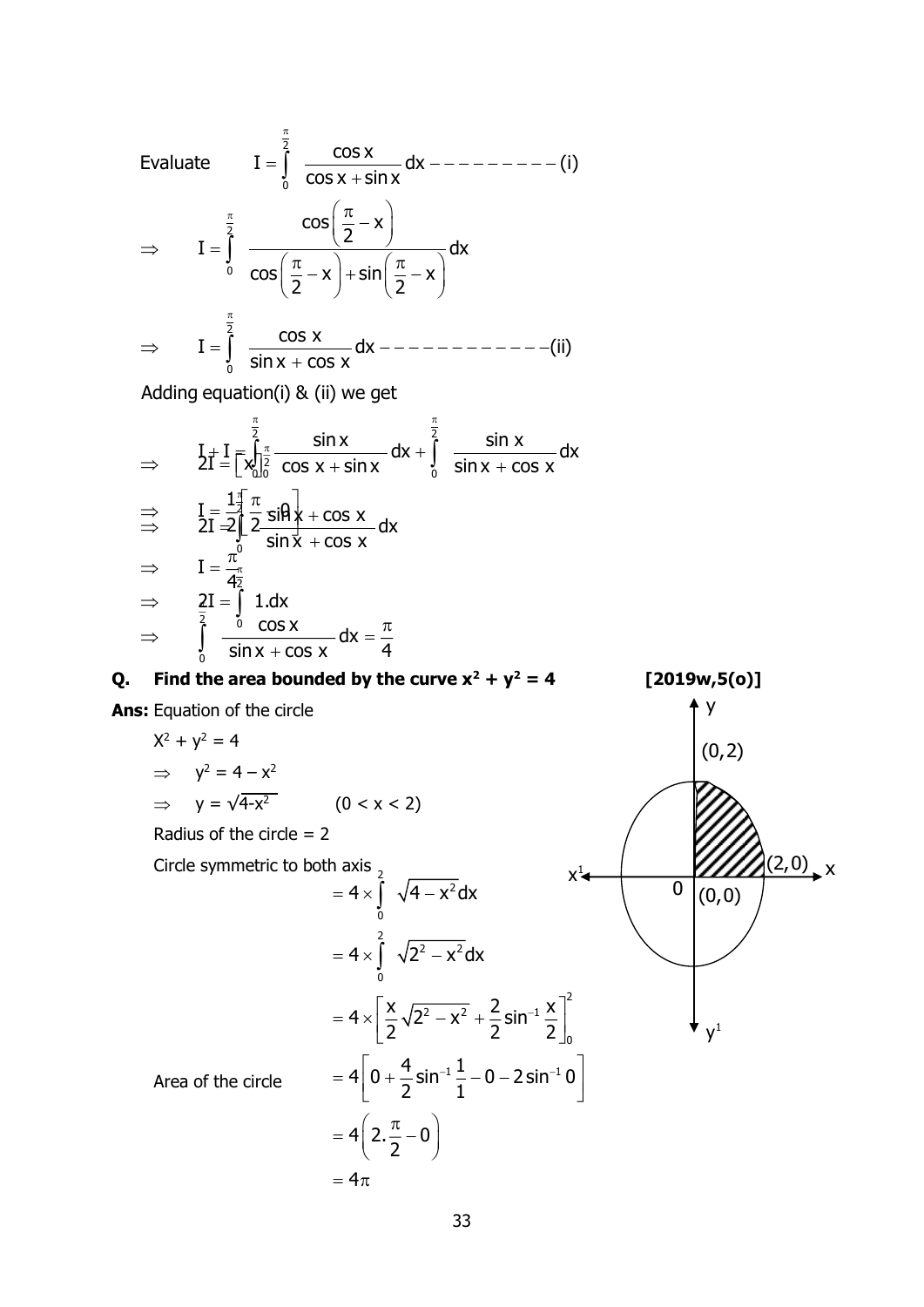### **Q.** Integrate  $I = \int e^{3x} \sin 2x \ dx$  [2018W,Q-5]

$$
[2018W,Q-5]
$$

 **[2016,7a]**

$$
\Rightarrow I = \sin 2x \int e^{3x} dx - \int \left[ \frac{d}{dx} \sin 2x \int e^{3x} dx \right] dx
$$
  
\n
$$
\Rightarrow I = \frac{e^{3x}}{3} \sin 2x - \int 2 \cos 2x \frac{e^{3x}}{3} dx
$$
  
\n
$$
\Rightarrow I = \frac{e^{3x}}{3} \sin 2x - \frac{2}{3} \int e^{3x} \cos x dx
$$
  
\n
$$
\Rightarrow I = \frac{e^{3x}}{3} \sin 2x - \frac{2}{3} \left[ \cos 2x \frac{e^{3x}}{3} - \int (-2) \sin 2x \frac{e^{3x}}{3} dx \right]
$$
  
\n
$$
\Rightarrow I = \frac{e^{3x}}{3} \sin 2x - \frac{2}{9} e^{3x} \cos 2x - \frac{4}{9} \int e^{x} \sin 2x dx
$$
  
\n
$$
\Rightarrow I = \frac{e^{3x}}{3} \sin 2x - \frac{2}{9} e^{3x} \cos 2x - \frac{4I}{9}
$$
  
\n
$$
\Rightarrow I + \frac{4I}{9} = \frac{e^{3x}}{3} \sin 2x - \frac{2}{9} e^{3x} \cos 2x
$$
  
\n
$$
\Rightarrow \frac{13I}{9} = \frac{e^{3x}}{9} (3 \sin 2x - 2 \cos 2x)
$$
  
\n
$$
\Rightarrow = \frac{e^{3x}}{13} (3 \sin 2x - 2 \cos 2x) + C
$$

## **DIFFERENTIAL EQUATION (CHAPTER - 5)**

**Q. Determine the order and degree of the differential equation**

$$
2\frac{d^2y}{dx^2} + 3\sqrt{1 - \left(\frac{dy}{dx}\right)^2 - y} = 0
$$
  
\n
$$
\Rightarrow \qquad 2\frac{d^2y}{dx^2} = -3\sqrt{1 - \left(\frac{dy}{dx}\right)^2 - y}
$$
  
\n
$$
\Rightarrow \qquad 4\left(\frac{d^2y}{dx^2}\right)^2 = 9\left[1 - \left(\frac{dy}{dx}\right)^2 - y\right]
$$

order  $=$  2  $\,$ 

Degree = 2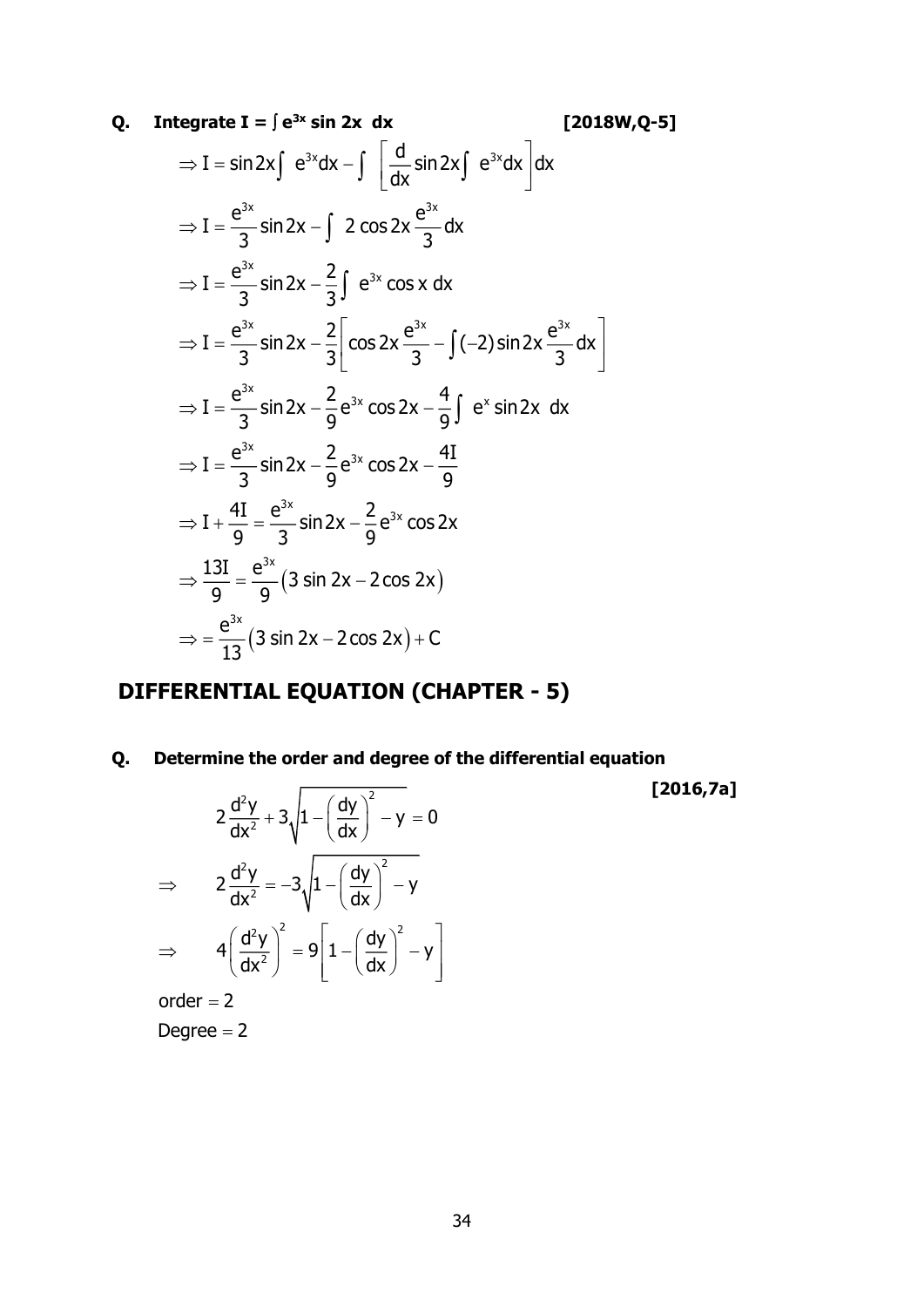### **Q.** Find the order and degree of differential equation

$$
\frac{d^3y}{dx^3} = \left[ 5 + \left( \frac{dy}{dx} \right)^3 \right]^{2/3}
$$

$$
\Rightarrow \qquad \left( \frac{d^3y}{dx^3} \right)^3 = \left[ 5 + \left( \frac{dy}{dx} \right)^3 \right]^2
$$

order = 3 Degree = 3

**Q. [2016,7c]** Solve  $e^x\sqrt{1-y^2}dx + \frac{y}{x}dy = 0$  $e^{x}\sqrt{1-y^2}dx=-\frac{y}{x}dy$ x 2 x 2  $xe^{x} - \int 1.e^{x} dx = \frac{1}{x} \int \frac{dt}{t}$ x  $e^x dx = \frac{-y}{\sqrt{y}} dy$  $1 - y$ Integrate both sides  $x e^{x} dx = -\int \frac{y}{\sqrt{y}} dy$ 1 – y  $\Rightarrow$  xe<sup>x</sup> -  $\int$  1.e<sup>x</sup>dx =  $\frac{1}{2} \int \frac{dt}{\sqrt{t}}$ – v<sup>\_</sup>ax + *∸* av =  $\Rightarrow$  e^  $\sqrt{1} - \sqrt{2}$  ax =  $\Rightarrow$   $xe^{x} dx = \frac{1}{2}$ Ξ  $\Rightarrow$  I xend x =  $\int xe^{x} dx = -\int \frac{y}{\sqrt{1-y}}$ 2  $\Gamma$  $\mathsf{I}$  $\mathbf{I}$  $\Rightarrow -ydy =$ 

$$
\Rightarrow \quad xe^{x} - e^{x} = \sqrt{t} + C
$$
  

$$
\Rightarrow \quad (x - 1) e^{x} - \sqrt{1 - y^{2}} = C
$$

Q. Solve 
$$
\frac{dy}{dt} = \frac{e^{\sin^{-1}t} \sin^{-1}t}{\sqrt{1-t^2}}
$$
 [2018s,Q-6(0)]  
\n $\Rightarrow dy = \frac{e^{\sin^{-1}t} \sin^{-1}t}{\sqrt{1-t^2}} dt$   
\nIntegrating both sides  
\n $\Rightarrow \int dy = \int \frac{e^{\sin^{-1}t} \sin^{-1}t}{\sqrt{1-t^2}} dt$   
\nLet  $\sin^{-1}t = Z$   
\n $\Rightarrow \frac{1}{\sqrt{1-t^2}} dt = dz$   
\n $\Rightarrow \int dy = \int e^z Z dZ$   
\n $\Rightarrow y = z e^z - \int 1.e^z dz$   
\n $\Rightarrow y = z e^z - e^z + c$   
\n $\Rightarrow y = (z-1) e^z + c$   
\n $\Rightarrow y = (\sin^{-1}t - 1) e^{\sin^{-1}t} + c$ 

$$
[2015s, 6a]
$$

$$
\begin{vmatrix} let 1 - y^2 = t \\ \Rightarrow -2y = \frac{dt}{dy} \\ \Rightarrow -ydy = \frac{dt}{2} \end{vmatrix}
$$

$$
[2018s.0-6(0)]
$$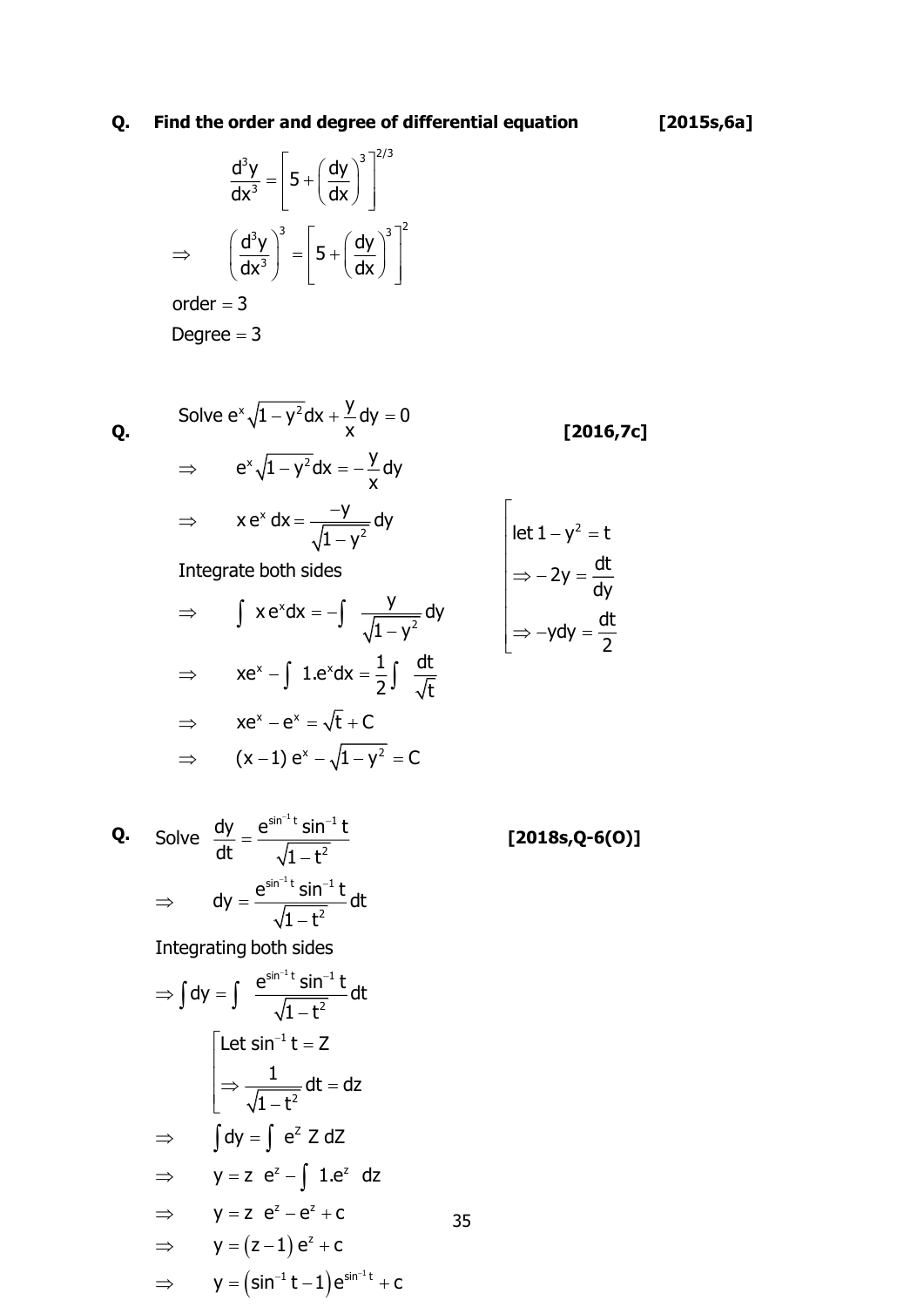### **Q. Solve dy/dx–y=e<sup>x</sup>**

 **[2015,7a(s)]**

**Ans: Q.**  $y^2 dx + (xe^y + 2y) dy = 0$  [2015,6b]  $\mathsf{P} = -\mathsf{1}\ \mathsf{Q} = \mathsf{e}^\mathsf{x}$  $1.f = e^{\int p dx}$  $= e^{\int -1 dx} = e^{-x}$  $ye^{-x} = \int e^{x} e^{-x} dx$  $\Rightarrow$   $ye^{-x} = \int dx$  $\Rightarrow$  ye<sup>-x</sup> = x + c  $\Rightarrow$  ye<sup>-x</sup> - x = c

**Ans:** this is an exact equation

Here M = e<sup>y</sup> and N = ex<sup>y</sup> + 2y  
\nNow 
$$
\frac{\partial M}{\partial y} = e^y
$$
 and  $\frac{\partial N}{\partial x} = \frac{\partial}{\partial x} (xe^y + 2y)$   
\n
$$
= e^y \times \frac{\partial}{\partial x} (x) + \frac{\partial}{\partial x} (2y)
$$

$$
= e^{y} \times 1 + 0 = e^{y}
$$

Thus the condition of exactness is satisfied and the given equation is exact.

Its solution is given by  $\colon \int \text{mdx} + \int \text{Ndy} = \text{c}$ 

i.e. $\int e^{y} dx + \int 2y dy = c$  $\Rightarrow$  e<sup>v</sup>  $\int$  1 dx + 2  $\int$  ydy = c 2  $|xe^{y} + 2|\frac{y^{2}}{2}| = c$  $\implies$   $xe^{y} + y^{2} = c$ (yas cons tant) (only those term which do not ontain x) 2  $(v^2)$  $\Rightarrow$   $xe^{y}+2\left(\frac{7}{2}\right)=$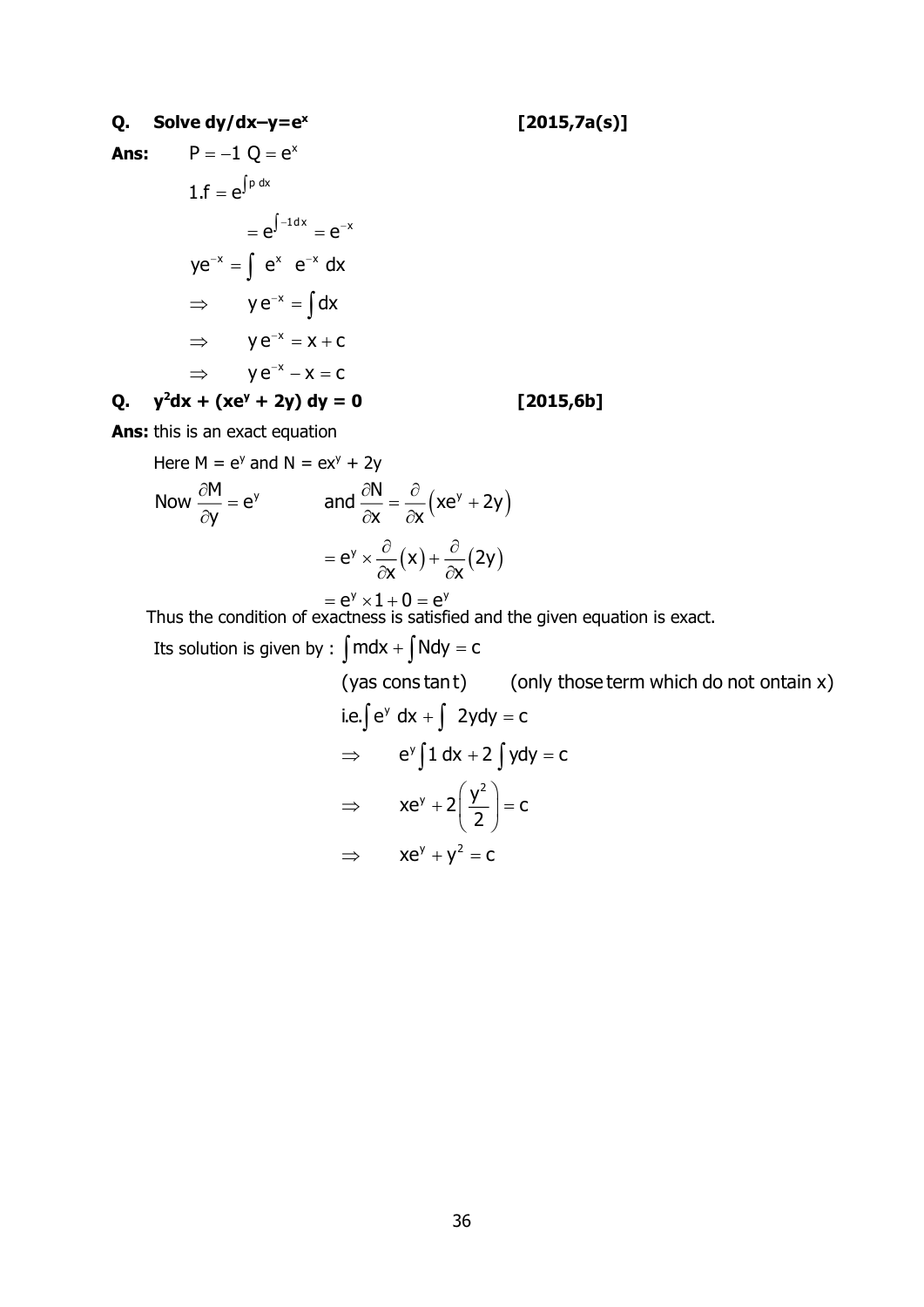## Q. Sove  $e^x \tan y dx + (1+e^x) \sec^2 y dy = 0$  [2015w,7a(o)]

Ans: 
$$
\Rightarrow e^{x} \tan dx = -(1 + e^{x}) \sec^{2} y \, dy
$$

\n
$$
\Rightarrow \frac{e^{x}}{1 + e^{x}} dx = -\frac{\sec^{2} y}{\tan y} dy
$$

\n
$$
\Rightarrow \int \frac{e^{x}}{1 + e^{x}} dx = -\frac{\sec^{2} y}{\tan y} dy
$$

\n
$$
\left[\text{Let } 1 + e^{x} = t\right]
$$

\n
$$
\Rightarrow e^{x} dx = dt
$$

\n
$$
\left[\text{Let } \tan y = z\right]
$$

\n
$$
\Rightarrow \int \frac{dt}{t} = -\int \frac{dz}{z}
$$

\n
$$
\Rightarrow \ln t = -\ln z + \ln c
$$

\n
$$
\Rightarrow \ln t = \ln z + \ln c
$$

\n
$$
\Rightarrow \ln t = \ln c
$$

\n
$$
\Rightarrow t = c
$$

\n
$$
\Rightarrow (1 + e^{x}) \tan y = c
$$

 $Q_i$ 

Solve 
$$
(1 + x^2) \frac{dy}{dx} + 2xy = x^3
$$
  
\n $\Rightarrow \frac{dy}{dx} + \frac{2xy}{1 + x^2} = \frac{x^3}{1 + x^2}$  [2019w, 2d(0)]  
\nP =  $\frac{2x}{1 + x^2}$  Q =  $\frac{x^3}{1 + x^2}$   
\nI.f =  $e^{\int \frac{2x}{1 + x^2} dx}$   
\n=  $e^{\ln 1 + x^2}$   
\n $y(1 + x^2) = \int \frac{x^3}{1 + x^2} (1 + x^2) dx$   
\n $\Rightarrow y(1 + x^2) = \int x^3 dx$   
\n $\Rightarrow y(1 + x^2) = \frac{x^4}{4} + c$   
\n $\Rightarrow y = \frac{x^4}{4(1 + x^2)} + \frac{c}{1 + x^2}$   
\n37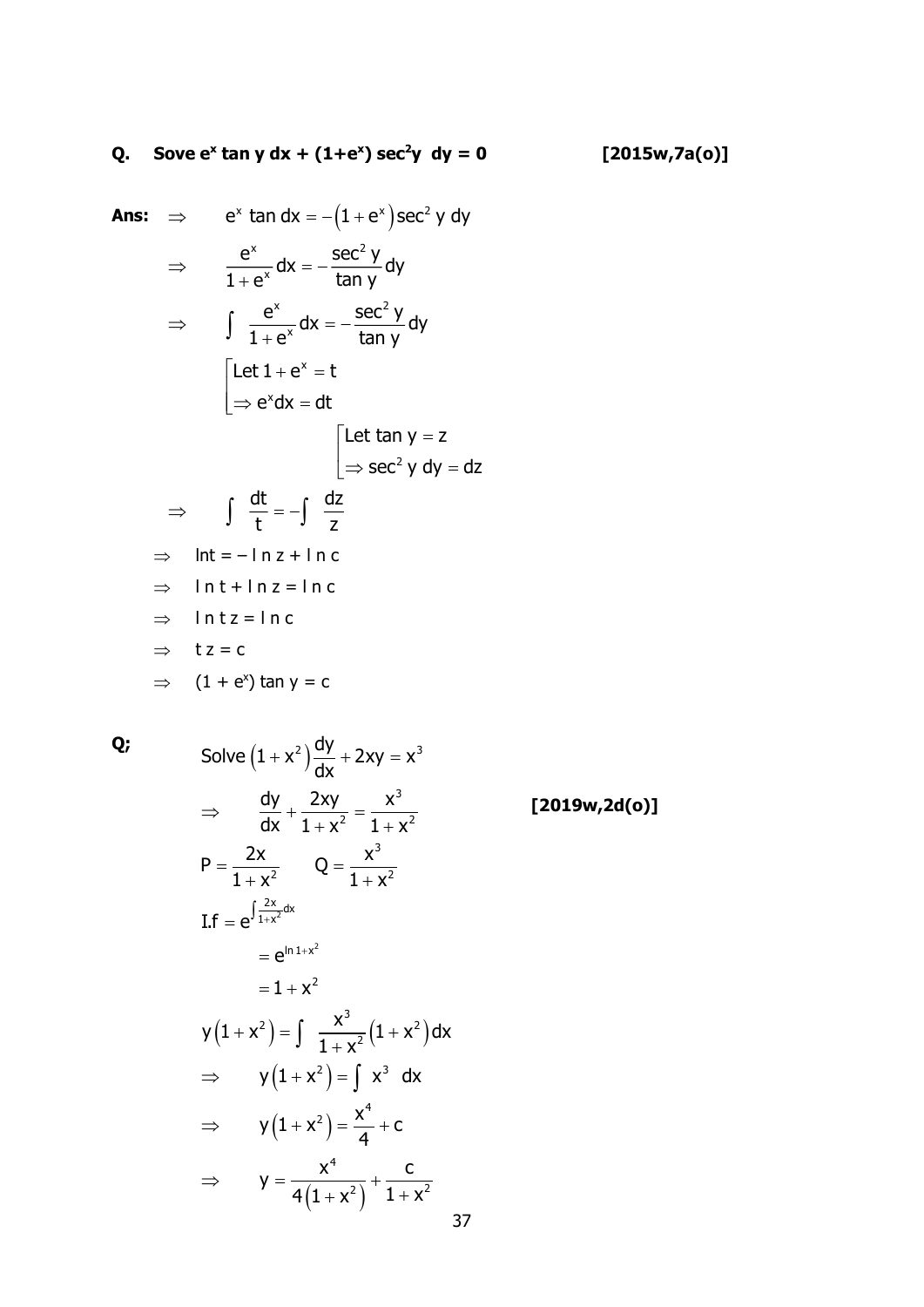### **6a. Find the order and degree of the differential equation (2017s,7a)**

$$
\left(\frac{dy}{dx}\right)^2 + y^3 = \frac{d^3y}{dx^3}
$$
  
Ans: order = 3  
degree = 1

**5c. Solve the differential equation (2017s,7c)**  $(1-x^2)\frac{dy}{dx} - xy = 1$ Ans :  $(1-x^2)\frac{dy}{dx} - xy = 1$ 2 2 1 .2 Here  $p(x) = \frac{-x}{1-x^2}$ ,  $Q(x) = \frac{1}{1-x^2}$  $\mathbf{I}.\mathsf{F} = \mathsf{e}^{\int \mathsf{p} \mathsf{d} \mathsf{x}} = \mathsf{e}^{\int \frac{-\mathsf{x} \; \mathsf{d} \mathsf{x}}{1-\mathsf{x}^2}}$  $- x \int \frac{dx}{dx} - xy =$  $- x \int \frac{dx}{dx} - xy =$ dy xy 1  $\Rightarrow$   $\frac{1}{dx} - \frac{1}{1-x^2} = \frac{1}{1-x}$ This is a linear diff. equation in y.  $1-x^2$   $1-x$ Ξ  $= e^{\int pdx} = e^{\int \frac{-x}{1-x}}$ — x 1—  $=\frac{-x}{x}$ ,  $O(x)$   $(1-x^2)$ 1  $rac{dt}{2t} = e^{\frac{1}{2}ln t} = e^{\ln t^{\frac{1}{2}}}$ 2 1 1  $=$   $t^{\frac{1}{2}} = (1 - x^2)^{\frac{1}{2}}$ Let  $1 - x^2 = t$  $2x dx = dt$  $xed = \frac{dt}{2}$ 2  $e^{\int \frac{dt}{2t}} = e^{\frac{1}{2}ln t} = e^{\ell t}$  $\begin{bmatrix} 1 & 1 & 1 \\ 1 & 1 & 1 \\ 1 & 1 & 1 \end{bmatrix}$ Let  $1-x^2=t$  $\Rightarrow$  -2x dx = dt  $\Rightarrow$   $-xed = \frac{dt}{2}$